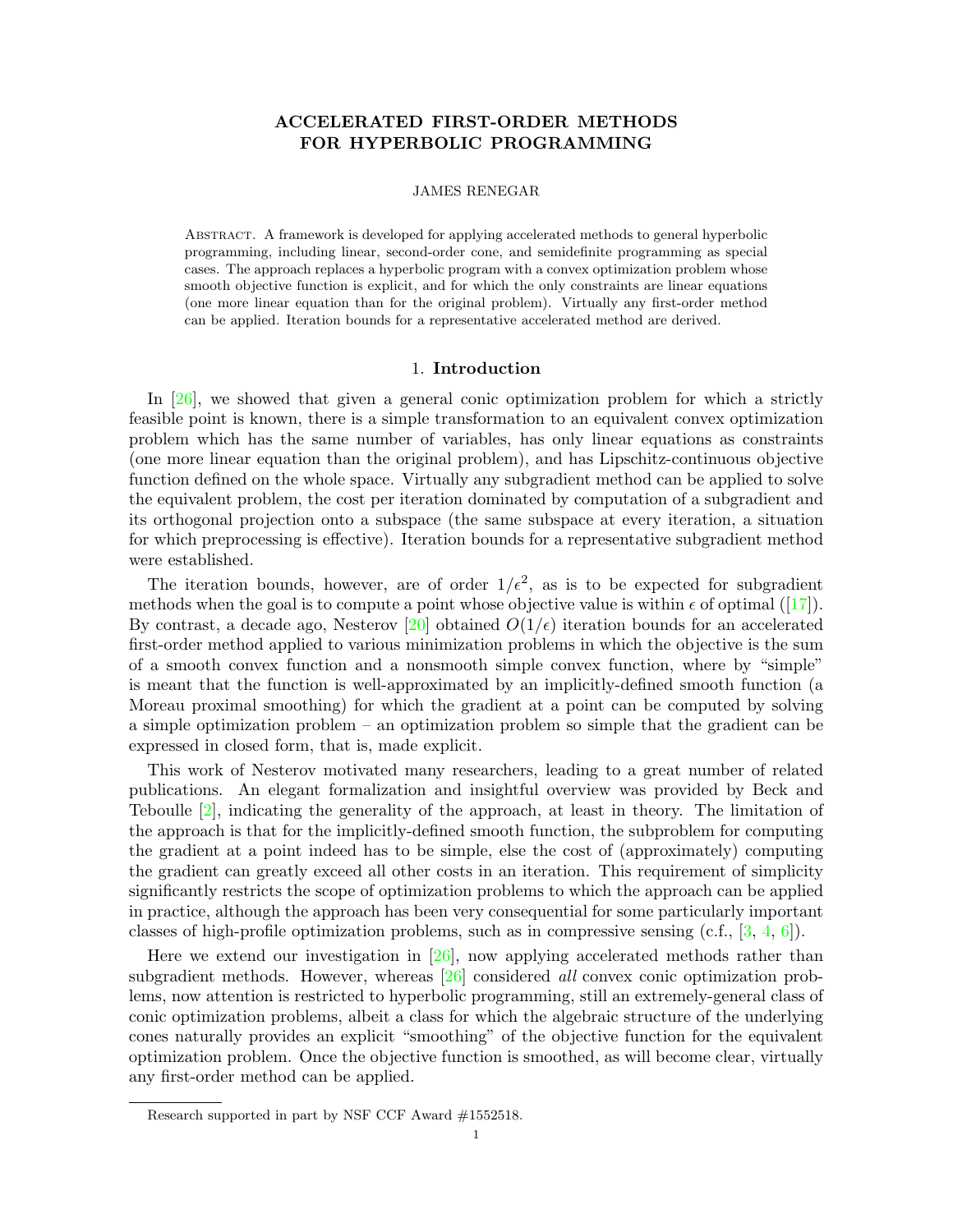In §[2.1,](#page-1-0) we provide a brief overview of the framework and "basic theory" introduced in [\[26,](#page-27-0) §2], all of which is elementary. In §[2.2,](#page-4-0) we give a concise introduction to hyperbolic programming, a task easily accomplished by relying on the reader's grasp of the basics for semidefinite programming.

Results regarding "smoothing" are presented in §[3](#page-5-0) (lengthy proofs are deferred to appendices). Besides presenting desirable theoretical properties of the explicit smoothing, we provide computational expressions for gradients, making evident the practicality of the smoothing especially when a hyperbolic program has "hyperbolic polynomial" which factors as a product of polynomials of low degree. The results are demonstrated by showing for a general second-order cone program, computing gradients for the smoothed function is easy.

In  $\S 4$  $\S 4$  we consider a representative accelerated method, due to Nesterov [\[22\]](#page-27-2), establishing an  $O(1/\epsilon)$ -iteration bound when the method is applied to the smoothing of a general hyperbolic program. Additionally, we give considerable attention to the constant hidden in the big- $O$ , showing that if the accelerated method is instead applied to a carefully-chosen *sequence* of smoothed versions of the hyperbolic program, significantly greater efficiency can be obtained, that is, far fewer gradient computations can suffice for solving the hyperbolic program to within desired accuracy.

These results significantly extend and strengthen ones announced in [\[25\]](#page-27-3) for the special case of semidefinite programming. The present paper and [\[26\]](#page-27-0) should together be considered as the final, refined version of [\[25\]](#page-27-3).

An especially-notable earlier work with a similar  $O(1/\epsilon)$ -iteration bound for the special case of semidefinite programming is due to Lu, Nemirovski and Monteiro [\[16\]](#page-26-5) (rather than a framework in which various accelerated methods can be applied, their focus is on a particular accelerated method aimed at solving large-scale problems). Also deserving of special mention is work of Lan, Lu and Monteiro [\[14\]](#page-26-6), who obtain  $O(1/\epsilon)$ -iteration bounds for primal-dual convex conic optimization problems (although for the cost of individual iterations is to be low, projection onto the underlying cones has to be inexpensive).

Closely related to the present paper and  $[26]$  is recent significant work of Freund and Lu [\[7\]](#page-26-7), who develop first-order methods for convex optimization problems in which the objective function has a known lower bound. They consider general non-smooth, smooth and smoothed settings (although for the latter, they assume the smoothing is given, whereas the relevance of the present paper rests largely in contributing a particular smoothing). The perspective they develop provides an important juxtaposition to our conic-oriented presentation.

### 2. Preliminaries

<span id="page-1-0"></span>2.1. Basic Theory. Here we provide a brief overview of the general framework introduced in [\[26,](#page-27-0) §2] and record relevant results proven there. All of this is elementary.

Let  $\mathcal E$  be a finite-dimensional real Euclidean space. Let  $\mathcal K \subset \mathcal E$  be a proper, closed, convex cone with non-empty interior.

Fix a vector  $e \in \text{int}(\mathcal{K})$  (interior). We refer to e as the "distinguished direction." For each  $x \in \mathcal{E}$ , let

$$
\lambda_{\min}(x) := \inf \{ \lambda : x - \lambda e \notin \mathcal{K} \},
$$

that is, the scalar  $\lambda$  for which  $x - \lambda e$  lies in the boundary of K. (Existence and uniqueness of  $\lambda_{\min}(x)$  follows from  $e \in \text{int}(\mathcal{K}) \neq \mathcal{E}$  and convexity of  $\mathcal{K}$ .)

If, for example,  $\mathcal{E} = \mathbb{S}^n$  ( $n \times n$  symmetric matrices),  $\mathcal{K} = \mathbb{S}^n_+$  (cone of positive semidefinite matrices), and  $e = I$  (the identity), then  $\lambda_{\min}(X)$  is the minimum eigenvalue of X.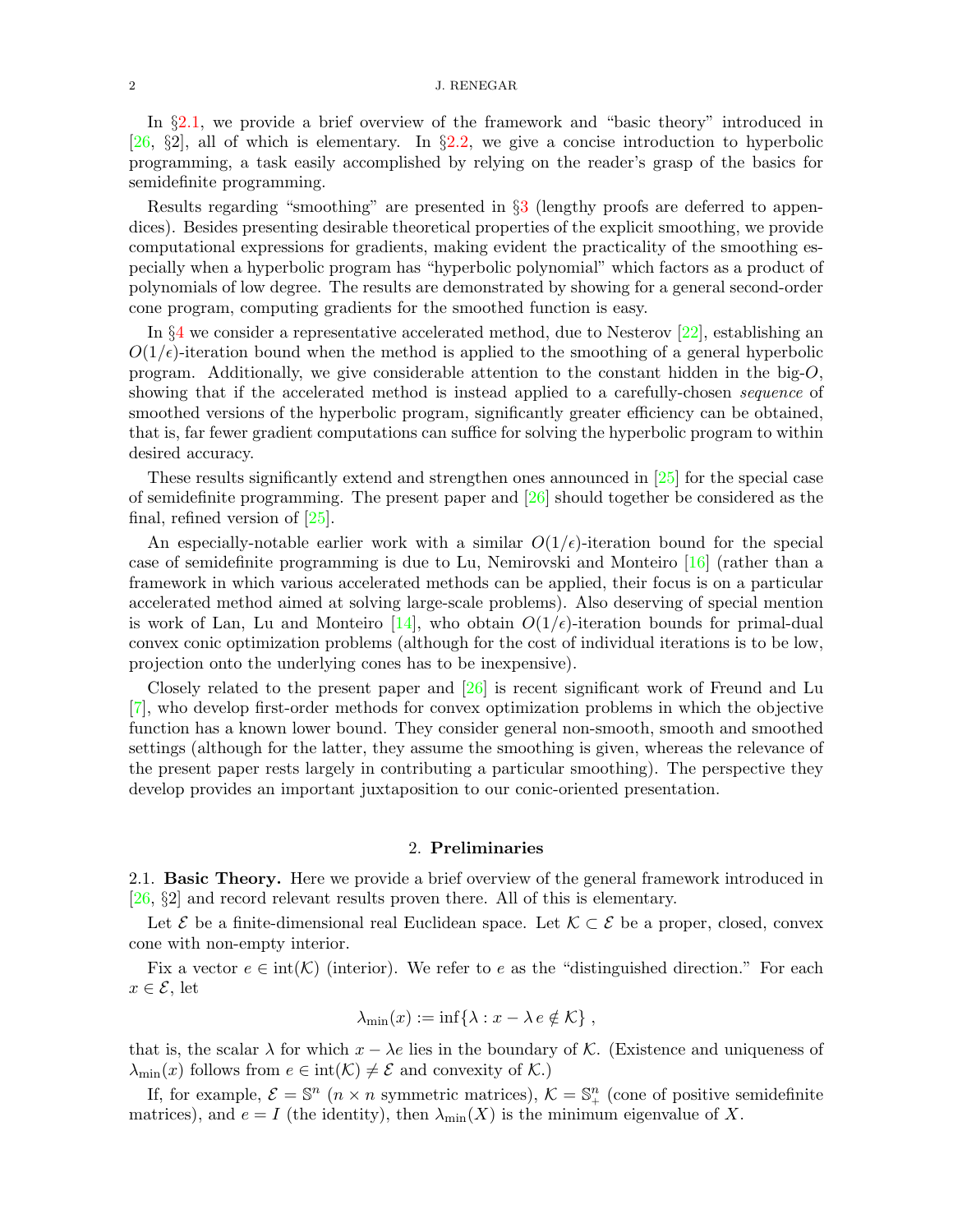On the other hand, if  $K = \mathbb{R}^n_+$  (non-negative orthant) and e is a vector with all positive coordinates, then  $\lambda_{\min}(x) = \min_j x_j / e_j$  for  $x \in \mathbb{R}^n$ . Clearly, the value of  $\lambda_{\min}(x)$  depends on the distinguished direction  $e$  (a fact the reader should keep in mind since the notation does not reflect the dependence).

Obviously, 
$$
\mathcal{K} = \{x : \lambda_{\min}(x) \ge 0\}
$$
 and  $\text{int}(\mathcal{K}) = \{x : \lambda_{\min}(x) > 0\}$ . Also,

<span id="page-2-1"></span>
$$
\lambda_{\min}(sx+te) = s\lambda_{\min}(x) + t \quad \text{for all } x \in \mathcal{E} \text{ and scalars } s \ge 0, t. \tag{2.1}
$$

Let

$$
\overline{\mathcal{B}} := \{ v \in \mathcal{E} : e + v, e - v \in \mathcal{K} \},
$$

a closed, centrally-symmetric, convex set with nonempty interior. Define a seminorm<sup>[1](#page-2-0)</sup> on  $\mathcal E$ according to

<span id="page-2-2"></span>
$$
||u||_{\infty} := \min\{t \ge 0 : u = tv \text{ for some } v \in \bar{\mathcal{B}}\}.
$$
 (2.2)

Let  $\bar{B}_{\infty}(x, r)$  denote the closed ball centered at x and of radius r. Clearly,  $\bar{B}_{\infty}(0, 1) = \bar{B}$ , and  $B_{\infty}(e, 1)$  is the largest subset of K that has symmetry point e, i.e., for each v, either both points  $e + v$  and  $e - v$  are in the set, or neither point is in the set.

It is straightforward to show  $\| \cdot \|_{\infty}$  is a norm if and only if K is pointed (i.e., contains no subspace other than  $\{\vec{0}\}\)$ .

**Proposition 2.1.** ([\[26,](#page-27-0) Prop 2.1]) The function  $x \mapsto \lambda_{\min}(x)$  is concave and Lipschitz continuous:

$$
|\lambda_{\min}(x) - \lambda_{\min}(y)| \le ||x - y||_{\infty} \quad for all x, y \in \mathcal{E}.
$$

Assume the Euclidean space  $\mathcal E$  is endowed with inner product written  $u \cdot v$ . Let Affine  $\subseteq \mathcal E$ be an affine space, i.e., the translate of a subspace. For fixed  $c \in \mathcal{E}$ , consider the conic program

$$
\begin{array}{ll}\n\text{inf} & c \cdot x \\
\text{s.t.} & x \in \text{Affine} \\
x \in \mathcal{K}\n\end{array}\n\bigg\} \text{CP}
$$

Let  $z^*$  denote the optimal value.

Assume c is not orthogonal to the subspace of which Affine is a translate, since otherwise all feasible points are optimal. This assumption implies that all optimal solutions for CP lie in the boundary of  $K$ .

Assume Affine  $\cap$  int $(\mathcal{K})$  – the set of strictly feasible points – is nonempty. Fix a strictly feasible point, e. The point e serves as the distinguished direction.

For scalars  $z \in \mathbb{R}$ , we introduce the affine space

$$
\text{Affine}_z := \{ x \in \text{Affine} : c \cdot x = z \} .
$$

Presently we show that for any choice of z satisfying  $z < c \cdot e$ , CP can be easily transformed into an equivalent optimization problem in which the only constraint is  $x \in Affine_z$ . We need a simple observation.

Lemma 2.2. Assume CP has bounded optimal value. If  $x \in$  Affine satisfies  $c \cdot x < c \cdot e$ , then  $\lambda_{\min}(x) < 1$ .

**Proof:** If  $\lambda_{\min}(x) \geq 1$ , then by  $(2.1)$ ,  $\lambda_{\min}(e+t(x-e)) \geq 1$  for all  $t \geq 0$ , and hence  $x+t(x-e)$ is feasible for all  $t \geq 0$ . The lemma easily follows.

<span id="page-2-0"></span><sup>&</sup>lt;sup>1</sup>Recall that a seminorm  $|| \cdot ||$  satisfies  $||tv|| = |t|| |v||$  and  $||u + v|| \le ||u|| + ||v||$ , but unlike a norm, is allowed to satisfy  $||v|| = 0$  for  $v \neq 0$ .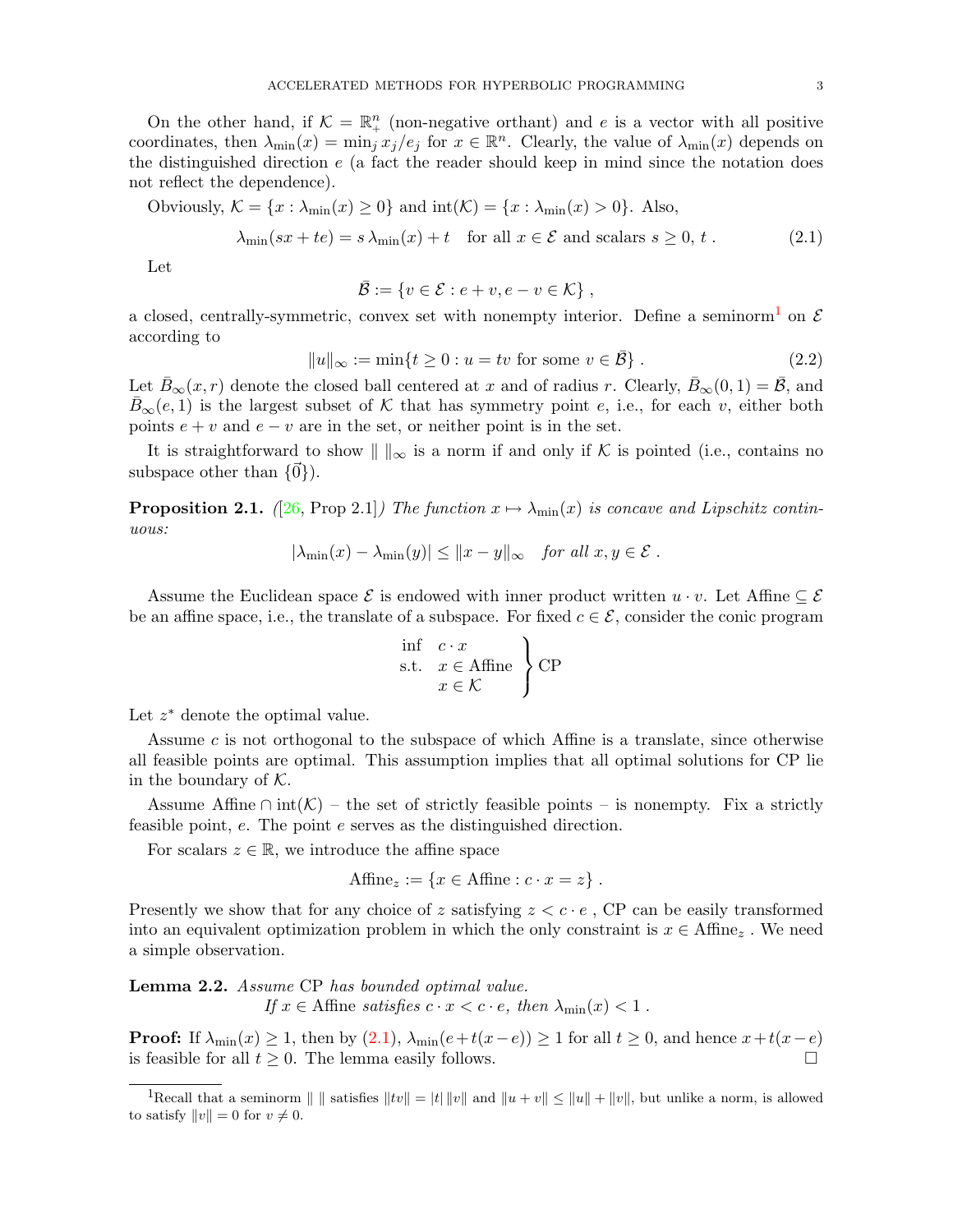For  $x \in \mathcal{E}$  satisfying  $\lambda_{\min}(x) < 1$ , let  $\pi(x)$  denote the point where the half-line beginning at e in direction  $x - e$  intersects the boundary of K:

$$
\pi(x):=e+\tfrac{1}{1-\lambda_{\min}(x)}(x-e)
$$

(to verify correctness of the expression, observe  $(2.1)$  implies  $\lambda_{\min}(\pi(x)) = 0$ ). We refer to  $\pi(x)$ as "the projection (from  $e$ ) of  $x$  to the boundary of the feasible region."

The following theorem has a simple proof, and yet the theorem is the foundation of both [\[26\]](#page-27-0) and the present paper.

**Theorem 2.3.** ([\[26,](#page-27-0) Thm 2.3]) Let z be any value satisfying  $z < c \cdot e$ . If  $x^*$  solves

<span id="page-3-0"></span>
$$
\sup_{\text{s.t.}} \lambda_{\min}(x) \n\text{s.t. } x \in \text{Affine}_z ,
$$
\n(2.3)

then  $\pi(x^*)$  is optimal for CP. Conversely, if  $\pi^*$  is optimal for CP, then  $x^* := e + \frac{ce - z}{ce - z^*}$  $\frac{c\cdot e-z}{c\cdot e-z^*}(\pi^*-e)$ is optimal for [\(2.3\)](#page-3-0), and  $\pi^* = \pi(x^*).$ 

CP has been transformed into an equivalent linearly-constrained maximization problem with concave, Lipschitz-continuous objective function. Virtually any subgradient method – rather, supgradient method – can be applied to this problem, the main cost per iteration being in computing a supgradient and projecting it onto the subspace  $\mathcal L$  of which the affine space Affine<sub>z</sub> is a translate. This approach was investigated in [\[26\]](#page-27-0). In the present paper, where the focus is on accelerated gradient methods, the objective function of the equivalent problem [\(2.3\)](#page-3-0) is smoothed. Before discussing smoothing, however, we complete preliminaries.

Assume, henceforth, that CP has at least one optimal solution, and that z is a fixed scalar satisfying  $z < c \cdot e$ . Then the equivalent problem  $(2.3)$  has at least one optimal solution. Let  $\lambda_{\min,z}^*$  denote the optimal value for the equivalent problem, and recall  $z^*$  denotes the optimal value of CP. A useful characterization of  $\lambda_{\min,z}^*$  is easily provided.

<span id="page-3-3"></span>**Lemma 2.4.**  $([26, \text{Lemma } 2.4])$  $([26, \text{Lemma } 2.4])$  $([26, \text{Lemma } 2.4])$ 

$$
\lambda_{\min,z}^* = \frac{z - z^*}{c \cdot e - z^*} \ .
$$

We focus on the goal of computing a point  $\pi$  which is feasible for CP and has better objective value than e in that

<span id="page-3-1"></span>
$$
\frac{c \cdot \pi - z^*}{c \cdot e - z^*} \le \epsilon \,,\tag{2.4}
$$

where  $0 < \epsilon < 1$  is user-chosen. Thus, for the problem of primary interest, CP, the focus is on relative improvement in the objective value.

The following proposition provides a useful characterization of the accuracy needed in approximately solving the CP-equivalent problem [\(2.3\)](#page-3-0) so as to ensure that for the computed point x, the projection  $\pi = \pi(x)$  satisfies [\(2.4\)](#page-3-1).

<span id="page-3-2"></span>**Proposition 2.5.** ([\[26,](#page-27-0) Prop 2.5]) If  $x \in \text{Affine}_z$  and  $0 \lt \epsilon \lt 1$ , then

$$
\frac{c \cdot \pi(x) - z^*}{c \cdot e - z^*} \le \epsilon
$$
\nif and only if

\n
$$
\lambda^*_{\min, z} - \lambda_{\min}(x) \le \frac{\epsilon}{1 - \epsilon} \frac{c \cdot e - z}{c \cdot e - z^*}.
$$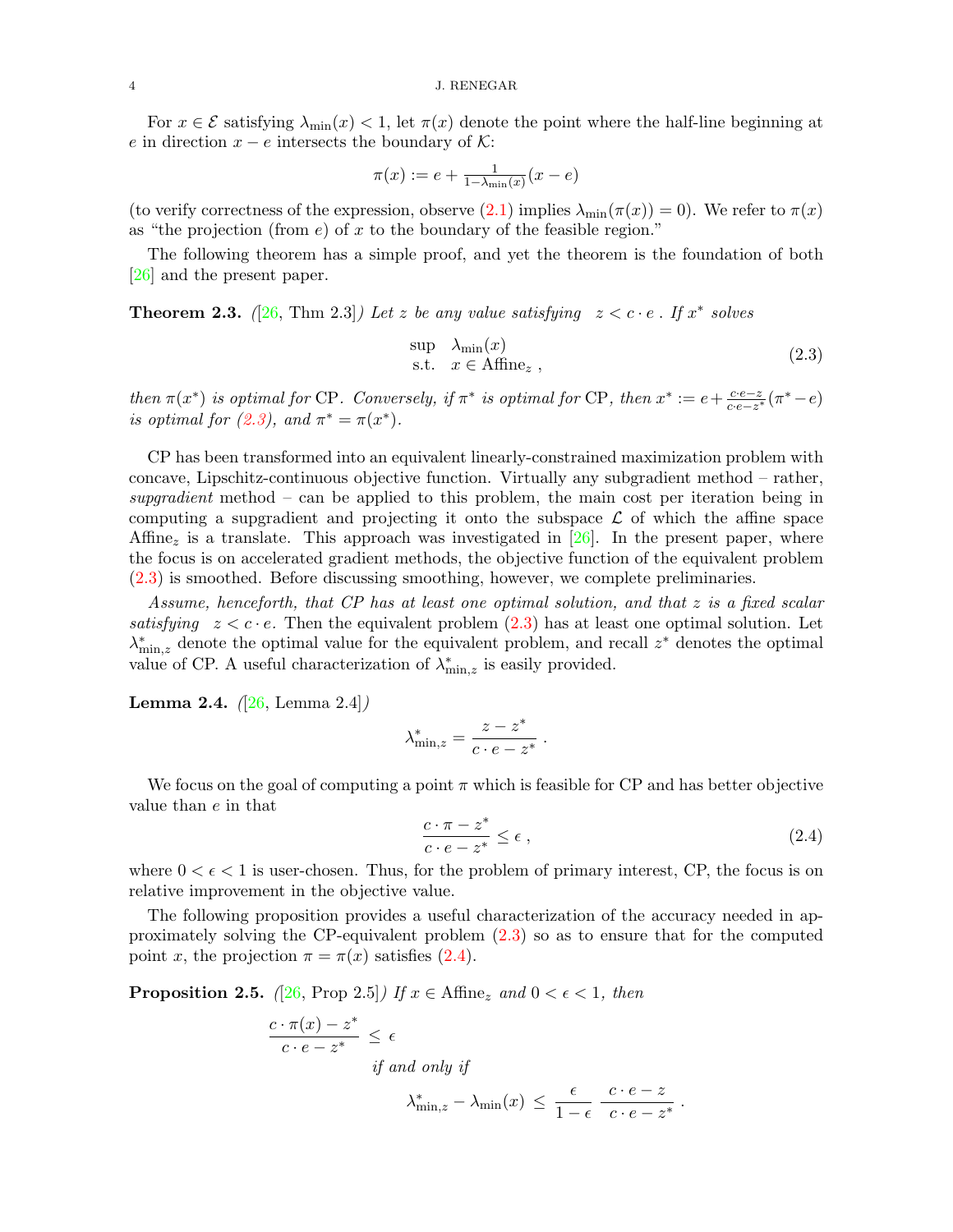In [\[26\]](#page-27-0), we concluded developing the basic theory by observing the theory holds for convex conic optimization problems generally, such as problems of the form

$$
\begin{array}{ll}\n\min_{x \in \mathcal{E}} & c \cdot x \\
\text{s.t.} & x \in \text{Affine} \\
 & Ax + b \in \mathcal{K}'\n\end{array}
$$

(here, A is a linear operator from  $\mathcal E$  to a Euclidean space  $\mathcal E', b \in \mathcal E'$  and  $\mathcal K'$  is a proper, closed, convex cone in  $\mathcal{E}'$  with nonempty interior). In the present paper as in [\[26\]](#page-27-0), we focus on problems of the form CP because notationally the form is least cumbersome. However, for every result derived in the following sections, an essentially identical result holds for any hyperbolic program regardless of the form, even identical in the specific constants.

<span id="page-4-0"></span>2.2. Hyperbolic Programming. Here we give a concise introduction to hyperbolic programming, easily accomplished by relying on the reader's grasp of the basics for semidefinite programming.

A hyperbolic program is a convex conic optimization problem for which the underlying cone is a so-called "hyperbolicity cone." The quintessential hyperbolicity cone is  $\mathbb{S}^n_+$ . The key role in qualifying  $\mathbb{S}^n_+$  as a hyperbolicity cone is played by the function  $X \mapsto \det(X)$ , which if the coefficients of X are viewed as variables, is a real polynomial of degree  $n$  on the Euclidean space  $\mathbb{S}^n$ . The critical property possessed by this polynomial is that there exists  $E \in \text{int}(\mathbb{S}^n_+)$  $-$  say,  $E = I$  – such that for every  $X \in \mathbb{S}^n$ , the univariate polynomial  $X \mapsto \det(X - \lambda I)$  has only real roots, the eigenvalues of X.

More generally, a closed convex cone  $\mathcal{K} \subset \mathcal{E}$  with nonempty interior is said to be a hyper-bolicity cone<sup>[2](#page-4-1)</sup> if there exists a real homogeneous polynomial  $p : \mathcal{E} \to \mathbb{R}$  for which

(1) int(K) is a connected component of the set  $\{x : p(x) \neq 0\}$ 

(i.e., p is identically zero on the boundary of  $K$ 

and nowhere zero in the interior of  $K$ ), and

(2) for some  $e \in \text{int}(\mathcal{K})$  and all  $x \in \mathcal{E}$ 

– equivalently, by [\[8\]](#page-26-8), for every  $e \in \text{int}(\mathcal{K})$  and all  $x \in \mathcal{E}$  –

the univariate polynomial  $\lambda \mapsto p(x - \lambda e)$  has only real roots.

We say "K has hyperbolic polynomial  $p$ " (but it should be noted p is not unique – for example,  $p^2$  also is a hyperbolic polynomial for  $\mathcal{K}$ ).

It is easy to see that the non-negative orthant,  $\mathbb{R}^n_+$ , is a hyperbolicity cone with polynomial  $p(x) = x_1 \cdots x_n$ . Similarly, it is easy to see the second-order cone  $\{(x, r) \in \mathbb{R}^n \times \mathbb{R} : ||x||_2 \le r\}$ has hyperbolic polynomial  $(x, r) \mapsto r^2 - ||x||_2^2$ .

In requirement (2), the characterization "for some" is useful for verifying hyperbolicity of a given cone, whereas the characterization "for every" is critical to easily establishing desirable general properties of hyperbolicity cones. Gårding  $(S<sub>1</sub>)$  proved the equivalence in the late 1950's, initiating the study of hyperbolicity cones, but in the context of hyperbolic partial differential equations, not optimization.

Using the characterization "for every," for example, it is simple to verify that if  $\mathcal{K}_1$  and  $\mathcal{K}_2$  are hyperbolicity cones whose interiors contain a common point, then  $\mathcal{K}_1 \cap \mathcal{K}_2$  is a hyperbolicity cone, for which a hyperbolic polynomial is the product  $p = p_1p_2$ . Similarly, it is easy to verify that if  $T : \mathcal{E} \to \overline{\mathcal{E}}$  is a linear transformation whose image intersects the interior of a hyperbolicity cone  $\overline{\mathcal{K}}$ , then the pullback  $\mathcal{K} := \{x \in \mathcal{E} : T(x) \in \overline{\mathcal{K}}\}$  is a hyperbolicity cone, with hyperbolic polynomial  $p(x) = \bar{p}(Tx)$ .

<span id="page-4-1"></span><sup>&</sup>lt;sup>2</sup>In the literature, the term "hyperbolicity cone" generally refers to the interior of K, but for us it is expeditious to use the term for the closed cone  $K$ .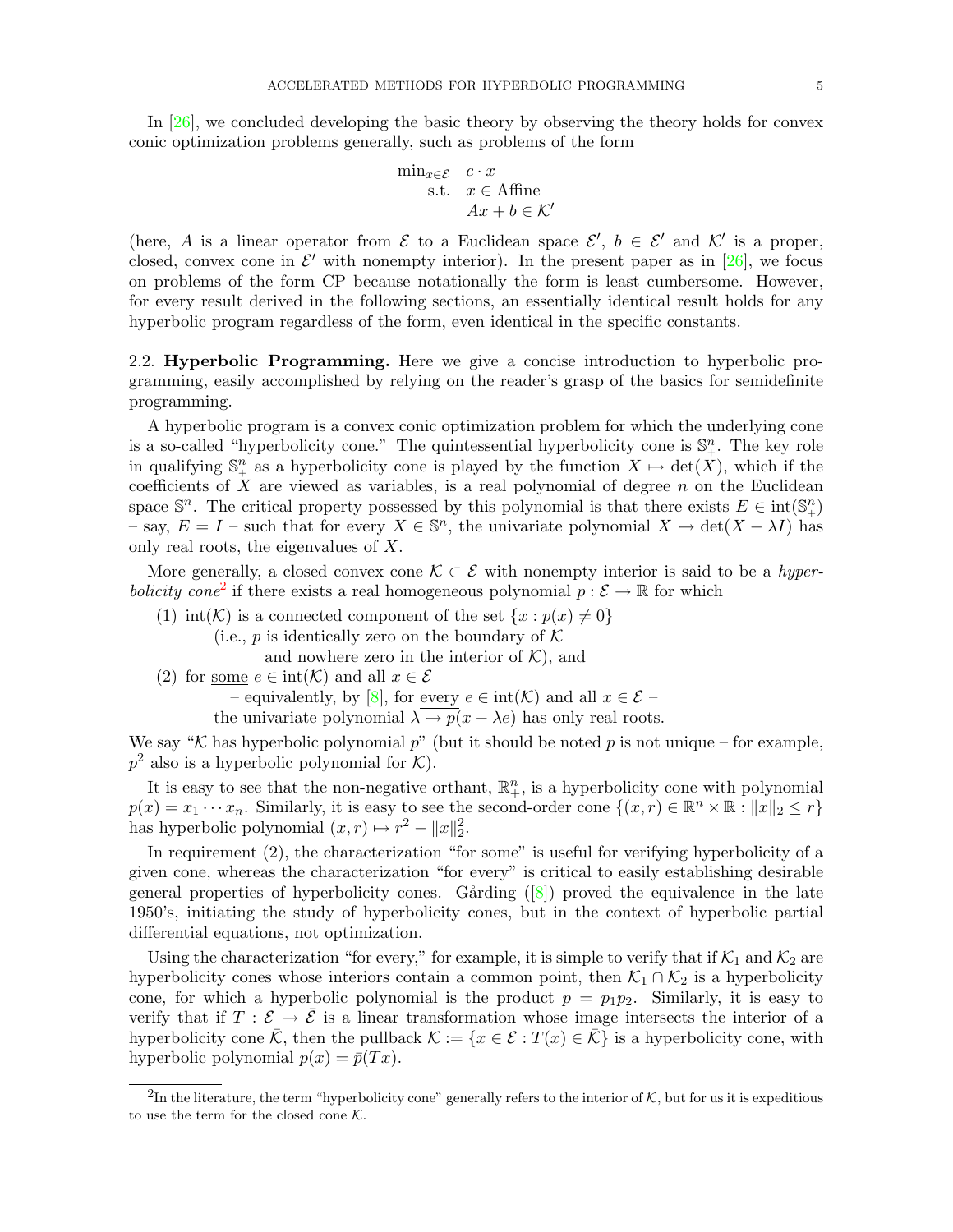Other examples of hyperbolicity cones include the so-called "derivative cones," which form a nested sequence of relaxations of an initial hyperbolicity cone  $([24])$  $([24])$  $([24])$ .

A hyperbolic program is a convex conic optimization problem for which the cone is a hyperbolicity cone. Since we are focusing – for notational expediency – on conic optimization problems having the form of CP, for us a hyperbolic program is an optimization problem

$$
\begin{array}{ll}\n\min & c \cdot x \\
\text{s.t.} & x \in \text{Affine} \\
x \in \mathcal{K}\n\end{array}\n\bigg\} \text{ HP}
$$

where  $K$  is a hyperbolicity cone.

Due to the calculus of hyperbolicity cones (intersections, Cartesian products, pullbacks, etc.), a broad range of optimization problems can be cast as hyperbolic programs.

It was Güler  $[9]$  who initiated the study of hyperbolic programming, upon recognizing that the function  $x \mapsto -\ln p(x)$  is a self-concordant barrier for K (where p is a hyperbolic polynomial for  $K$ ), and consequently, the general interior-point method theory of Nesterov and Nemirovski [\[23\]](#page-27-5) applies. We recommend [\[1\]](#page-26-10) as a particularly elegant work examining hyperbolicity cones from the viewpoint of optimization.

Letting K be a hyperbolicity cone with polynomial  $p : \mathcal{E} \to \mathbb{R}$ , and fixing  $e \in \text{int}(\mathcal{K})$ , for  $x \in \mathcal{E}$  we refer to the roots of  $\lambda \mapsto p(x - \lambda e)$  as the "eigenvalues of x," and denote them  $\lambda_i(x)$ for  $j = 1, \ldots, n$ , where  $n := \deg(p)$ . Thus, we list each eigenvalue according to its multiplicity (but we do not assume the eigenvalues are ordered).

The terminology "eigenvalues" is a mnemonic device for emphasizing the parallels of the general setting with the special case in which  $\mathcal{K} = \mathbb{S}^n_+$  and  $p(X) = \det(X)$ .

The eigenvalues of x depend on the choice of  $e$ , but we do not introduce notation making explicit the dependence, because for us  $e$  will be fixed – in particular,  $e$  will be the "distinguished" direction" of the basic theory  $(\S 2.1)$  $(\S 2.1)$ . Observe, then,

$$
\min_j \lambda_j(x) = \lambda_{\min}(x) ,
$$

where  $\lambda_{\min}(x)$  is as in the basic theory. Also observe, by homogeneity of p,

<span id="page-5-2"></span>
$$
\lambda_{\max}(x) := \max_{j} \lambda_j(x) = -\lambda_{\min}(-x) . \tag{2.5}
$$

Recall the seminorm  $\| \cdot \|_{\infty}$ , defined by [\(2.2\)](#page-2-2) so as to have the property that  $\overline{B}_{\infty}(e, 1)$  – the closed unit ball centered at  $e$  – is the largest set which both is contained in K and has symmetry point  $e$ . Since for a vector  $v$ ,

$$
e + v \in \mathcal{K}
$$
 and  $e - v \in \mathcal{K}$   $\Leftrightarrow$   $1 + \lambda_{\min}(v) \ge 0$  and  $1 + \lambda_{\min}(-v) \ge 0$ ,

and since  $\lambda_{\min}(-v) = -\lambda_{\max}(v)$ , it follows for all  $u \in \mathcal{E}$ ,

$$
||u||_{\infty} = \max_{j} |\lambda_j(u)|.
$$
 (2.6)

# 3. Smoothing

<span id="page-5-0"></span>The basic theory  $(\S_2.1)$  $(\S_2.1)$  reveals that a convex conic optimization problem is equivalent to a convex optimization problem whose only constraints are linear equations:

<span id="page-5-1"></span>
$$
\min_{\begin{array}{rcl}\n\text{min} & c \cdot x \\
\text{s.t.} & x \in \text{Affine} \\
& x \in \mathcal{K}\n\end{array}} \equiv \max_{\begin{array}{rcl}\n\text{max} & \lambda_{\min}(x) \\
\text{s.t.} & x \in \text{Affine}_z\n\end{array}} (3.1)
$$

where Affine<sub>z</sub> := { $x \in$  Affine :  $c \cdot x = z$ } and z is assumed to satisfy  $c \cdot z < c \cdot e$ , with e being the distinguished direction.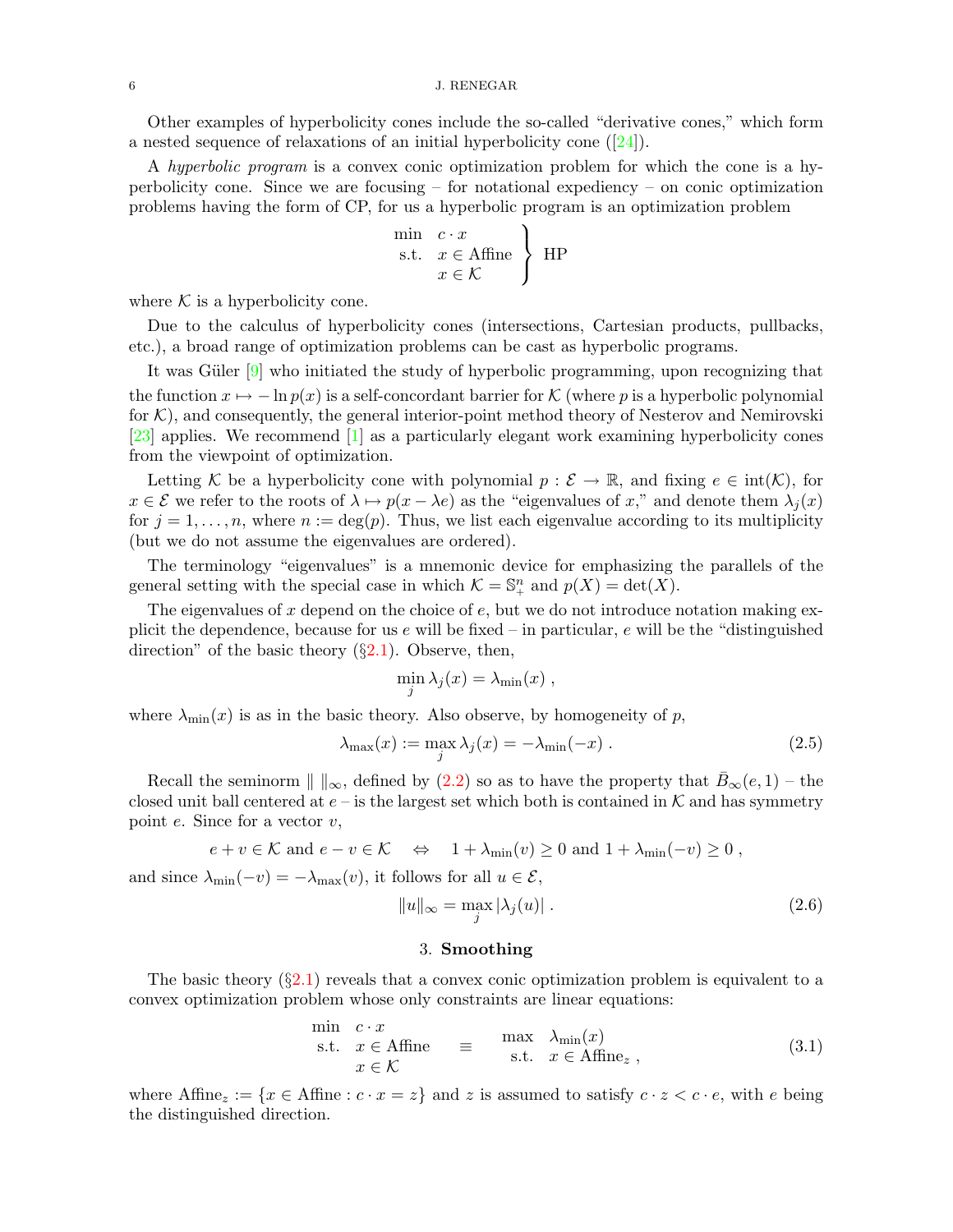In this section it is shown that if K is a hyperbolicity cone, then the function  $x \mapsto \lambda_{\min}(x)$ can be approximated by an explicit, concave, smooth function. If, for the problem on the right in  $(3.1)$ , the objective function is replaced by the smooth function, we have an optimization problem to which accelerated first-order methods can be applied, so as to approximately solve the problem on the left, the conic problem of interest.

3.1. The smooth function and its gradients. To conform to the emphasis on convex (rather than concave) functions in the literature, in this subsection we focus on smoothing the convex function  $x \mapsto \lambda_{\max}(x)$ . Due to the relation [\(2.5\)](#page-5-2), the results easily translate to smoothing the concave function  $x \mapsto \lambda_{\min}(x)$ .

Assume K is a hyperbolicity cone, with hyperbolic polynomial p of degree n, and let  $e \in$ int(K) be the distinguished direction, giving rise to eigenvalues  $\lambda_j(x)$   $(j = 1, \ldots, n)$  for every  $x \in \mathcal{E}$ .

Our approach is entirely motivated by Nesterov [\[21\]](#page-27-6), who focused on the case  $K = \mathbb{S}^n_+$ . For  $\mu > 0$ , define the function  $f_{\mu} : \mathcal{E} \to \mathbb{R}$  by

$$
f_{\mu}(x) := \mu \ln \sum_{j} \exp(\lambda_j(x)/\mu) .
$$

It is easily verified for all  $x \in \mathcal{E}$  that

$$
\lambda_{\max}(x) \le f_{\mu}(x) \le \lambda_{\max}(x) + \mu \ln n , \qquad (3.2)
$$

where n is the degree of the hyperbolic polynomial  $p$  (and hence is the number of eigenvalues, counting multiplicities).

Dual to the seminorm  $\| \cdot \|_{\infty}$  is the extended-real-valued convex function

$$
\|g\|_{\infty}^*:=\sup_{\|v\|_{\infty}\leq 1}\langle g,v\rangle
$$

(this is a norm when  $\| \cdot \|_{\infty}$  is a norm, i.e., when K is a regular cone).

<span id="page-6-0"></span>**Proposition 3.1.** The function  $f_{\mu}$  is convex and infinitely Fréchet-differentiable. Moreover,

$$
\|\nabla f_{\mu}(x) - \nabla f_{\mu}(y)\|_{\infty}^{*} \leq \frac{1}{\mu} \|x - y\|_{\infty} \quad \text{for all } x, y \in \mathcal{E}.
$$

The proposition is mostly a corollary of Nesterov [\[21\]](#page-27-6) and a deep theorem regarding hyperbolicity cones, the Helton-Vinnikov Theorem. The proof is deferred to Appendix [A.](#page-17-0)

For  $f_{\mu}$  to be relevant to practice, its gradients must be readily computable. We now discuss computation of the gradients.

A key observation is that for many problems, the underlying hyperbolicity cone  $\mathcal K$  is either a Cartesian product of hyperbolicity cones  $\mathcal{K}_i$ , or is the intersection of hyperbolicity cones  $\mathcal{K}_i$ . In such cases, computing gradients mostly reduces to consideration of the individual cones  $\mathcal{K}_i$ .

<span id="page-6-1"></span>**Proposition 3.2.** Assume  $\mathcal{K}_1, \ldots, \mathcal{K}_\ell$  are hyperbolicity cones in a Euclidean space  $\mathcal{E}$ , with hyperbolic polynomials  $p_1, \ldots, p_\ell$ . Assume  $e \in \text{int}(\mathcal{K}_i)$  for all i, and thus e can serve as distinguished direction for every i, thereby defining for each  $x \in \mathcal{E}$  a set of eigenvalues  $\{\lambda_{ij}(x) : j =$  $1, \ldots, n_i$  (the roots of  $\lambda \mapsto p_i(x - \lambda e)$ ), where  $n_i$  is the degree of  $p_i$ ). Let

$$
f_{i,\mu}(x) := \mu \ln \sum_{j=1}^{n_i} \exp(\lambda_{ij}(x)/\mu) .
$$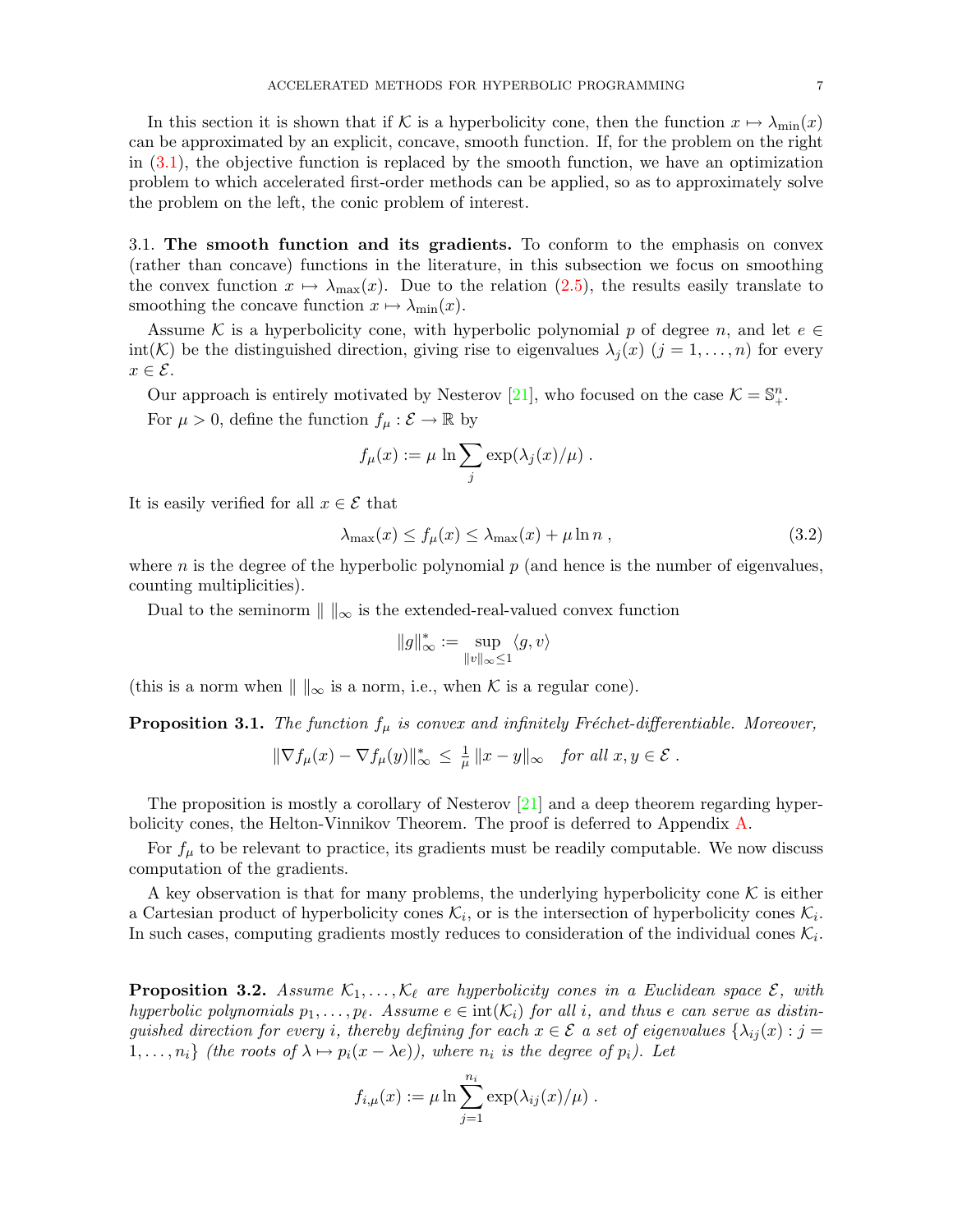Let  $\mathcal{K} := \bigcap_i \mathcal{K}_i$ , for which a hyperbolic polynomial is the product  $p = p_1 \cdots p_\ell$ . For every  $x \in \mathcal{E}$ , the corresponding set of eigenvalues – the roots of  $\lambda \mapsto p(x - \lambda e) - is \cup_{i=1}^{\ell} {\lambda_{ij}(x) : j =$  $1, \ldots, n_i$ , and the corresponding smooth function  $f_\mu$  satisfies

$$
\nabla f_{\mu}(x) = \frac{1}{\sum_{i=1}^{\ell} \left(\sum_{j=1}^{n_i} \exp(\lambda_{ij}(x)/\mu)\right)} \sum_{i=1}^{\ell} \left(\sum_{j=1}^{n_i} \exp(\lambda_{ij}(x)/\mu)\right) \nabla f_{i,\mu}(x) ,
$$

a convex combination of the gradients  $\nabla f_{i,\mu}(x)$ .

**Proof:** The only claim that perhaps is not obvious is the identity for  $\nabla f_{\mu}(x)$ . However, the reasoning for the identity becomes simple upon observing the functions  $f_{i,\mu}$  are smooth (Proposition [3.1\)](#page-6-0), and hence so are the functions  $x \mapsto \sum_{j=1}^{n_i} \exp(\lambda_{ij}(x)/\mu)$ . Consequently,

$$
\nabla f_{\mu}(x) = \frac{\mu}{\sum_{i=1}^{\ell} \sum_{j=1}^{n_i} \exp(\lambda_{ij}(x)/\mu)} \sum_{i=1}^{\ell} \nabla \left( \sum_{j=1}^{n_i} \exp(\lambda_{ij}(x)/\mu) \right)
$$
  
= 
$$
\frac{1}{\sum_{i=1}^{\ell} \sum_{j=1}^{n_i} \exp(\lambda_{ij}(x)/\mu)} \sum_{i=1}^{\ell} \left( \sum_{j=1}^{n_i} \exp(\lambda_{ij}(x)/\mu) \right) \nabla f_{i,\mu}(x),
$$

establishing the identity.

Similarly, if K is the Cartesian-product of cones  $\mathcal{K}_i \subseteq \mathcal{E}_i$  with hyperbolic polynomials  $p_i$  (i =  $1, \ldots, \ell$ , then  $p(x_1, \ldots, x_m) := p_1(x_1) \cdots p_\ell(x_\ell)$  is a hyperbolic polynomial for K. Moreover, if  $e = (e_1, \ldots, e_\ell) \in \text{int}(\mathcal{K})$  is the distinguished direction defining eigenvalues for points  $x =$  $(x_1, \ldots, x_\ell)$  in the Euclidean space  $\mathcal{E} = \mathcal{E}_1 \times \cdots \times \mathcal{E}_\ell$ , then the smooth function  $f_\mu$  satisfies

$$
\nabla f_{\mu}(x) = (g_1, ..., g_{\ell})
$$
 where  $g_i = \frac{\sum_{j=1}^{n_i} \exp(\lambda_{ij}(x_i)/\mu)}{\sum_{k=1}^{\ell} \sum_{j=1}^{n_k} \exp(\lambda_{kj}(x_k)/\mu)} \nabla f_{i,\mu}(x_i)$ ,

and where  $\{\lambda_{ij}(x_i) : j = 1, \ldots, n_i\}$  is the set of roots of  $\lambda \mapsto p_i(x_i - \lambda e_i)$ .

Now we turn to establishing a formula for computing  $\nabla f_\mu(x)$  once the eigenvalues  $\lambda_i(x)$ are known (to high precision). In the context of Proposition [3.2,](#page-6-1) the identity is pertinent to computing the gradients  $\nabla f_{i,\mu}(x)$ .

The identity is easily motivated in the case that each eigenvalue  $\lambda_i(x)$  is simple (i.e., is a root of multiplicity one for the polynomial  $\lambda \mapsto p(x - \lambda e)$ .

If  $\lambda_i(x)$  is a simple eigenvalue, then  $y \mapsto \lambda_i(y)$  is analytic in a neighborhood of x (because simple roots of a univariate polynomial are analytic in small perturbations of the coefficients, and because the coefficients of  $\lambda \mapsto p(x - \lambda e)$  are analytic in x). In particular, when each eigenvalue  $\lambda_i(x)$  is simple, we have

<span id="page-7-1"></span>
$$
\nabla f_{\mu}(x) = \frac{1}{\sum_{j} \exp(\lambda_j(x)/\mu)} \sum_{j} \exp(\lambda_j(x)/\mu) \nabla \lambda_j(x) . \qquad (3.3)
$$

On the other hand, differentiating both sides of the equation  $p(y-\lambda_j(y)e) = 0$  and evaluating at  $x$  leads to

<span id="page-7-0"></span>
$$
\nabla \lambda_j(x) = \frac{1}{p^{(1)}(x - \lambda_j(x)e)} \nabla p(x - \lambda_j(x)e) , \qquad (3.4)
$$

where we define for all  $y \in \mathcal{E}$ ,

$$
p^{(1)}(y) := \frac{d}{dt}p(y + te)|_{t=0} ,
$$

a directional derivative. (The denominator in [\(3.4\)](#page-7-0) is nonzero because, by assumption,  $\lambda_i(x)$ is a simple eigenvalue – a simple root of  $\lambda \mapsto p(x - \lambda e)$  – and hence  $t = -\lambda_i(x)$  is a simple root of  $t \mapsto p(x + te)$ .)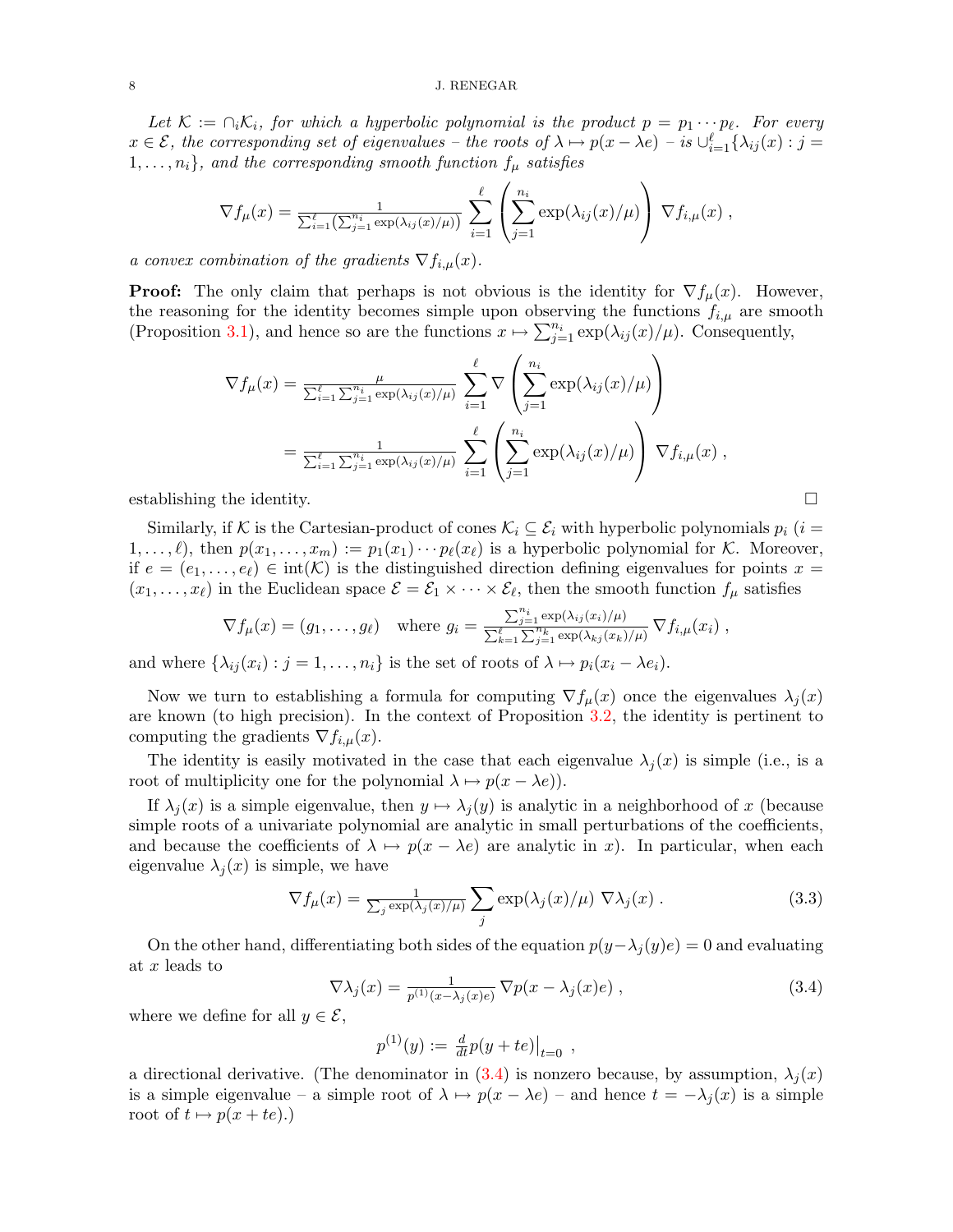Substituting [\(3.4\)](#page-7-0) into [\(3.3\)](#page-7-1) gives an expression for  $\nabla f_\mu(x)$  that can be evaluated once the eigenvalues  $\lambda_j(x)$  have been computed (to high precision):

<span id="page-8-0"></span>
$$
\nabla f_{\mu}(x) = \frac{1}{\sum_{j} \exp(\lambda_j(x)/\mu)} \sum_{j} \frac{\exp(\lambda_j(x)/\mu)}{p^{(1)}(x-\lambda_j(x)e)} \nabla p(x-\lambda_j(x)e) , \qquad (3.5)
$$

a convex combination of the vectors  $\frac{1}{p^{(1)}(x-\lambda_j(x)e)} \nabla p(x-\lambda_j(x)e)$  (for  $j=1,\ldots,n$ , where n is the degree of  $p$ ), vectors independent of  $\mu$ .

In order to provide an identity similar to [\(3.5\)](#page-8-0) which holds even when eigenvalues are not simple, we introduce the (directional-)derivative polynomials

$$
p^{(m)}(y) := \frac{d^m}{dt^m} p(y + te)|_{t=0}
$$
, for  $m = 0, 1, ..., n$ ,

where n is the degree of p. (Like p, these are hyperbolic polynomials for which  $e$  can serve as distinguished direction. Moreover, using the (inverse) Discrete Fourier Transform to perform interpolation, these polynomials and their gradients can be evaluated efficiently if  $p$  and its gradients can be evaluated efficiently (see  $[24]$ ).)

<span id="page-8-1"></span>**Proposition 3.3.** For  $x \in \mathcal{E}$ , assume  $\{\lambda_i(x)\}\$ is the set of distinct eigenvalues of x, and let  $m_i$ denote the multiplicity of  $\lambda_i(x)$  (that is, the multiplicity of  $\lambda_i(x)$  as a root of  $\lambda \mapsto p(x - \lambda e)$ ). Then

$$
\nabla f_{\mu}(x) = \frac{1}{\sum_j m_j \exp(\lambda_j(x)/\mu)} \sum_j \frac{m_j \exp(\lambda_j(x)/\mu)}{p^{(m_j)}(x-\lambda_j(x)e)} \nabla p^{(m_j-1)}(x-\lambda_j(x)e) ,
$$

a convex combination of the vectors  $\frac{1}{p^{(m_j)}(x-\lambda_j(x)e)} \nabla p^{(m_j-1)}(x-\lambda_j(x)e)$  (vectors which are independent of  $\mu$ ).

The proof of Proposition [3.3](#page-8-1) is deferred to Appendix [B.](#page-20-0)

As a simple example, consider a second-order constraint  $||Ax + b||_2 \le \alpha^T x + \beta$ , where A is an  $m \times n$  matrix and  $b \in \mathbb{R}^m$ ,  $\alpha \in \mathbb{R}^n$ ,  $\beta \in \mathbb{R}$ . Assume  $x = \overline{e}$  satisfies the inequality strictly.

Introducing an additional variable  $r$ , the constraint can be put into conic form via a rotated Lorentz cone:

$$
r = 1
$$
  
 $(x, r) \in K$  := { $(x, r) : r \ge 0$  and  $||Ax + rb||_2^2 \le r(\alpha^T x + \beta r)$  }.

A hyperbolic polynomial for  $K$  is given by

$$
p(x,r) := \frac{1}{2} \left( \|Ax + rb\|_2^2 - r(\alpha^T x + \beta r) \right)
$$
  
= 
$$
\frac{1}{2} \left[ x^T \ r \right] \begin{bmatrix} A^T A & A^T b - \frac{1}{2} \alpha \\ b^T A - \frac{1}{2} \alpha^T & \|b\|_2^2 - \beta \end{bmatrix} \begin{bmatrix} x \\ r \end{bmatrix} ,
$$
 (3.6)

and  $e := (\bar{e}, 1)$  can serve as distinguished direction.

Then for  $y = \begin{bmatrix} x \\ r \end{bmatrix}$ , the eigenvalues are simply the roots  $\lambda^+(y)$  and  $\lambda^-(y)$  for the quadratic polynomial  $\lambda \mapsto \frac{1}{2}(y - \lambda e)^T B(y - \lambda e)$ , where B is the matrix in [\(3.6\)](#page-8-2). Moreover, we have the following easily-verified identities:  $\nabla p(y) = By$ ,  $p^{(1)}(y) = e^{T}By$ ,  $\nabla p^{(1)}(y) = Be$  and  $p^{(2)}(y) = e^T B e.$ 

Fixing  $y \in \mathbb{R}^{n+1}$ , let  $\lambda^+ := \lambda^+(y)$ ,  $y^+ := y - \lambda^+ e$ , and define  $\lambda^-, y^-$  similarly. If  $\lambda^+ \neq \lambda^-,$ then

$$
\nabla f_{\mu}(y) = \frac{1}{\exp(\lambda^{+}/\mu) + \exp(\lambda^{-}/\mu)} \left( \frac{\exp(\lambda^{+}/\mu)}{e^{T}By^{+}} By^{+} + \frac{\exp(\lambda^{-}/\mu)}{e^{T}By^{-}} By^{-} \right) ,
$$

whereas if  $\lambda^+ = \lambda^-$  (i.e., if y lies in the subspace spanned by e and the null space of B), then

<span id="page-8-2"></span>
$$
\nabla f_{\mu}(y) = \frac{1}{e^T B e} B e ,
$$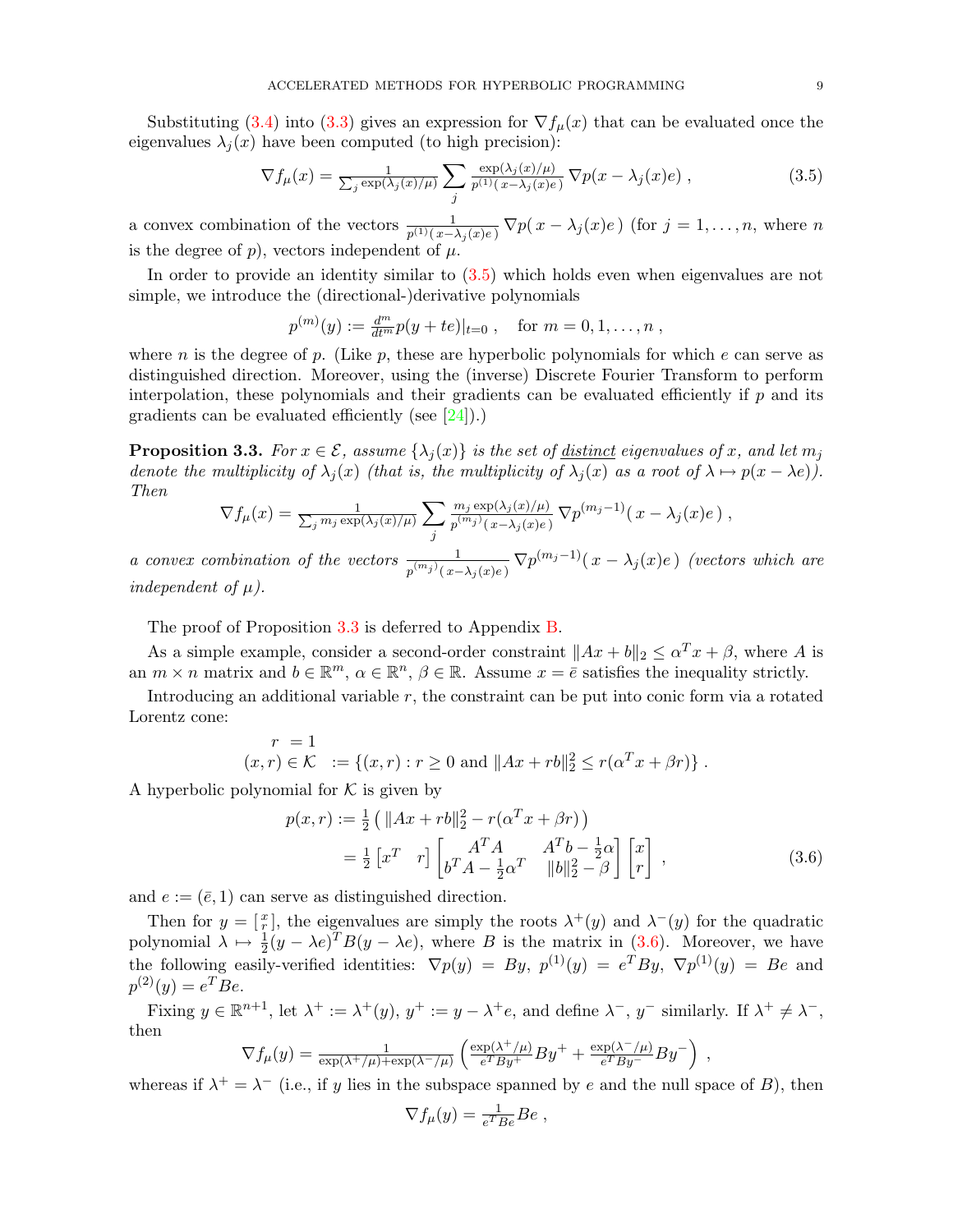independent of  $\mu$ .

More generally, consider a collection of constraints  $||A_ix + b_i||_2 \leq \alpha_i^T x + \beta_i$   $(i = 1, ..., \ell)$ , and assume  $x = \bar{e}$  strictly satisfies each inequality. The constraints can be expressed in conic form as

$$
r = 1
$$
  

$$
(x, r) \in \mathcal{K} \ := \bigcap_i \mathcal{K}_i \ ,
$$

where  $\mathcal{K}_i := \{(x,r) : r \geq 0 \text{ and } ||A_i x + rb_i||_2^2 \leq r(\alpha_i^T x + \beta_i r)\}\.$  A hyperbolic polynomial for  $\mathcal{K}$ is given by the product  $p = p_1 \cdots p_\ell$ , where  $p_i(y) = \frac{1}{2} y^T B_i y$  and  $B_i$  is the matrix in [\(3.6\)](#page-8-2) but with entries subscripted. Again  $e = (\bar{e}, 1)$  can serve as distinguished direction.

Now  $f_{\mu}$  is a smoothing of the function  $y \mapsto \max\{\lambda_i^+(y), \lambda_i^-(y) : i = 1, \ldots, \ell\}$ . To compute  $\nabla f_{\mu}(y)$ , one can first perform the simple computations above to compute  $\nabla f_{i,\mu}(y)$  for each i, then compute the convex combination of these gradients using the weights prescribed by Proposition [3.2.](#page-6-1)

3.2. The setup for applying accelerated methods. For  $\mu > 0$ , let  $f_{\mu} : \mathcal{E} \to \mathbb{R}$  be the smooth concave function

$$
\hat{f}_{\mu}(x) := -f_{\mu}(-x) = -\mu \ln \sum_{j} \exp(-\lambda_j(x)/\mu) ,
$$

an approximation to the function  $x \mapsto \lambda_{\min}(x)$  and which satisfies

<span id="page-9-2"></span>
$$
\lambda_{\min}(x) - \mu \ln n \le \hat{f}_{\mu}(x) \le \lambda_{\min}(x) . \tag{3.7}
$$

(The "hat" on  $\hat{f}_{\mu}$  is the graph of a concave function, and is meant to remind the reader that  $f_{\mu}$  is concave.)

We have three optimization problems,

<span id="page-9-1"></span>
$$
\text{HP} \begin{cases} \min \ c \cdot x \\ \text{s.t.} \quad Ax = b \\ x \in \mathcal{K} \end{cases} \equiv \max \begin{cases} \lambda_{\min}(x) \\ \text{s.t.} \quad x \in \text{Affine}_z \end{cases} \approx \max \begin{cases} \hat{f}_{\mu}(x) \\ \text{s.t.} \quad x \in \text{Affine}_z \end{cases}, \tag{3.8}
$$

the first two being equivalent (assuming  $z < c \cdot e$ ), and the third being a smoothing of the second. To approximately solve HP, we apply an accelerated method to the third problem, with  $\mu$  chosen appropriately.

In applying an accelerated method, we adopt a Euclidean perspective, endowing  $\mathcal E$  with an inner product  $\langle , \rangle$  to be used for computation, so as to make it easy to retain feasibility for the smoothed problem, simply by orthogonally projecting gradients onto  $\mathcal{L}$ , the subspace of which Affine<sub>z</sub> is a translate. Let  $P_{\mathcal{L}}$  denote the projection operator.

The inner product  $\langle , \rangle$  – the "computational inner product" – can differ from the inner product used in expressing HP, i.e., the inner product  $(u, v) \mapsto u \cdot v$ . We impose no conditions on the computational inner product.

Let  $\| \dots \|$  denote the corresponding Euclidean norm,  $\|v\| = \langle v, v \rangle^{1/2}$ .

The computational inner product provides an identification of  $\mathcal E$  with its dual space. Henceforth we use  $\nabla \hat{f}_{\mu}(x)$  to denote the gradient viewed as an element of  $\mathcal{E}^{.3}$  $\mathcal{E}^{.3}$  $\mathcal{E}^{.3}$ 

In this setup, the relevant Lipschitz constant for accelerated methods is a value  $L_{\mu,z}$  satisfying

 $||P_{\mathcal{L}}\nabla \hat{f}_{\mu}(x) - P_{\mathcal{L}}\nabla \hat{f}_{\mu}(y)|| \leq L_{\mu,z} ||x - y||$  for all  $x, y \in \text{Affine}_z$ .

<span id="page-9-0"></span><sup>3</sup>That is,  $g = \nabla \hat{f}_{\mu}(x)$  is the vector in  $\mathcal{E}$  satisfying  $0 = \lim_{\|\Delta x\| \to 0} \frac{\hat{f}_{\mu}(x + \Delta x) - \hat{f}_{\mu}(x) - \langle g, \Delta x \rangle}{\|\Delta x\|}$ .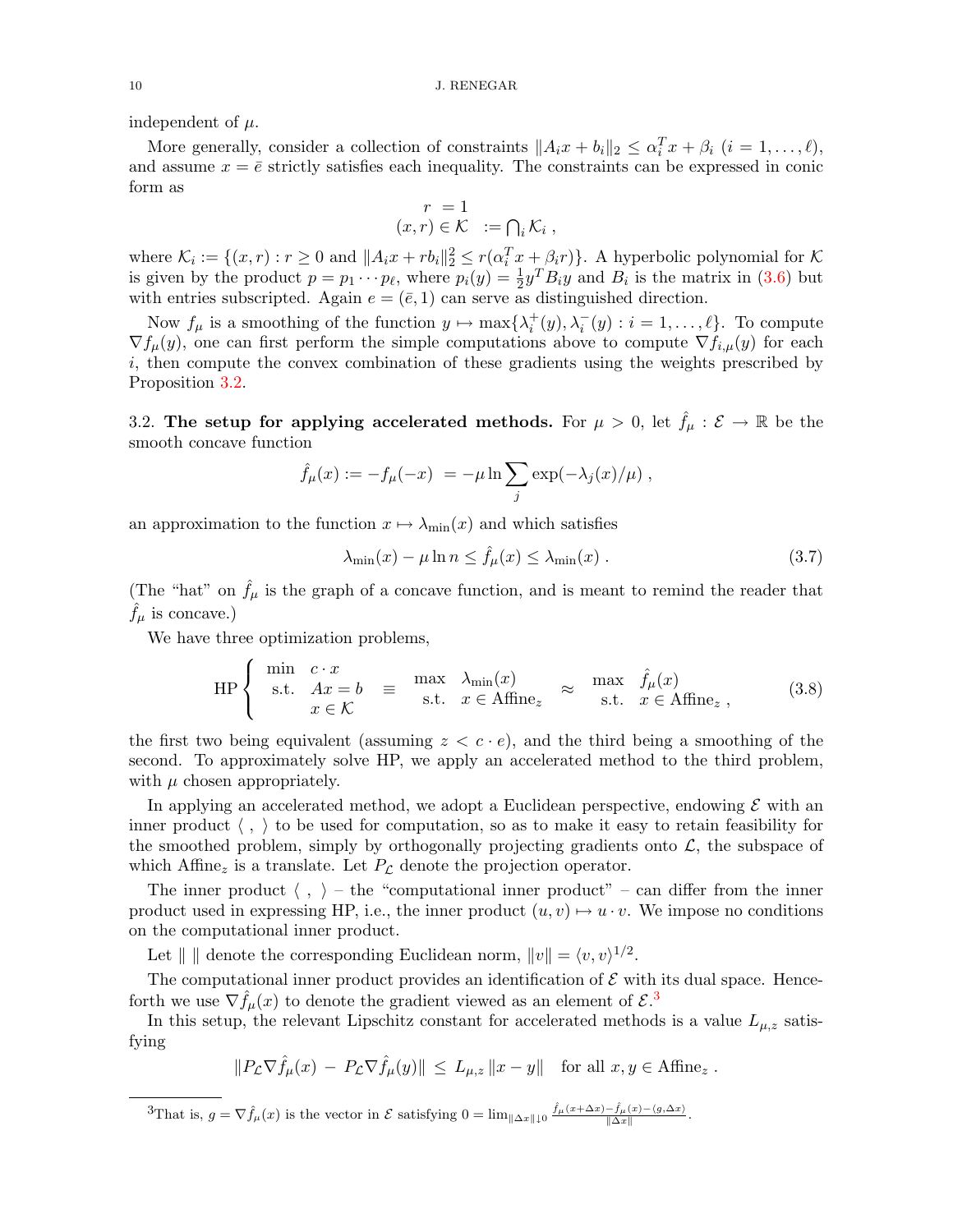Generally, the best such constant depends on  $z$ , but the dependence is mild. Considering the special case  $\mu = 1$ , we are thus led to define a Lipschitz constant applying to all translates of  $\mathcal{L}$ :

<span id="page-10-0"></span>
$$
L_1 = \sup_{u \in \mathcal{E}} \sup \left\{ \frac{\|P_{\mathcal{L}} \nabla \hat{f}_1(u+v) - P_{\mathcal{L}} \nabla \hat{f}_1(u+w)\|}{\|v-w\|} : v, w \in \mathcal{L} \text{ and } v \neq w \right\}. \tag{3.9}
$$

Depending on the subspace  $\mathcal{L}$ , the value  $L_1$  can be far smaller than the Lipschitz constant for the unrestricted gradient map, that is, for the case  $\mathcal{L} = \mathcal{E}$ .

Observe that  $\hat{f}_{\mu}(x) = \mu \hat{f}_{1}(\frac{1}{\mu})$  $\frac{1}{\mu}x$ ) (due to positivity of  $\mu$ , the definition of  $\hat{f}_{\mu}$ , and the homogeneity  $\lambda_j(\frac{1}{\mu})$  $\frac{1}{\mu}x$  =  $\lambda_j(x)/\mu$ ). Consequently, if  $\hat{f}_\mu$  is substituted for  $\hat{f}_1$  in [\(3.9\)](#page-10-0), the supremum is equal to  $L_1/\mu$ .

The value  $L_1$  both reflects properties of the specific subspace  $\mathcal L$  and immediately gives the Lipschitz constant  $L_1/\mu$  for the gradient map  $x \mapsto P_{\mathcal{L}} \nabla f_{\mu}(x)$  restricted to any of the affine spaces Affine<sub>z</sub> (thus eliminating the need for a Lipschitz constant  $L_{\mu,z}$  subscripted with parameters  $\mu$  and  $z$ ).

The following corollary to Proposition [3.1](#page-6-0) provides geometric insight into how the constant  $L_1$  reflects the particular subspace  $\mathcal L$  in relation to the hyperbolicity cone K, as well as reflects the choices for the distinguished direction e and the computational inner product  $\langle , \rangle$  (for which, we recall, the norm is written  $\|\ \|$ ).

Define

<span id="page-10-1"></span>
$$
r_e = \sup\{r : B(e, r) \cap \text{Affine}_{c \cdot e} \subseteq \mathcal{K}\},\tag{3.10}
$$

where  $B(e, r)$  is the || ||-ball of radius r centered at e.

<span id="page-10-2"></span>Corollary 3.4.  $L_1 \leq 1/r_e^2$ .

**Proof:** As  $B_{\infty}(e, 1)$  is the largest set both contained in K and having symmetry point e, the intersection  $\bar{B}_{\infty}(e,1) \cap \text{Affine}_{c \cdot e}$  is the largest set both contained in  $\mathcal{K} \cap \text{Affine}_{c \cdot e}$  and having symmetry point  $e$ . Thus, the Euclidean norm satisfies

$$
\bar{B}(e,r_e) \cap \text{Affine}_z \subseteq \bar{B}_{\infty}(e,1) \cap \text{Affine}_z ,
$$

from which follows

 $\|\bar{v}\|_{\infty} \leq \|\bar{v}\|/r_e$  for all  $\bar{v} \in \mathcal{L}$ .

Consequently, for  $u \in \mathcal{E}$  and  $v, w \in \mathcal{L}$ ,

$$
||P_{\mathcal{L}}\nabla \hat{f}_1(u+v) - P_{\mathcal{L}}\nabla \hat{f}_1(u+w)||
$$
  
\n
$$
= \max\{\langle \bar{v}, \nabla \hat{f}_1(u+v) - \nabla \hat{f}_1(u+w) \rangle : \bar{v} \in \mathcal{L} \text{ and } ||\bar{v}|| \le 1\}
$$
  
\n
$$
\le \max\{\langle \bar{v}, \nabla \hat{f}_1(u+v) - \nabla \hat{f}_1(u+v) \rangle : \bar{v} \in \mathcal{E} \text{ and } ||\bar{v}||_{\infty} \le 1/r_e\}
$$
  
\n
$$
= ||\nabla \hat{f}_1(u+v) - \nabla \hat{f}_1(u+w)||_{\infty}^*/r_e
$$
  
\n
$$
\le ||v-w||_{\infty}/r_e \text{ (by Proposition 3.1)}
$$
  
\n
$$
\le ||v-w||/r_e^2,
$$

completing the proof (due to the definition of  $L_1$ ).

We close the section with a lemma that ties accuracy in solving the smoothed problem to the accuracy in solving HP, the problem of primary interest.

Recall  $z^*$  denotes the optimal value of HP, the optimization problem of primary interest – the first problem in [\(3.8\)](#page-9-1). Recall  $\lambda_{\min,z}^*$  is the optimal value of the HP-equivalent problem – the second problem in  $(3.8)$  – and  $x_z^*$  is any optimal solution. Let  $f_{\mu,z}^*$  denote the optimal value of the smoothed problem – the third problem – and let  $x^*_{\mu,z}$  be an optimal solution.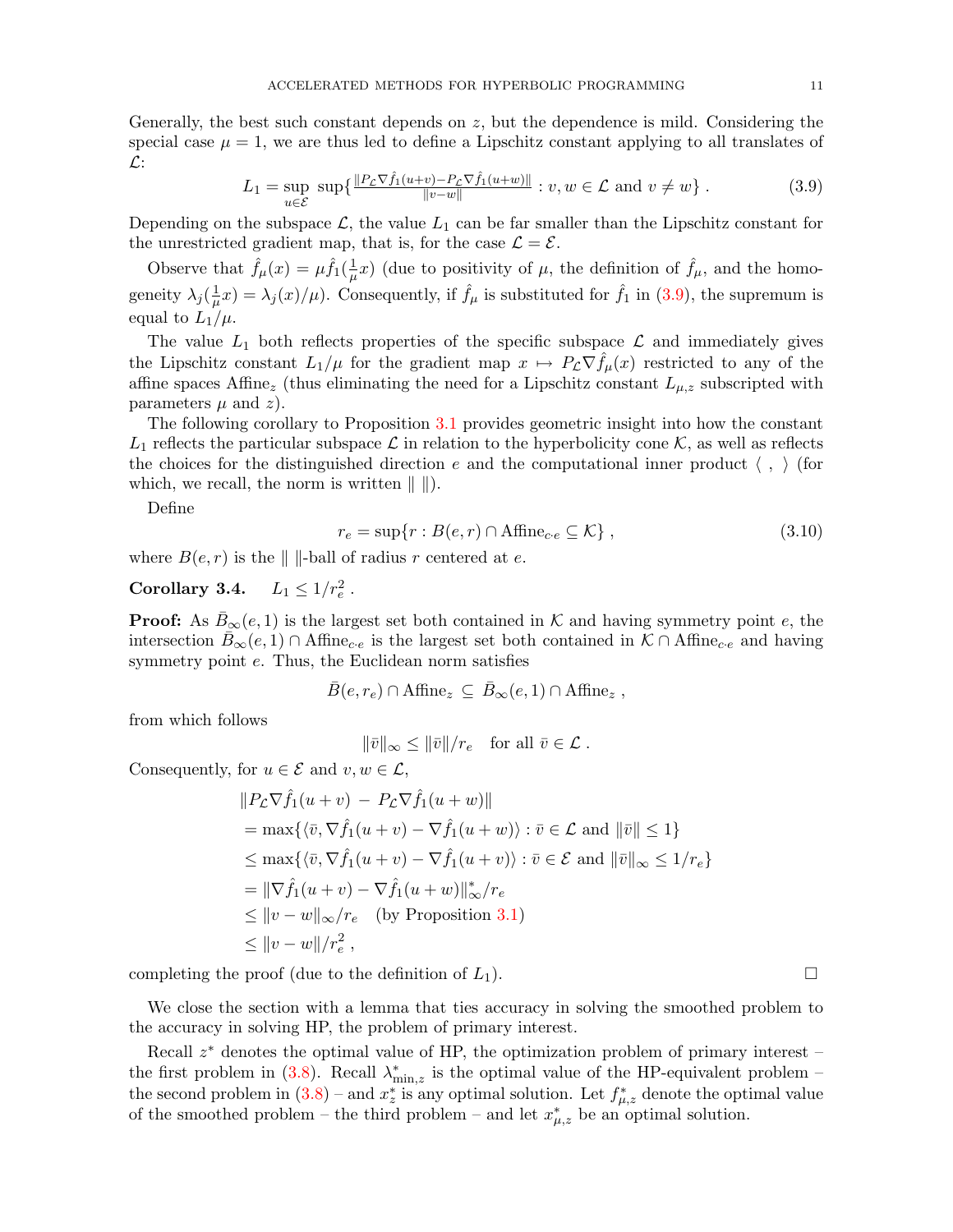**Lemma 3.5.** If  $x \in \text{Affine}_z$  where  $z < c \cdot e$ , then the projection  $\pi = \pi(x)$  satisfies

$$
\frac{c \cdot \pi - z^*}{c \cdot e - z^*} \leq \left(\hat{f}_{\mu,z}^* - \hat{f}_{\mu}(x) + \mu \ln n\right) \frac{c \cdot e - z^*}{c \cdot e - z}.
$$

**Proof:** Define  $\epsilon := \frac{c \cdot \pi - z^*}{c \cdot e - z^*}$  $\frac{c \cdot \pi - z^*}{c \cdot e - z^*}$ . According to Proposition [2.5,](#page-3-2)

$$
\lambda_{\min,z}^* - \lambda_{\min}(x) = \frac{\epsilon}{1-\epsilon} \frac{c \cdot e - z}{c \cdot e - z^*} \geq \epsilon \frac{c \cdot e - z}{c \cdot e - z^*}.
$$

Thus, to prove the lemma it suffices to show

$$
\lambda_{\min,z}^* - \lambda_{\min}(x) \leq \hat{f}_{\mu,z}^* - \hat{f}_{\mu}(x) + \mu \ln n .
$$

However, using  $(3.7)$ ,

$$
\lambda_{\min,z}^* - \lambda_{\min}(x) = \left(\lambda_{\min,z}^* - \hat{f}_{\mu}(x_z^*)\right) + \left(\hat{f}_{\mu}(x_z^*) - \hat{f}_{\mu,z}^*\right) + \left(\hat{f}_{\mu,z}^* - \hat{f}_{\mu}(x)\right) + \left(\hat{f}_{\mu}(x) - \lambda_{\min}(x)\right) \leq \mu \ln n + 0 + \left(\hat{f}_{\mu,z}^* - \hat{f}_{\mu}(x)\right) + 0,
$$

completing the proof.  $\Box$ 

### 4. Applying Accelerated First-Order Methods

<span id="page-11-0"></span>Virtually any (accelerated) first-order method can be applied to solving

<span id="page-11-1"></span>
$$
\begin{array}{ll}\n\max & \hat{f}_{\mu}(x) \\
\text{s.t.} & x \in \text{Affine}_{z} \n\end{array},\n\tag{4.1}
$$

as feasibility can be retained using only orthogonal projection of gradients onto a subspace, the same subspace at every iteration. We develop results for an accelerated method due to Nesterov [\[22\]](#page-27-2). Among the accelerated methods not requiring (an upper bound on) the Lipschitz constant as input, this algorithm streamlines most nicely when specialized to the setting where the only projections are onto a subspace. However, similar complexity results could be obtained if instead we employed the universal method of Lan  $[13]$ , or of Nesterov  $[18]$ , and would be obtained if we employed any of numerous accelerated methods that do require a Lipschitz constant as input.

Following is the accelerated method  $[22, (4.9)]$  $[22, (4.9)]$  specialized to our setting (see Appendix [C](#page-22-0) for discussion). To simplify specification of the algorithm, the distinguished direction  $e$  is viewed as fixed, not input.

AGM (Accelerated Gradient Method)

(0) Input:  $L_1^{\bullet} > 0$ , an estimate of the value  $L_1$  defined by  $(3.9)$ ,  $\mu > 0$ , and  $x_0 \in$  Affine satisfying  $c \cdot x_0 < c \cdot e$ . Initialize:  $L = L_1^{\bullet}/\mu$ ,  $v = x_0$ ,  $A = 0$  and  $k = 0$ . (1) Compute  $a = \frac{1+\sqrt{1+2AL}}{L}$  $\frac{1+2AL}{L}, y = \frac{A}{A+}$  $\frac{A}{A+a}x_k + \frac{a}{A+}$  $\frac{a}{A+a}v$  and  $x=y+\frac{1}{L}$  $\frac{1}{L} P_{\mathcal{L}} \nabla \hat{f}_{\mu}(y)$ . (2) If  $\langle \nabla \hat{f}_{\mu}(x), y - x \rangle > \frac{1}{L} || P_{\mathcal{L}} \nabla \hat{f}_{\mu}(x)||^2$ , let  $L \leftarrow 2L$  and return to Step 1. (2) If  $\sqrt{y \mu(x)}, y = x$  >  $\frac{1}{L} \|P_L \sqrt{y \mu(x)}\|$ , let  $L \leftarrow 2L$  and fealth to step 1.<br>
(3) Define  $x_{k+1} = x$  and let  $v \leftarrow v + a P_L \nabla \hat{f}_\mu(x)$ ,  $L \leftarrow L/2$ ,  $A \leftarrow A + a$ ,  $k \leftarrow k + 1$ , then go to Step 1.

An important aspect of AGM is that in moving from iterate  $x_k$  to  $x_{k+1}$ , numerous gradient steps  $x = y + \frac{1}{l}$  $\frac{1}{L}P_{\mathcal{L}}\nabla \hat{f}_{\mu}(y)$  might have to be tried before arriving at a step which is not rejected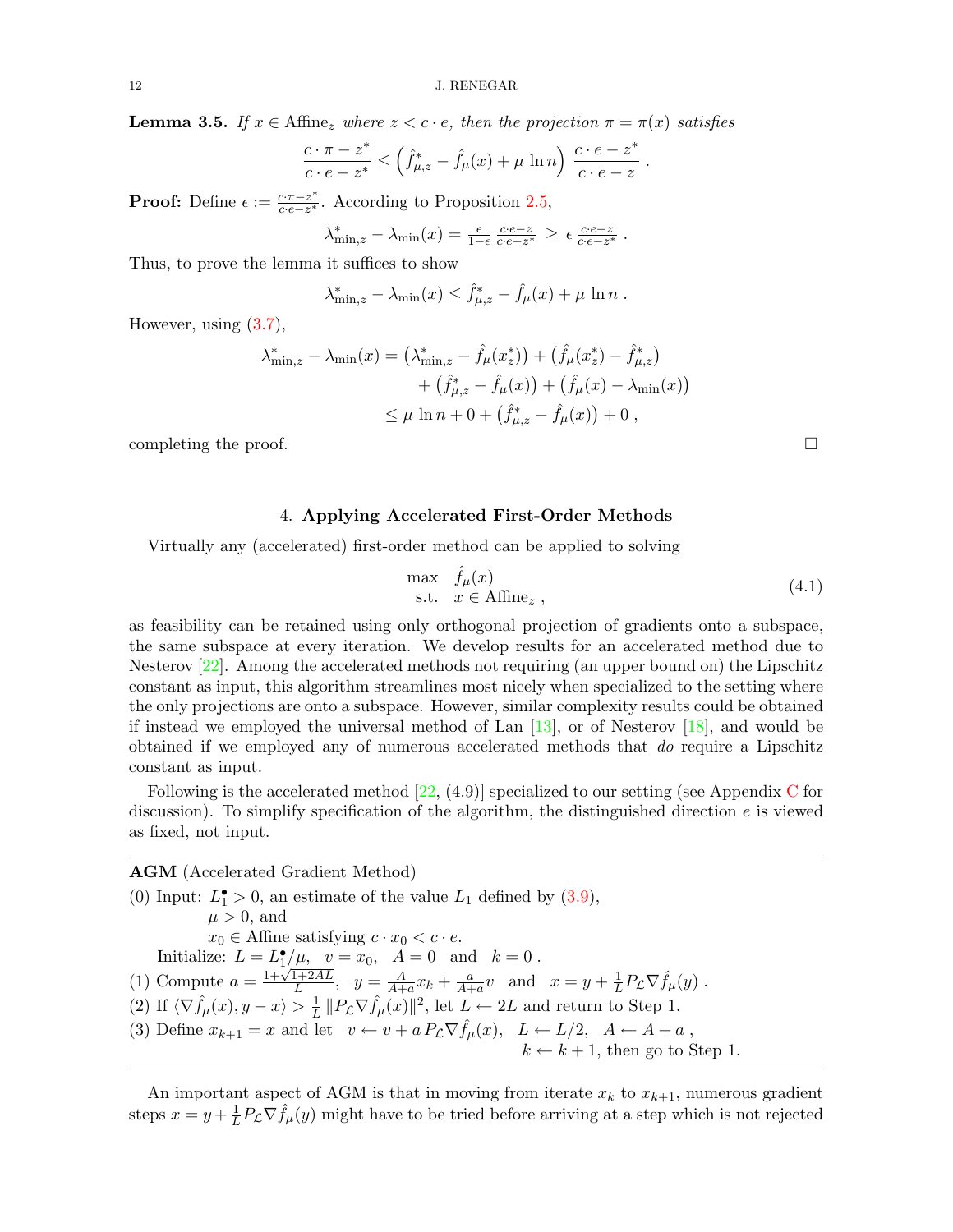in (2). We are thus careful to distinguish between the number of iterates  $x_k$  in a sequence and the number of gradients computed when constructing the sequence.

It is easily seen that all iterates  $x_k$  lie in Affine<sub>z</sub> for  $z = c \cdot x_0$ .

Recall  $\hat{f}^*_{\mu,z}$  denotes the optimal value of  $(4.1)$ , and  $x^*_{\mu,z}$  is any optimal solution.

<span id="page-12-0"></span>**Theorem 4.1.** (Nesterov) Let  $z = c \cdot x_0$  and  $k^{\bullet} := \max\{0, \lceil \log_2(L_1^{\bullet}/L_1) \rceil \}$ . Then

$$
k > k^{\bullet} \quad \Rightarrow \quad \hat{f}_{\mu,z}^* - \hat{f}_{\mu}(x_k) \le \frac{2L_1}{\mu} \left( \frac{\|x_0 - x_{\mu,z}^*\|}{k - k^{\bullet}} \right)^2
$$

Moreover, for  $k > k^{\bullet}$ , the total number of gradients computed before  $x_k$  is determined does not exceed

$$
4(k - k^{\bullet}) + 2|\log_2(L_1^{\bullet}/L_1)| + 6.
$$
\n(4.2)

.

Results from [\[22\]](#page-27-2) can readily be assembled into a proof of Theorem [4.1,](#page-12-0) as is demonstrated in Appendix [C.](#page-22-0)

For recasting Theorem [4.1](#page-12-0) into a form meaningful to HP (the optimization problem of primary interest), we follow the approach introduced in [\[26\]](#page-27-0), to which the present paper is a sequel.

The level sets for HP are the sets

$$
Level_z = Affine_z \cap \mathcal{K},
$$

that is, the largest feasible sets for HP on which the objective function is constant<sup>[4](#page-12-1)</sup>. If  $z < z^*$ , then Level<sub> $z = \emptyset$ </sub>.

If some level set is unbounded, then either HP has unbounded optimal value or can be made to have unbounded optimal value with an arbitrarily small perturbation of c. In the same vein, a level set with large diameter is an indication that perturbations can result in relatively large changes in optimal value.

For scalars z, let

$$
diam_z := sup\{ ||x - y|| : x, y \in Level_z \},
$$

the diameter of Level<sub>z</sub>. (If Level<sub>z</sub> =  $\emptyset$ , let diam<sub>z</sub> :=  $-\infty$ .)

Recall  $\lambda_{\min,z}^*$  denotes the optimal value of the HP-equivalent problem (the problem to which  $(4.1)$  is a smoothing).

<span id="page-12-2"></span>Corollary 4.2. Assume input  $x_0$  is strictly feasible for HP, and let  $z := c \cdot x_0$ . Assume  $\epsilon'$  is a scalar satisfying  $0 < \epsilon' \leq 2\lambda_{\min}(x_0)$ . If input  $\mu$  is chosen as  $\mu = \frac{1}{2}$  $\frac{1}{2}\epsilon'/\ln(n)$ , then

$$
k > k^{\bullet} + \frac{2 \operatorname{diam}_z \sqrt{2L_1 \ln n}}{\epsilon'} \quad \Rightarrow \quad \lambda^*_{\min, z} - \lambda_{\min}(x_k) \le \epsilon' \ ,
$$

where  $k^{\bullet} := \max\{0, \lceil \log_2(L_1^{\bullet}/L_1) \rceil \}$ .

Moreover, for  $k > k^{\bullet}$ , the total number of gradients computed before  $x_k$  is determined does not exceed  $4(k - k^{\bullet}) + 2 |\log_2(L_1^{\bullet}/L_1)| + 6$ .

**Proof:** Fix  $\mu = \frac{1}{2}$  $\frac{1}{2} \epsilon' / \ln(n)$ . It is readily seen from [\(3.7\)](#page-9-2) that for  $x \in \text{Affine}_z$ ,

$$
\hat{f}^*_{\mu} - \hat{f}_{\mu}(x) \leq \frac{1}{2} \epsilon' \quad \Rightarrow \quad \lambda^*_{\min, z} - \lambda_{\min}(x) \leq \epsilon'.
$$

<span id="page-12-1"></span> $4$ There is possibility of confusion here, as in the optimization literature, the terminology "level set" is often used for the portion of the feasible region on which the (convex) objective function does not exceed a specified value rather than – as for us – exactly equals the value. Our choice of terminology is consistent with the general mathematical literature, where the region on which a function does not exceed a specified value is referred to as a sublevel set, not a level set.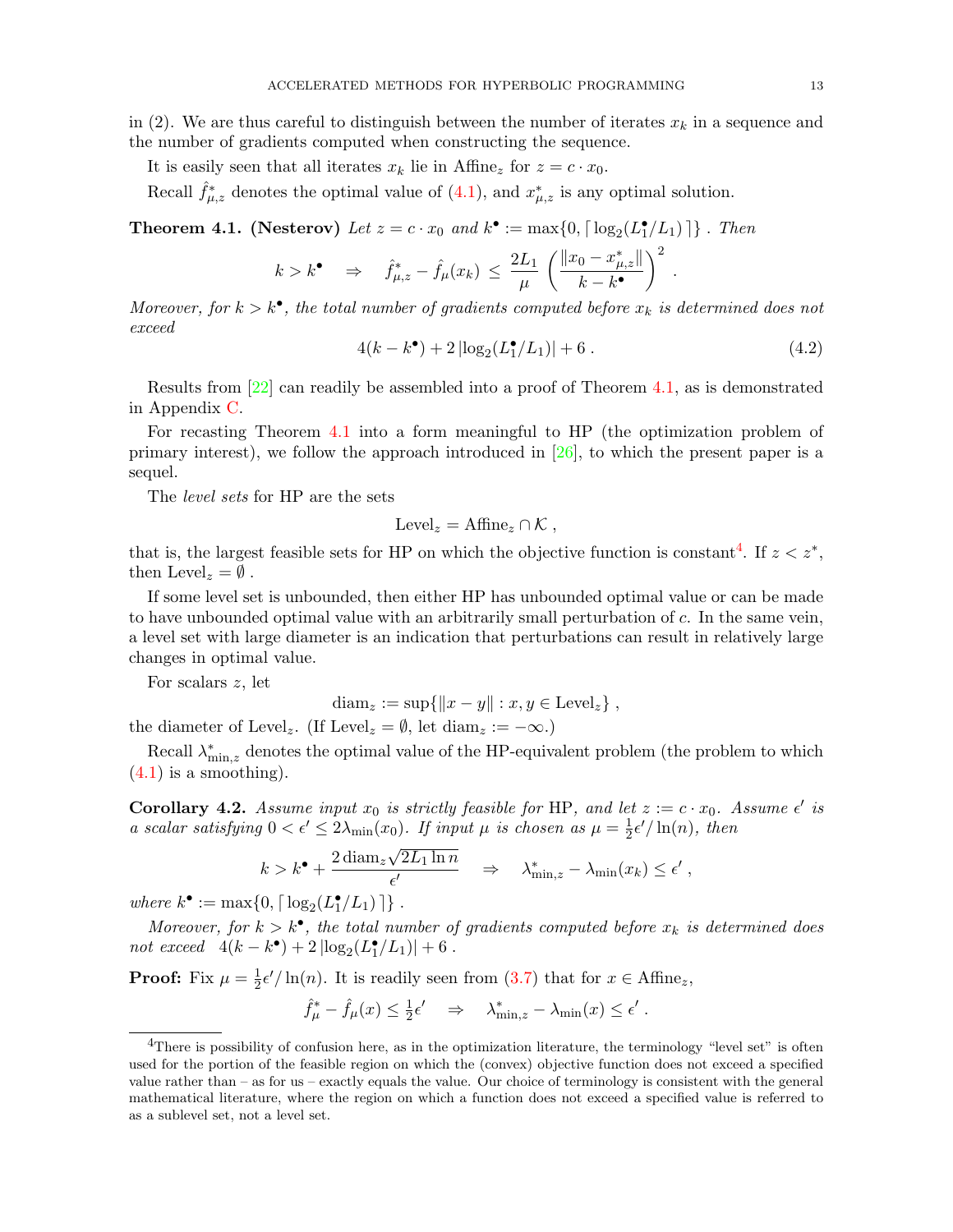Thus, Theorem [4.1](#page-12-0) is easily seen to imply

$$
k > k^{\bullet} + \frac{2\|x_0 - x_{\mu,z}^*\| \sqrt{2L_1 \ln n}}{\epsilon'} \quad \Rightarrow \quad \lambda_{\min,z}^* - \lambda_{\min}(x) \le \epsilon' \; .
$$

To complete the proof, it suffices to show  $x^*_{\mu,z}$  is feasible for HP, as then the inequality  $||x_0 - x^*_{\mu,z}|| \leq \text{diam}_z$  follows from the assumed feasibility of  $x_0$ .

However, since  $0 < \epsilon' \leq 2\lambda_{\min}(x_0)$ , we have

$$
\mu = \frac{1}{2} \epsilon' / \ln(n) \leq \lambda_{\min}(x_0) / \ln(n) ,
$$

and thus [\(3.7\)](#page-9-2) implies  $\hat{f}_{\mu}(x_0) \ge 0$ . Hence,  $\hat{f}_{\mu}(x_{\mu,z}^*) \ge 0$ , which by (3.7) implies  $\lambda_{\min}(x_{\mu,z}^*) \ge 0$ , that is, implies  $x_{\mu,z}^*$  is indeed feasible for HP.

For the iterates  $x_k$  of the accelerated method, define  $\pi_k = \pi(x_k)$ . The main algorithmic goal is achieved when  $\pi_k$  is computed for which  $\frac{c \cdot \pi_k - z^*}{c \cdot e - z^*}$  $\frac{c \cdot \pi_k - z^*}{c \cdot e - z^*} \leq \epsilon$ . Proposition [2.5](#page-3-2) shows the goal is accomplished precisely when iterate  $x_k$  satisfies

<span id="page-13-0"></span>
$$
\lambda_{\min,z}^* - \lambda_{\min}(x_k) \le \frac{\epsilon}{1 - \epsilon} \frac{c \cdot e - z}{c \cdot e - z^*} \,. \tag{4.3}
$$

It is thus tempting to try making use of Corollary [4.2](#page-12-2) with  $\epsilon'$  chosen to be the value on the right of [\(4.3\)](#page-13-0). However, this is an undesirable approach for multiple reasons, one being that the quantity on the right of  $(4.3)$  depends on the optimal value  $z^*$  (which we want to avoid assuming known), and another being that the resulting bound on the total number of gradients computed would be of the form

<span id="page-13-1"></span>
$$
\mathcal{O}\left(\frac{\text{diam}_z \sqrt{L_1 \ln n}}{\epsilon} \cdot \frac{c \cdot e - z^*}{c \cdot e - z} + \left|\log \frac{L_1^{\bullet}}{L_1}\right|\right),\tag{4.4}
$$

If  $z$  – the objective value for the known feasible point  $x_0$  – is only slightly smaller than  $c \cdot e$ , then the ratio  $\frac{c \cdot e - z^*}{c \cdot e - z^*}$  $ce-z^*$  can be large compared to 1/ $\epsilon$ , in which case the bound [\(4.4\)](#page-13-1) is entirely uninteresting.

To arrive at an algorithm which does not require  $z^*$  to be known, and for which the disconcerting product  $\frac{1}{\epsilon}$  $c \cdot e - z^*$  $\frac{c \cdot e - z^*}{c \cdot e - z}$  does not appear as it does in [\(4.4\)](#page-13-1), we must go beyond simply applying an accelerated method to the smoothed problem  $(4.1)$ . Towards presenting a strategy which accomplishes the goals, we first record a result highlighting a case where the ratio  $\frac{ce-z^*}{ce-z^*}$  $\frac{c \cdot e - z^*}{c \cdot e - z}$  is small, leading to a bound of the form  $(4.4)$  which is nice, not disconcerting.

<span id="page-13-4"></span>**Corollary 4.3.** Assume the input  $x_0$  is strictly feasible for HP and satisfies

<span id="page-13-2"></span>
$$
\lambda_{\min}(x_0) \ge 1/6 \quad and \quad \frac{c \cdot e - z^*}{c \cdot e - z} \le 3 , \tag{4.5}
$$

where  $z := c \cdot x_0$ . Let  $0 < \epsilon < 1$ .

If input  $\mu$  is chosen as  $\mu = \frac{1}{6}$  $\frac{1}{6}\epsilon/\ln(n)$ , then for the projected iterates  $\pi_k := \pi(x_k)$ ,

<span id="page-13-3"></span>
$$
k > k^{\bullet} + \frac{6 \operatorname{diam}_z \sqrt{2L_1 \ln n}}{\epsilon} \quad \Rightarrow \quad \frac{c \cdot \pi_k - z^*}{c \cdot e - z^*} \le \epsilon \,, \tag{4.6}
$$

where  $k^{\bullet} := \max\{0, \lceil \log_2(L_1^{\bullet}/L_1) \rceil \}$ .

Moreover, for  $k > k^{\bullet}$ , the total number of gradients computed before  $x_k$  is determined does not exceed  $4(k - k^{\bullet}) + 2 |\log_2(L_1^{\bullet}/L_1)| + 6$ .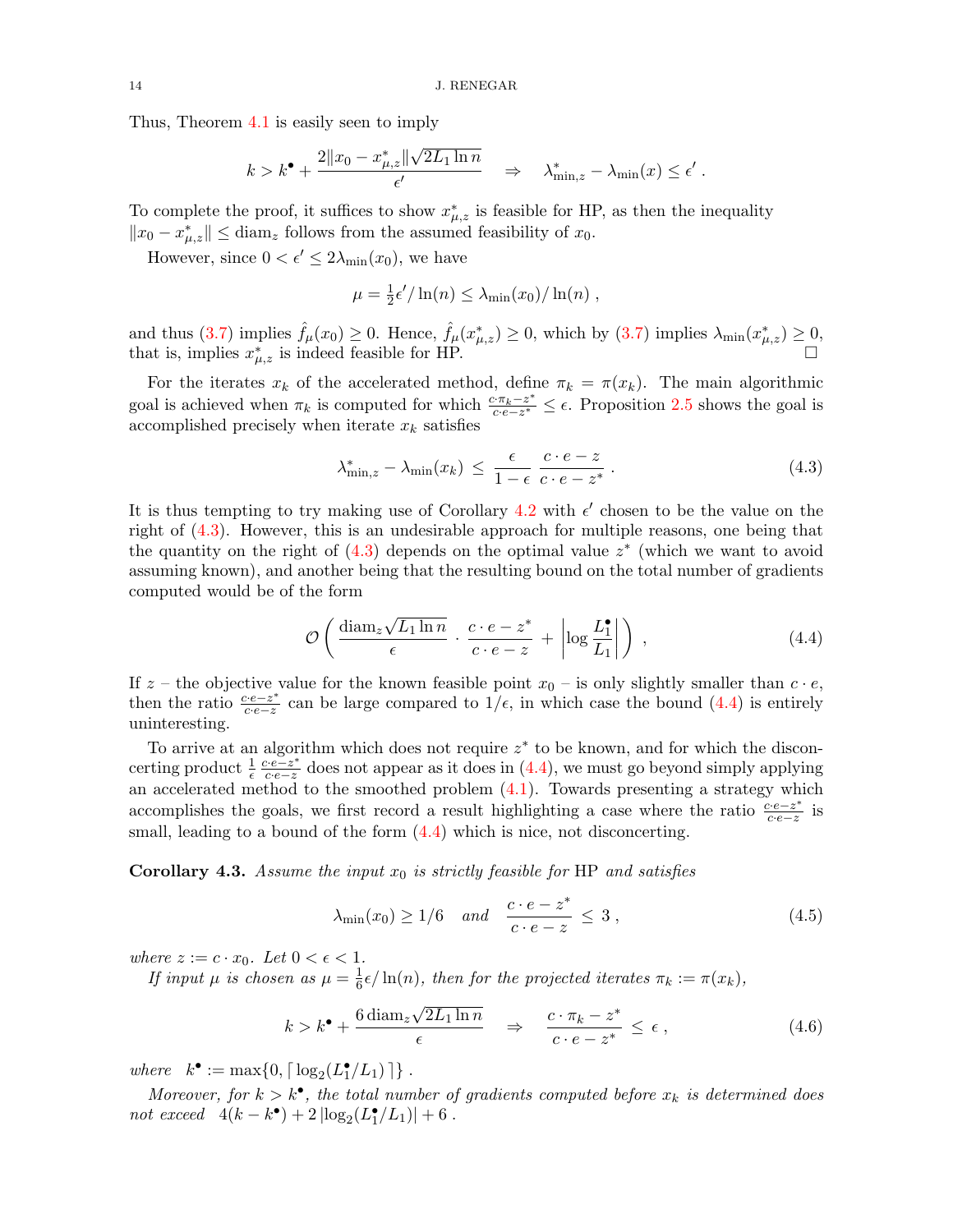**Proof:** Let  $\epsilon' := \epsilon/3 \leq 1/3$ . Then, by assumption,  $\epsilon' \leq 2\lambda_{\min}(x_0)$ , and hence Corollary [4.2](#page-12-2) can be applied with  $\mu = \frac{1}{2}$  $\frac{1}{2}\epsilon'/\ln(n) = \frac{1}{6}\epsilon/\ln(n)$ , giving

$$
k > k^{\bullet} + \frac{6 \operatorname{diam}_z \sqrt{2L_1 \ln n}}{\epsilon} \Rightarrow \lambda^*_{\min, z} - \lambda_{\min}(x_k) \le \epsilon/3
$$

$$
\Rightarrow \lambda^*_{\min, z} - \lambda_{\min}(x_k) \le \frac{\epsilon}{1 - \epsilon} \frac{c \cdot e - z}{c \cdot e - z^*}
$$

where the last implication is due to the rightmost inequality assumed in  $(4.5)$ . Invoking Proposition [2.5](#page-3-2) completes the proof.

The threshold on  $k$  given by  $(4.6)$  can be given geometric meaning by recalling the value  $r_e$  defined by  $(3.10)$ , a value reflecting the extent to which the computational inner product conforms to the geometry of the set obtained by intersecting the cone  $K$  with Affine<sub>c·e</sub>. Substituting  $L_1 \leq 1/r_e^2$  (by Corollary [3.4\)](#page-10-2) gives

$$
k > k^{\bullet} + \frac{6\sqrt{\ln n}}{\epsilon} \frac{\text{diam}_{z}}{r_{e}} \quad \Rightarrow \quad \frac{c \cdot \pi_{k} - z^{*}}{c \cdot e - z^{*}} \leq \epsilon.
$$

Here, the strongest result is obtained, of course, if the computational inner product is an inner product which minimizes the ratio  $\text{diam}_z/r_e$ .

Corollary  $4.3$  is limited in its scope, as the second assumption in  $(4.5)$  is strong. Nonetheless, to obtain an efficient algorithm, we apply the accelerated method sequentially in such a manner that on the final application, the assumptions of Corollary [4.3](#page-13-4) are satisfied.

Our main algorithm, given below, has both outer iterations and inner iterations. At the beginning of an outer iteration, two different inputs to AGM are specified, on which the method is run separately, in parallel. To simplify the presentation, it is useful to introduce notation which reflects the relevant choices of input to AGM – here, the approximation  $L_1^{\bullet}$  of the Lipschitz constant  $L_1$  should be viewed as fixed (along with  $e$ , the distinguished direction):

$$
AGM(\mu, v) - AGM \text{ run with input } e, L_1^{\bullet}, \mu \text{ and } x_0 = v.
$$

Likewise, to simplify specification of the main algorithm,  $L_1^{\bullet}$  (and e) are viewed as fixed, not as input.

### MainAlgo

Input:  $0 < \epsilon < 1$  (the accuracy desired in solving HP), and

$$
v_1 \in
$$
 Affine satisfying  $c \cdot v_1 < c \cdot e$  and  $\delta \lambda_{\min}(v_1) = 1/4$ .

Fix:  $\mu_1 = 1/(12 \ln n)$ , and  $\mu_2 = \epsilon/(6 \ln n).$ 

Initiate:  $\ell = 1$  (counter for outer iterations).

Procedure:

(1) Start, in parallel,  $AGM_1 := AGM(\mu_1, \nu_\ell)$  and  $AGM_2 := AGM(\mu_2, \nu_\ell)$ , letting the implementations run indefinitely unless an iterate  $w_j$  for AGM<sub>1</sub> is obtained for which  $\lambda_{\min}(w_j) \geq 1/2$ , in which case go to Step 2.

(2) For the iterate  $w_j$  satisfying  $\lambda_{\min}(w_j) \geq 1/2$ , let  $v_{\ell+1} := e + \frac{3}{4}$ 4 1  $\frac{1}{1-\lambda_{\min}(w_j)}(w_j-e)$ , an "outer iterate." Let  $\ell \leftarrow \ell + 1$ , then go to Step 1, restarting AGM<sub>1</sub> and AGM<sub>2</sub> with the new  $v_{\ell}$  (but leaving  $\mu_1$  and  $\mu_2$  unchanged).

,

<span id="page-14-0"></span><sup>&</sup>lt;sup>5</sup>For any vector  $v \in A$  ffine satisfying  $c \cdot v < c \cdot e$ , the vector  $v_1 = e + \frac{3}{4} \frac{1}{1 - \lambda_{\min}(v)} (v - e)$  is appropriate as input.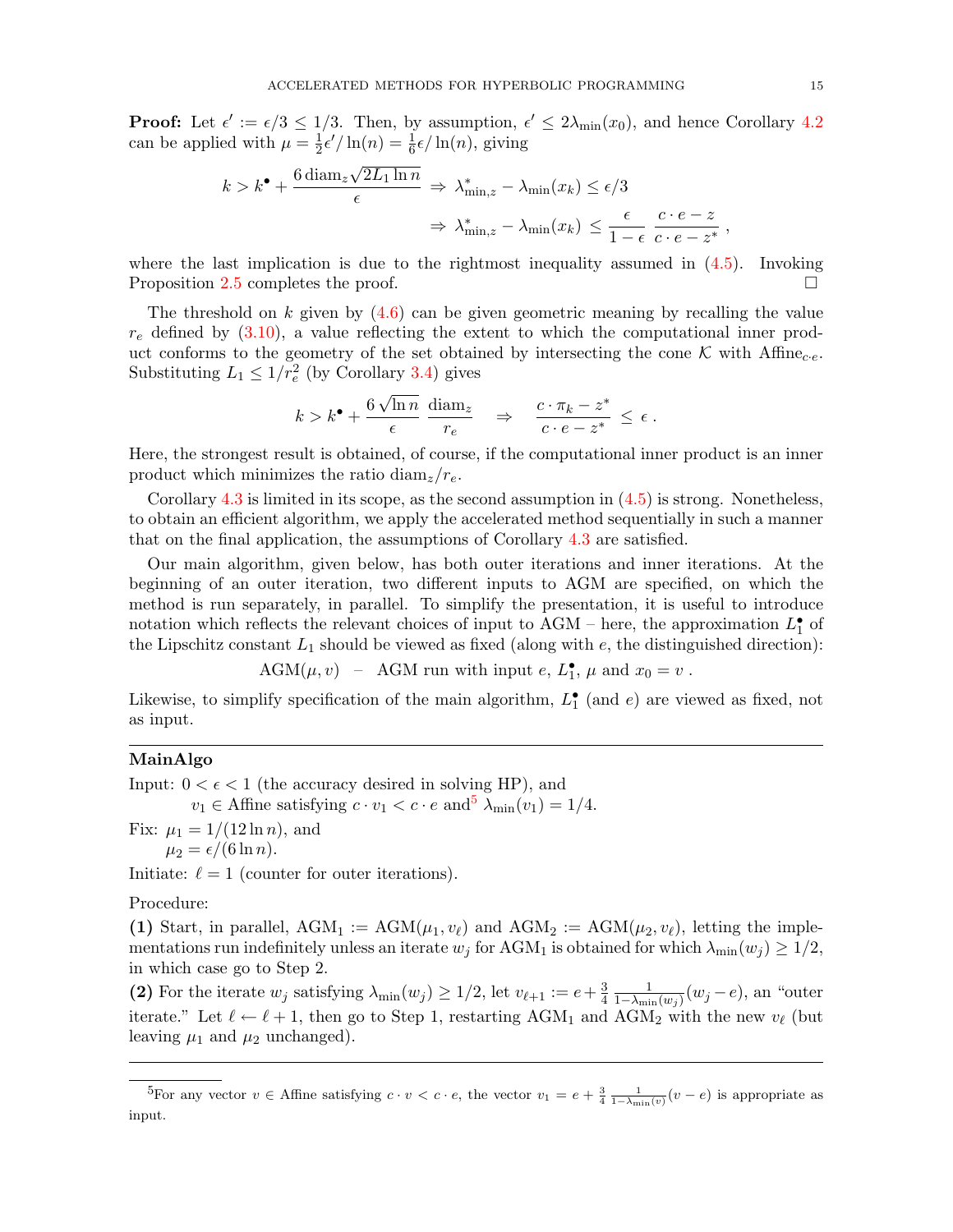In practice, a smarter way to proceed might be to update the estimate  $L_1^{\bullet}$  based on the last values for  $L$  just before  $AGM_1$  and  $AGM_2$  are restarted.

Denote the sequence of iterates for AGM<sub>1</sub> by  $w_1, w_2, \ldots$ , where the indexing is not restarted when  $AGM<sub>1</sub>$  is restarted. (Thus, if  $w<sub>j</sub>$  satisfies the property which causes Step 2 to be invoked and the two implementations to be restarted, the next iterate produced by AGM<sub>1</sub> is  $w_{i+1}$ . Likewise, denote the sequence of iterates for AGM<sub>2</sub> by  $x_1, x_2, \ldots$ , where the indexing is not restarted when  $AGM<sub>2</sub>$  is restarted.

To establish a bound on the total number of gradients computed, we assume  $AGM<sub>1</sub>$  and AGM<sup>2</sup> compute gradients simultaneously, so that at any given time, both implementations have computed the same number of gradients.

Let  $z_1 := c \cdot v_1$ , where  $v_1$  is input to MainAlgo, and define

$$
Diam_{z_1} = max{diam_z : z \leq z_1}.
$$

<span id="page-15-0"></span>**Theorem 4.4.** MainAlgo produces an iterate  $x_k$  for which  $\pi_k := \pi(x_k)$  satisfies  $\frac{c \cdot \pi_k - z^*}{c \cdot e - z^*} \leq \epsilon$ , and does so within computing a total number of gradients not exceeding

$$
\mathcal{O}\left(\frac{\text{Diam}_{z_1}\sqrt{L_1\ln n}}{\epsilon} + \left(1 + \log \frac{c \cdot e - z^*}{c \cdot e - z_1}\right) \cdot \left(1 + \text{Diam}_{z_1}\sqrt{L_1\ln n} + \left|\log \frac{L_1^{\bullet}}{L_1}\right|\right)\right).
$$

Remark 1: Unlike the bound [\(4.4\)](#page-13-1), here the ratio  $\frac{ce-z^*}{ce-z^*}$  $\frac{c \cdot e - z^*}{c \cdot e - z_1}$  has been entirely separated from terms involving  $\epsilon$ . Moreover, now only the logarithm of the ratio appears.

Remark 2: Similar to the observation immediately following Corollary [4.3,](#page-13-4) if  $1/r_e^2$  is substituted *for L<sub>1</sub>* in  $\sqrt{L_1 \ln n}$  (Corollary [3.4\)](#page-10-2), the result is strongest when the computational inner product for  $L_1$  in  $\sqrt{L_1 \ln n}$  (Corollary 3.4), the result is strongest when the computational inner product is chosen to minimize the ratio  $Diam_{z_1}/r_e$ .

Proof of Theorem [4.4:](#page-15-0) As noted just before Theorem [4.1,](#page-12-0) all iterates of AGM have the same objective value as the initial iterate. Consequently, for sequences of iterates  $w_j$  and  $x_k$ generated by MainAlgo, all iterates have the same objective value so long as Step 2 is not invoked while the sequences are being generated. Let us examine the change in objective value when Step 2 is invoked.

Step 2 is called when an iterate  $w_j$  is obtained for which  $\lambda_{\min}(w_j) \geq 1/2$ . Fixing such an iterate for now, let  $z := c \cdot w_j$ . AGM<sub>1</sub> and AGM<sub>2</sub> are started anew with input  $v_+$  $e+\frac{3}{4}$ 4 1  $\frac{1}{1-\lambda_{\min}(w_j)}(w_j-e)$ . Then, until Step 2 is again invoked, all iterates have objective value

$$
z_+ := c \cdot v_+ \, = \, c \cdot e + \frac{3}{4} \, \frac{1}{1 - \lambda_{\min}(w_j)} \, \big( z - c \cdot e \big) \;,
$$

which satisfies

<span id="page-15-1"></span>
$$
\frac{c \cdot e - z_+}{c \cdot e - z} \ge \frac{3}{4} \frac{1}{1 - \frac{1}{2}} = \frac{3}{2} \,. \tag{4.7}
$$

We observe, too, that for Step 2 to have been invoked implies

<span id="page-15-2"></span>
$$
\frac{c \cdot e - z}{c \cdot e - z^*} \le \frac{1}{2} \,. \tag{4.8}
$$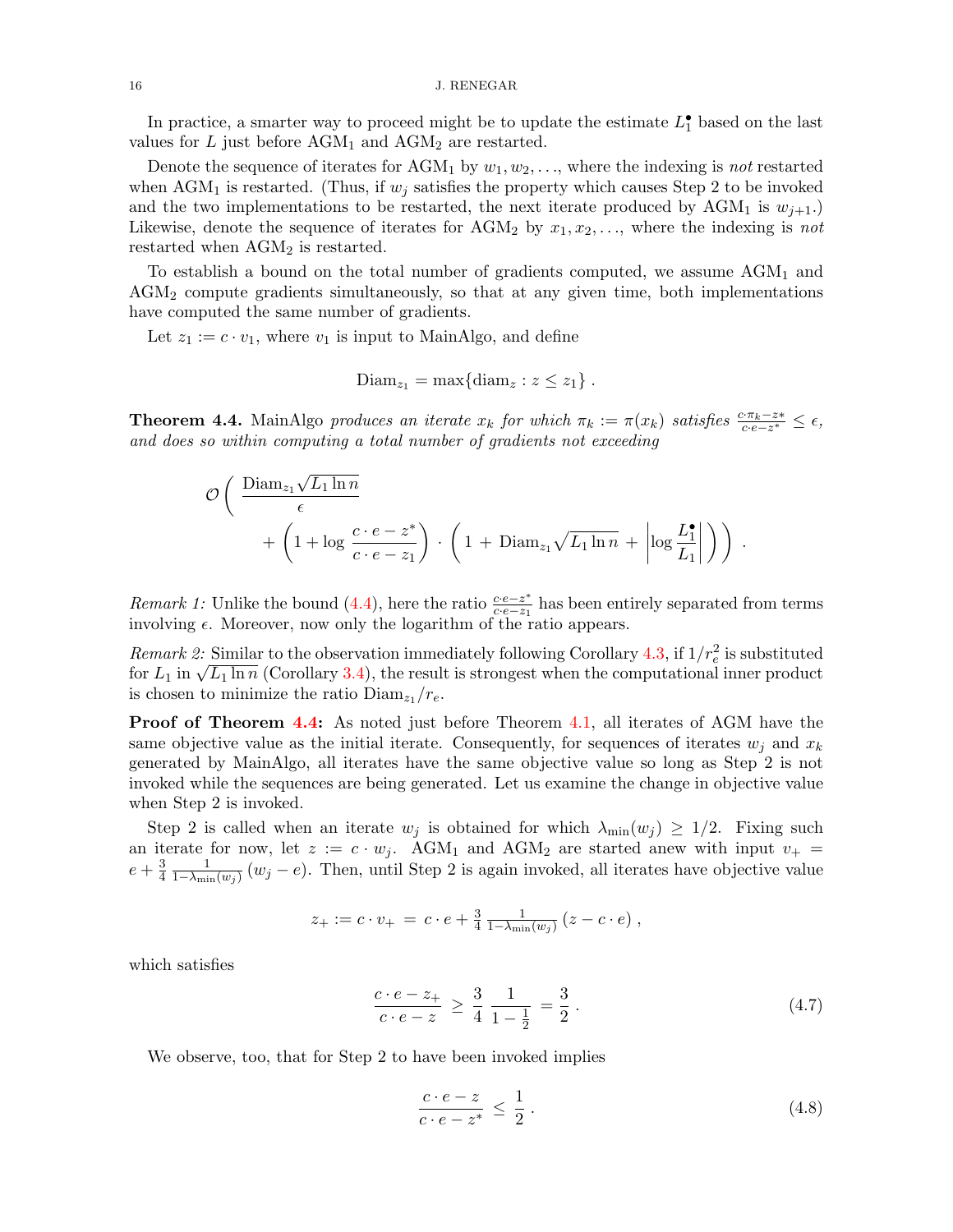Indeed,

$$
\frac{c \cdot e - z}{c \cdot e - z^*} = 1 - \frac{z - z^*}{c \cdot e - z^*}
$$
  
= 1 - \lambda^\*\_{\min, z} \text{ (by Lemma 2.4)}  

$$
\leq 1 - \lambda_{\min}(w_k)
$$
  

$$
\leq 1/2.
$$

Letting  $v_1, v_2, \ldots, v_{\ell'}$  be the first  $\ell'$  outer iterates computed by MainAlgo, and letting  $z_{\ell} :=$  $c \cdot v_{\ell}$ , from  $(4.7)$  follows

<span id="page-16-0"></span>
$$
(c \cdot e - z_{\ell}) \ge \left(\frac{3}{2}\right)^{\ell - 1} (c \cdot e - z_1) \quad (\ell = 1, \dots, \ell') , \tag{4.9}
$$

whereas [\(4.8\)](#page-15-2) implies

<span id="page-16-1"></span>
$$
\frac{1}{2}(c \cdot e - z^*) \ge c \cdot e - z_{\ell'-1} \tag{4.10}
$$

Together, [\(4.9\)](#page-16-0) and [\(4.10\)](#page-16-1) give  $\frac{1}{2}(c \cdot e - z_1) \ge (\frac{3}{2})$  $\frac{3}{2}$ )<sup> $\ell'-2$ </sup>( $c \cdot e - z_1$ ), and hence,

<span id="page-16-3"></span>
$$
\ell' < 1 + \log_{3/2} \frac{c \cdot e - z^*}{c \cdot e - z_1} \tag{4.11}
$$

(where we have used  $\log_{3/2}(1/2) < -1$ ). Trivially, the number of outer iterates is thus finite. Henceforth we use  $\ell'$  to denote the final index of the outer iterations, that is,  $v_{\ell'}$  is the last outer iterate computed by MainAlgo.

Next, we claim for the decreasing sequence  $z_1, z_2, \ldots z_{\ell'}$ ,

<span id="page-16-2"></span>
$$
\ell \le \ell' - 2 \quad \Rightarrow \quad \frac{c \cdot e - z_{\ell}}{c \cdot e - z^*} \le 1/3 \,. \tag{4.12}
$$

To understand, assume  $\ell < \ell'$  and  $z_{\ell}$  does not satisfy the inequality on the right of [\(4.12\)](#page-16-2). Then [\(4.7\)](#page-15-1) implies

$$
c \cdot e - z_{\ell+1} \ge \frac{3}{2}(c \cdot e - z_{\ell}) > \frac{1}{2}(c \cdot e - z^*)
$$
,

and thus, by Lemma [2.4,](#page-3-3)

$$
\lambda^*_{\min, z_{\ell+1}} \, = \, 1 - \frac{c \cdot e - z_{\ell+1}}{c \cdot e - z^*} \, < \, 1/2 \; .
$$

Consequently, when AGM<sub>1</sub> and AGM<sub>2</sub> are started anew with input  $v_{\ell+1}$ , each iterate  $w_j$  must satisfy  $\lambda_{\min}(w_j) < 1/2$ , implying Step 2 will never again be invoked, that is, implying  $\ell + 1 = \ell'$ . The implication [\(4.12\)](#page-16-2) is thus established.

Assuming for index  $\ell$  that the inequality on the right of  $(4.12)$  is satisfied, we now provide an upper bound on the number of gradients computed by  $AGM_1$  in the  $\ell^{th}$  outer iteration, that is, the number of gradients computed between when  $AGM<sub>1</sub>$  and  $AGM<sub>2</sub>$  were started with input  $v_{\ell}$  and when an iterate  $w_j$  is encountered for which  $\lambda_{\min}(w_j) \geq 1/2$ . Here we rely on the equality  $\lambda_{\min}(v_{\ell}) = 1/4$  (MainAlgo explicitly requires this equality for input  $v_1$ , and it holds for subsequent outer-iterates due to  $(2.1)$  and to the definition of  $v_{\ell+1}$  in Step 2 of MainAlgo).

Since  $\frac{c \cdot e - z_{\ell}}{c \cdot e - z^*} \leq \frac{1}{3}$  $\frac{1}{3}$  (by assumption), Lemma [2.4](#page-3-3) implies

$$
\lambda_{\min, z_{\ell}}^* = 1 - \frac{c \cdot e - z_{\ell}}{c \cdot e - z^*} \geq 2/3 \; .
$$

Consequently, applying Corollary [4.2](#page-12-2) with the choices  $x_0 = v_\ell$  and  $\epsilon' = 1/6$ , we find that in the  $\ell^{th}$  outer iteration, AGM<sub>1</sub> determines an iterate satisfying  $\lambda_{\min}(w_j) \geq 1/2$  within a number of gradient computations not exceeding

$$
48 \operatorname{diam}_{z_{\ell}} \sqrt{2L_1 \ln n} + 2 |\log_2(L_1^{\bullet}/L_1)| + 6.
$$
 (4.13)

(Upon determining  $w_j$ , of course, the  $(\ell + 1)^{th}$  outer iteration commences.) As AGM<sub>1</sub> and  $AGM<sub>2</sub>$  are assumed to compute gradients simultaneously, the same bound holds for  $AGM<sub>2</sub>$ .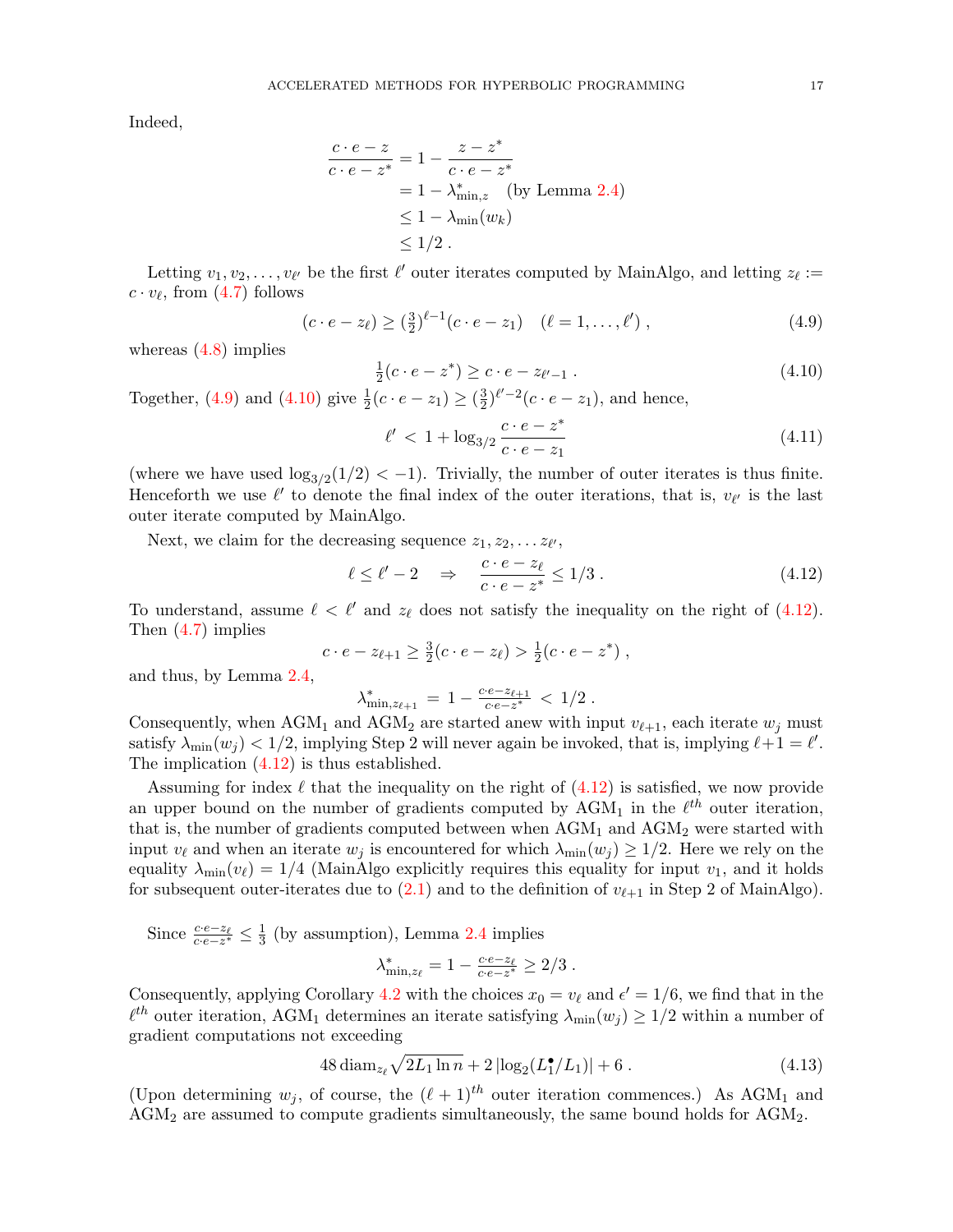In addition to having a bound on the number of gradients computed during outer iteration  $\ell$  when  $\frac{c \cdot e - z_{\ell}}{c \cdot e - z^*}$  ≤  $\frac{1}{3}$  $\frac{1}{3}$ , we now know for  $\ell = \ell'$  (the final outer iteration),  $\frac{c \cdot e - z_{\ell}}{c \cdot e - z^*} > \frac{1}{3}$  $\frac{1}{3}$ , simply because Main Algorithm never terminates. Moreover, according to the implication [\(4.12\)](#page-16-2), outer iteration  $\ell = \ell' - 1$  is the only other outer iteration that might satisfy  $\frac{c \cdot e - z_{\ell}}{c \cdot e - z^*} > \frac{1}{3}$  $\frac{1}{3}$ .

Consider the case that  $\ell = \ell'$  is the only outer iteration for which  $\frac{c \cdot e - z_{\ell}}{c \cdot e - z^*} > \frac{1}{3}$  $\frac{1}{3}$ . Then, from above, the total number of gradients computed by AGM<sub>1</sub> before reaching outer iteration  $\ell'$ does not exceed

<span id="page-17-2"></span>
$$
(\ell'-1)\left(48\,\text{Diam}_{z_1}\sqrt{2L_1\ln n} + 2|\log_2(L_1^{\bullet}/L_1)| + 6\right) \,. \tag{4.14}
$$

On the other hand, since  $\frac{c \cdot e - z_{\ell'}}{c \cdot e - z^*} > 1/3$  and  $\lambda_{\min}(v_{\ell'}) = 1/4 > 1/6$ , Corollary [4.3](#page-13-4) implies that at some time during outer iteration  $\ell'$ , an iterate  $x_k$  will be determined by AGM<sub>2</sub> for which

<span id="page-17-1"></span>
$$
\frac{c \cdot \pi(x_k) - z^*}{c \cdot e - z^*} \le \epsilon \,. \tag{4.15}
$$

Furthermore, the corollary implies that during outer iteration  $\ell'$ , the number of gradients computed by AGM<sup>2</sup> before that time is reached is at most

<span id="page-17-3"></span>
$$
24\,\text{Diam}_{z_1}\sqrt{2L_1\ln n}/\epsilon + 2|\log_2(L_1^{\bullet}/L_1)| + 6\,. \tag{4.16}
$$

Since  $AGM<sub>1</sub>$  and  $AGM<sub>2</sub>$  are assumed to compute gradients simultaneously, the same bound holds for  $AGM_1$ .

Clearly, then, for the case that  $\ell = \ell'$  is the only outer iteration for which  $\frac{c \cdot e - z_{\ell}}{c \cdot e - z^*} > \frac{1}{3}$  $\frac{1}{3}$ , the total number of gradients computed by  $AGM_1$  before  $(4.15)$  is satisfied does not exceed the sum of  $(4.14)$  and  $(4.16)$ . Likewise for AGM<sub>2</sub>. Using  $(4.11)$  to substitute for  $\ell'$  completes the proof of the theorem in this case.

Finally, consider the remaining case, where  $\frac{c \cdot e - z_{\ell}}{c \cdot e - z^*} > \frac{1}{3}$  $\frac{1}{3}$  for  $\ell = \ell' - 1$  as well as for  $\ell = \ell'$ (although  $\frac{c \cdot e - z_{\ell}}{c \cdot e - z^*} \leq \frac{1}{3}$  $\frac{1}{3}$  for  $\ell < \ell' - 1$ ). Clearly, replacing  $\ell' - 1$  in [\(4.14\)](#page-17-2) by  $\ell' - 2$  results in an upper bound on the number gradients computed by  $AGM<sub>1</sub>$  before reaching outer iteration  $\ell' - 1$ .

If in outer iteration  $\ell = \ell' - 1$  or  $\ell = \ell'$ , the number of gradients computed by AGM<sub>2</sub> during the iteration reaches the quantity [\(4.16\)](#page-17-3), then by the same reasoning as above, an iterate  $x_k$ satisfying [\(4.15\)](#page-17-1) will have been obtained. Consequently, the combined number of gradients computed by AGM<sub>2</sub> in outer iterations  $\ell' - 1$  and  $\ell'$  before reaching an iterate  $x_k$  satisfying  $(4.15)$  is at most twice the value  $(4.16)$ . Adding this quantity to  $(4.14)$  bounds the total number of gradients computed by  $AGM_2$  from the time MainAlgo is initiated until  $x_k$  satisfying [\(4.15\)](#page-17-1) is reached. The same bound holds for  $AGM_1$ .

### APPENDIX A. Proof of Proposition [3.1](#page-6-0)

<span id="page-17-0"></span>For the proposition, K is a hyperbolicity cone in  $\mathcal{E}$ , with hyperbolic polynomial p, of degree n. Fix  $e \in \text{int}(\mathcal{K})$ , the distinguished direction for defining eigenvalues  $\lambda_i(x)$  for every  $x \in \mathcal{E}$ , these being the roots of the univariate polynomial  $\lambda \mapsto p(x - \lambda e)$ .

It suffices to establish the proposition for the case  $\mu = 1$ , because for any  $\mu > 0$  we have  $f_{\mu}(x) = \mu f_1(\frac{1}{\mu})$  $\frac{1}{\mu}x$ ) (due to the homogeneity  $\lambda_j(\frac{1}{\mu})$  $\frac{1}{\mu}x$  =  $\lambda_j(x)/\mu$ . Thus, we aim to show the function

<span id="page-17-4"></span>
$$
f(x) := \ln \sum_{j=1}^{n} \exp(\lambda_j(x))
$$
\n(A.1)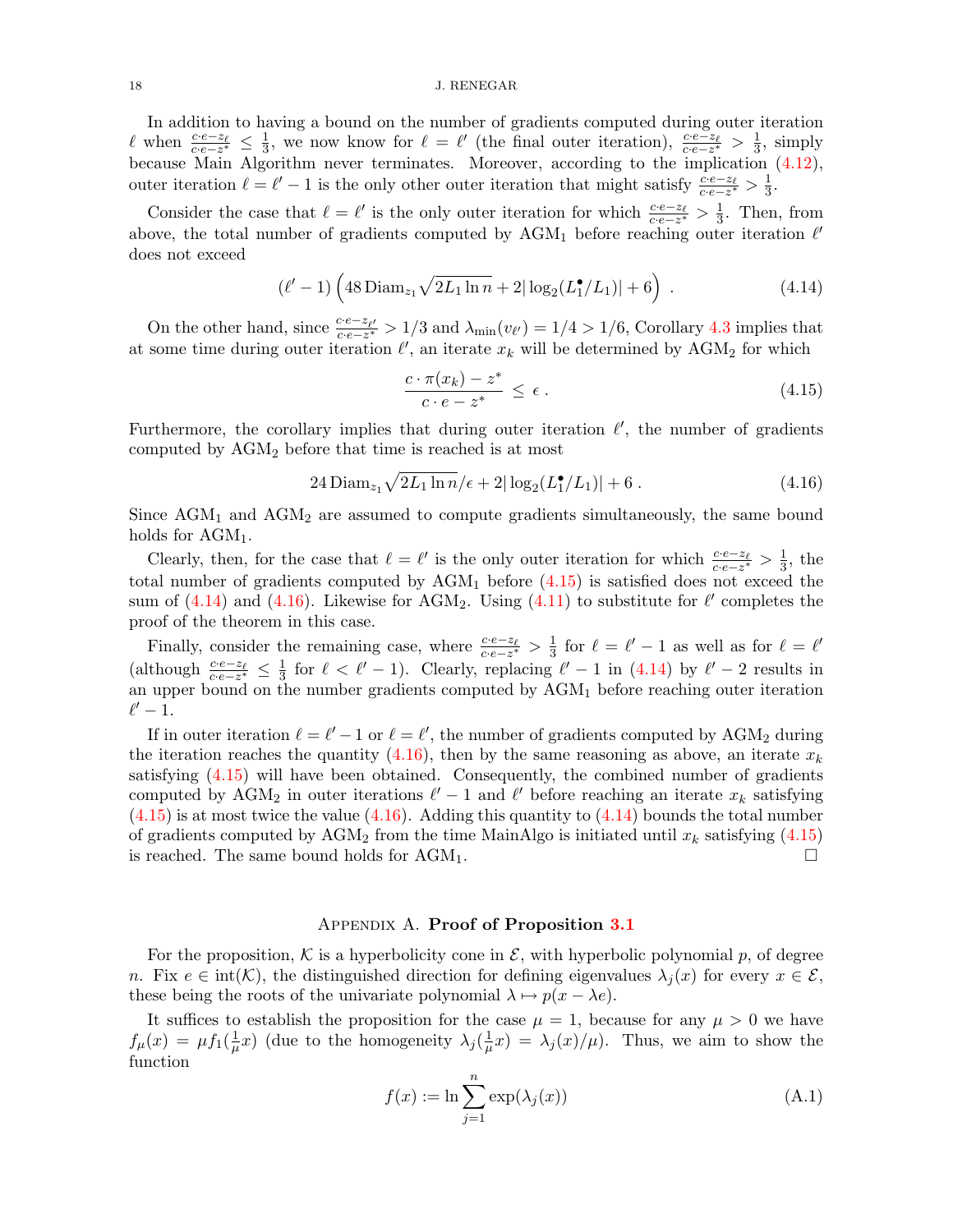is convex and infinitely Fréchet-differentiable, and satisfies

<span id="page-18-2"></span>
$$
\|\nabla f(x) - \nabla f(y)\|_{\infty}^* \le \|x - y\|_{\infty} \quad \text{for all } x, y \in \mathcal{E} .
$$
 (A.2)

Nesterov [\[21,](#page-27-6) (10) and Thm 3 established these facts for the special case  $\mathcal{K} = \mathbb{S}^n$ , with hyperbolic polynomial  $X \mapsto \det(X)$  and distinguished direction I, in which case, of course,  $\lambda_i(X)$  are the usual eigenvalues of matrix X. As we rely heavily on Nesterov's results, we capitalize the function in the special case:

$$
F(X) = \ln \sum_{j} \exp(\lambda_j(X)).
$$

Our goals are almost entirely accomplished by a straightforward leveraging of Nesterov's results using the following deep theorem.

**Helton-Vinnikov Theorem.** If L is a 3-dimensional subspace of  $\mathcal{E}$ , and  $e \in \mathcal{L} \cap \text{int}(K)$ , then there exists a linear transformation  $T: \mathcal{L} \to \mathbb{S}^n$  satisfying

$$
T(e) = I
$$
 and  $p(x) = p(e) \det(T(x))$  for all  $x \in \mathcal{L}$ .

This is a "homogeneous version" of the theorem proven by Helton and Vinnikov [\[11\]](#page-26-13) (also see  $[28]$ ). The homogenous version was first recorded by Lewis, Parrilo and Ramana in [\[15\]](#page-26-14), and observed there to settle affirmatively the Lax conjecture (i.e., Lax had conjectured that the statement of the above theorem is true).

Recently, Hanselka [\[10\]](#page-26-15) gave a proof of the H-V (Helton-Vinnikov) Theorem very different than the original proof, his approach being largely algebraic rather than geometric. Both proofs rely on deep mathematics.

A simple observation is that convexity is a 1-dimensional property – a function with domain  $\mathcal E$  is convex if and only if it is convex when restricted to lines in  $\mathcal E$ . Thus, to prove convexity of f, it suffices to consider general pairs  $x, y \in \mathcal{E}$  and show f is convex when restricted to the line containing x and y, which certainly is the case if f is convex on the subspace  $\mathcal L$  spanned by  $x, y$ and e. However, letting T be as in the H-V Theorem, it is easy to see  $\{\lambda_i(x)\} = \{\lambda_i(T(x))\}$ for every  $x \in \mathcal{L}$ , and thus,  $f(x) = F(T(x))$ . Convexity of f on  $\mathcal{L}$  is then immediate from convexity of  $F<sup>6</sup>$  $F<sup>6</sup>$  $F<sup>6</sup>$ .

Likewise, for any convex function  $f \in C^1$ , Lipschitz continuity of the gradient map is a 1-dimensional property, in that, for example, for any norm  $\| \cdot \|_{\Delta}$  and its dual  $\| g \|_{\Delta}^* := \max\{u :$  $\langle g, u \rangle \leq 1$ ,

<span id="page-18-3"></span>
$$
\|\nabla f(x) - \nabla f(y)\|_{\Delta}^* \le L\|x - y\|_{\Delta} \quad \text{for all } x, y \in \mathcal{E}
$$
  
\n
$$
\Leftrightarrow
$$
  
\n
$$
f(y) \le f(x) + \frac{d}{dt}f(x + t(y - x))|_{t=0} + \frac{L}{2}\|y - x\|_{\Delta}^2 \quad \text{for all } x, y \in \mathcal{E}.
$$
 (A.3)

(The implication " $\Rightarrow$ " is standard, but the implication " $\Leftarrow$ " holds as well, as is shown in [\[19\]](#page-26-16) for Euclidean norms, and is remarked in  $[21,$  Appendix to hold generally<sup>[7](#page-18-1)</sup>.)

Thus, to establish the desired Lipschitz continuity  $(A.2)$  for the gradient map of the function f defined by  $(A.1)$ , it suffices to show  $f \in C^1$  and to establish the inequality  $(A.3)$  for a general pair  $x, y \in \mathcal{E}$ , with  $L = 1$  and  $\| \cdot \|_{\Delta} = \| \cdot \|_{\infty}$ .

<span id="page-18-0"></span> ${}^{6}$ Invoking the Helton-Vinnikov Theorem to establish convexity of f is overkill. For a more insightful under-standing of the convexity of f (and the convexity of a vast range of other "eigenvalue" functions), see [\[1\]](#page-26-10).

<span id="page-18-1"></span><sup>&</sup>lt;sup>7</sup>Indeed, in the proof of [\[19,](#page-26-16) Thm. 2.1.5], for the function  $\phi(y) := f(y) - \langle \nabla f(x), y - x \rangle$ , simply replace the point  $y - \frac{1}{L}\nabla\phi(y)$  with  $y - \frac{\|\nabla\phi(y)\|_{\Delta}^*}{L}u$  where  $\|u\|_{\Delta} = 1$  and  $\langle \nabla\phi(y), u \rangle = \|\nabla\phi(y)\|_{\Delta}^*$ .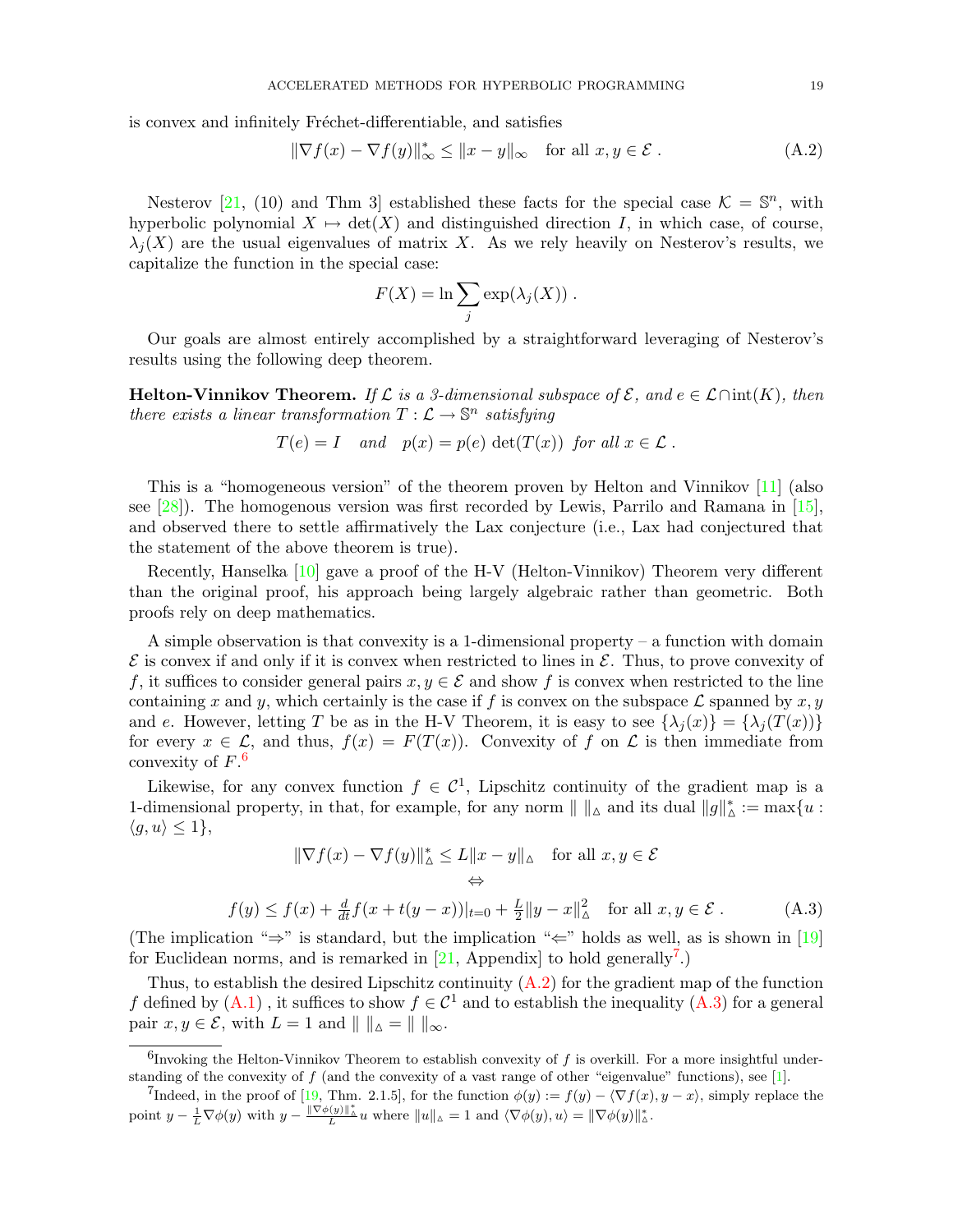However, assuming for the moment that f is continuously differentiable, letting  $\mathcal L$  be the subspace spanned by x, y and e, and letting T be as in the H-V Theorem, for  $X := T(x)$  and  $Y := T(y)$  we have

$$
f(y) = F(Y)
$$
  
\n
$$
\leq F(X) + \frac{d}{dt}F(X + t(Y - X))|_{t=0} + \frac{1}{2}||Y - X||_{\infty}^{2}
$$
  
\n
$$
= f(x) + \frac{d}{dt}f(x + t(y - x))|_{t=0} + \frac{1}{2}||y - x||_{\infty}^{2},
$$

where the inequality is due to Nesterov  $[21, (10)$  $[21, (10)$  and Thm 3 already having established the desired Lipschitz continuity for the gradient map of F. Hence, to complete the proof of the desired Lipschitz continuity for gradient map of f, it only remains to show  $f \in \mathcal{C}^1$ .

Showing that  $f$  in continuously Fréchet-differentiable, however, seems out-of-reach by using a simple application of the H-V Theorem, as already two of the three dimensions of  $\mathcal L$  are taken by  $e$  and the point  $x$  at which continuous differentiability is to be established. Consequently, for establishing  $f \in \mathcal{C}^1$ , we use a route that bypasses the H-V Theorem. With only slight addition to the effort, we show  $f \in \mathcal{C}^{\infty}$ .

Endow E with a coordinate system coming from a basis orthonormal with respect to  $\langle , \rangle$  (any inner product suffices), allowing us to write  $x = (x_1, \ldots, x_m)$ , where  $m = \dim(\mathcal{E})$ . For a tuple of non-negative integers  $\alpha = (i_1, \ldots, i_m)$ , write  $\frac{\partial^{\alpha}}{\partial x^{\alpha}}$  for the differential operator  $\frac{\partial^{i_1}}{\partial x^{i_2}}$  $\overline{\partial x^{i_1}_1}$  $\partial^{i_2}$  $\overline{\partial x_2^{i_2}}$  $\cdots \frac{\partial^{i_m}}{\partial i_m}$  $\frac{\partial^{i m}}{\partial x^{i m}_m}$  .

To prove  $f \in \mathcal{C}^{\infty}$ , it suffices to show the function  $x \mapsto \sum_{j} \exp(\lambda_j(x))$  is infinitely Fréchetdifferentiable. Since  $\exp(t) = \sum_{k=0}^{\infty} \frac{1}{k!}$  $\frac{1}{k!}t^k$ , it thus suffices to show the functions

$$
S_k(x) = \sum_j \lambda_j(x)^k \quad (k = 0, 1, \ldots)
$$

are infinitely differentiable and have the property that for every tuple of non-negative integers  $\alpha = (i_1, \ldots, i_m)$ , the sequence of functions

$$
x \mapsto \sum_{k=0}^{\ell} \frac{1}{k!} \frac{\partial^{\alpha}}{\partial x^{\alpha}} S_k(x) \quad \ell = 0, 1, \dots
$$

converges uniformly on bounded subsets of  $\mathcal{E}$ . In turn, to establish the uniform convergence, it suffices to show for every  $R > 0$  and every  $\alpha$ ,

<span id="page-19-0"></span>
$$
\lim_{\ell \to \infty} \sum_{k=\ell+1}^{\infty} \frac{1}{k!} \max_{\|x\| \le R} \left| \frac{\partial^{\alpha}}{\partial x^{\alpha}} S_k(x) \right| = 0.
$$
 (A.4)

It happens that  $S_k$  is not only infinitely differentiable, but is a homogeneous polynomial of degree  $k$ . Indeed, it is a standard fact in the literature on hyperbolicity cones that for any homogeneous polynomial  $Q: \mathbb{R}^n \to \mathbb{R}$  which is symmetric (i.e., invariant under permutations of its arguments), the function  $x \mapsto Q(\lambda_1(x), \ldots, \lambda_n(x))$  is a homogeneous polynomial of the same degree of Q (this result follows from the fundamental theorem of symmetric polynomials and the fact that the result is easily shown true when Q is any elementary symmetric polynomial  $(c.f., [24, Prop. 18]).$  $(c.f., [24, Prop. 18]).$  $(c.f., [24, Prop. 18]).$ 

It only remains to establish  $(A.4)$ , which we show is a simple corollary to the following theorem published in 1928. (We are indebted to Greg Blekherman [\[5\]](#page-26-17) for making us aware of this theorem.)

<span id="page-19-1"></span>**Theorem A.2.** (Kellogg [\[12,](#page-26-18) Thm IV]) If  $P : \mathbb{R}^m \to \mathbb{R}$  is a homogeneous polynomial of degree k, then

$$
\max_{\|x\| \le 1} \|\nabla P(x)\| \le k \max_{\|x\| \le 1} |P(x)|.
$$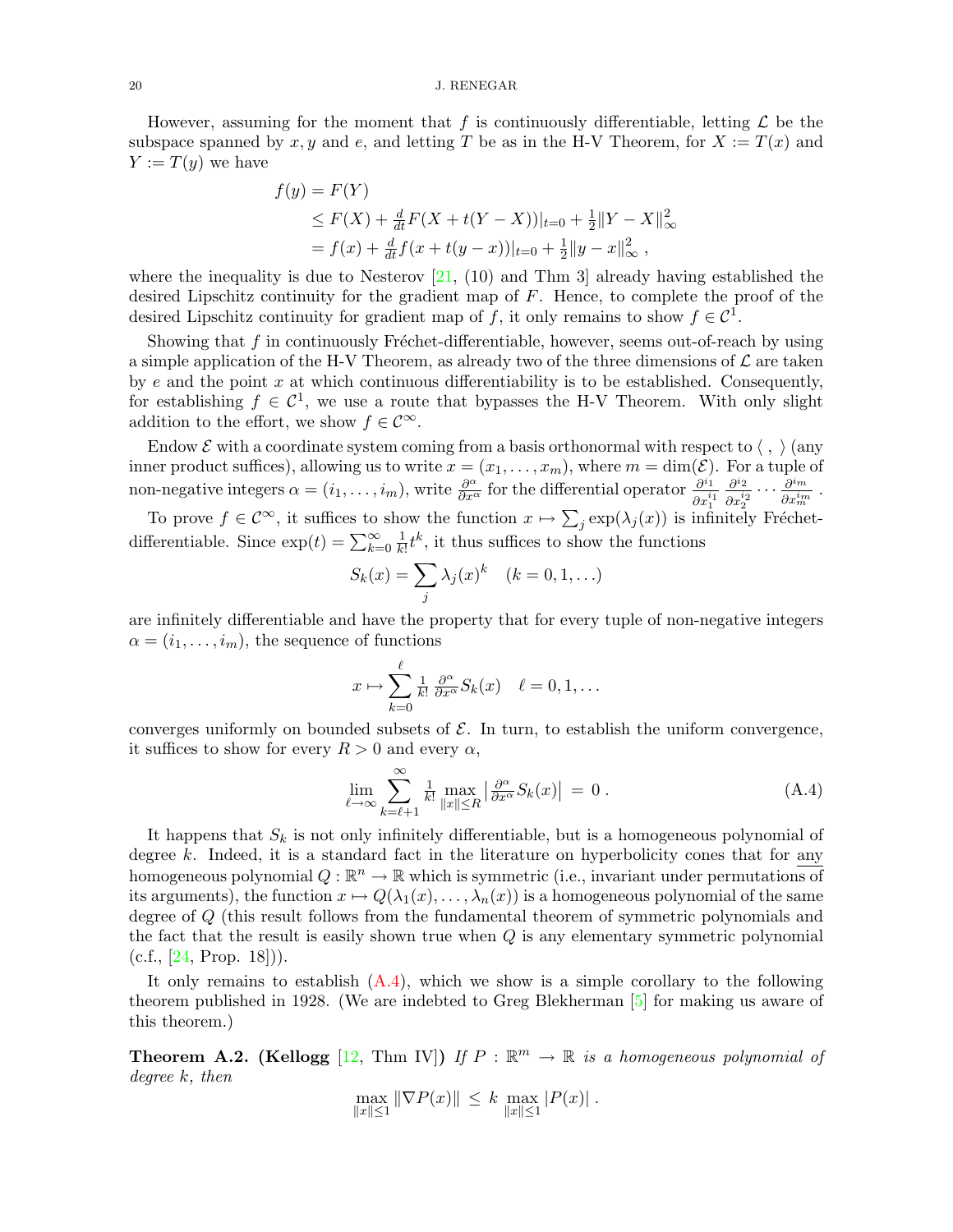To conclude the proof of the proposition, let

$$
M:=\max_{\|x\|\leq 1}\sum_j|\lambda_j(x)|\;.
$$

(the maximum is attained and finite, because the roots of a univariate polynomial vary continuously in the coefficients (so long as the leading coefficient does not vanish), and thus the roots of  $\lambda \mapsto p(\lambda e - x)$  vary continuously in x). Clearly, for every  $k \ge 1$ ,

$$
\max_{\|x\| \le 1} |S_k(x)| \le M^k
$$

.

Consequently, as  $S_k$  is a homogeneous polynomial of degree k, induction using Theorem [A.2](#page-19-1) shows for every tuple of non-negative integers  $\alpha = (i_1, \ldots, i_m)$  satisfying  $I := \sum_j i_j \leq k$ ,

$$
\left| \frac{\partial^{\alpha}}{\partial x^{\alpha}} S^{k}(x) \right| \, \leq \, \frac{k!}{(k-l)!} \, M^{k} \|x\|^{k-l} \; .
$$

Thus, for  $\ell \geq I$ ,

$$
\sum_{k=\ell+1}^{\infty} \frac{1}{k!} \max_{\|x\| \le R} \left| \frac{\partial^{\alpha}}{\partial x^{\alpha}} S_k(x) \right| \le M^I \sum_{k=\ell+1}^{\infty} \frac{1}{(k-I)!} (MR)^{k-I},
$$

from which  $(A.4)$  is immediate.

# APPENDIX B. Proof of Propositon [3.3](#page-8-1)

<span id="page-20-0"></span>For ease of reference, we restate the proposition.

**Proposition B.1.** For  $x \in \mathcal{E}$ , assume  $\{\lambda_i(x)\}\$ is the set of <u>distinct</u> eigenvalues of x, and let  $m_j$ denote the multiplicity of  $\lambda_j(x)$  (that is, the multiplicity of  $\lambda_j(x)$  as a root of  $\lambda \mapsto p(x - \lambda e)$ ). Then

<span id="page-20-1"></span>
$$
\nabla f_{\mu}(x) = \frac{1}{\sum_{j} m_j \exp(\lambda_j(x)/\mu)} \sum_{j} \frac{m_j \exp(\lambda_j(x)/\mu)}{p^{(m_j)}(x-\lambda_j(x)e)} \nabla p^{(m_j-1)}(x-\lambda_j(x)e) , \quad (B.1)
$$

a convex combination of the vectors  $\frac{1}{p^{(m_j)}(x-\lambda_j(x)e)} \nabla p^{(m_j-1)}(x-\lambda_j(x)e)$  (vectors which are independent of  $\mu$ ).

**Proof:** We first establish that the statement is correct for the hyperbolic polynomial  $P(X)$  =  $\det(X)$   $(X \in \mathbb{S}^n)$  and distinguished direction I, and then rely on the Helton-Vinnikov Theorem (Appendix  $\bf{A}$ ) to establish the theorem generally.

For  $P(X) = \det(X)$ , it is readily verified by induction that the value  $P^{(i)}(X)$  is i! (*i* factorial) times the sum of the  $(n-i)^{th}$  order principal minors of X. Thus, assuming D is a diagonal matrix having zero for its first m diagonal entries, and having nonzero eigenvalues  $\lambda_{m+1}, \ldots, \lambda_n$ , we have  $P^{(m)}(D) = m! \prod_{i=m+1}^{n} \lambda_i$ . Moreover, for gradients computed with respect to the trace inner product, it is straightforward (even if notationally cumbersome) to show  $\nabla P^{(m-1)}(D)$ is the diagonal matrix whose first m diagonal entries are  $(m-1)! \prod_{i=m+1}^{n} \lambda_i$  and whose other entries are all zero. Consequently,  $\frac{m}{P^{(m)}(D)} \nabla P^{(m-1)}(D)$  is the diagonal matrix whose first m diagonal entries are 1, and whose other entries are 0.

For any  $n \times n$  orthogonal matrix  $Q$ , it follows that

$$
\frac{m}{P^{(m)}(QDQ^{T})}\nabla P^{(m-1)}(QDQ^{T}) = Q_{\cdot,1:m}(Q_{\cdot,1:m})^{T},
$$

where  $Q_{\cdot,1:m}$  is the matrix formed from the first m columns of  $Q$ . Thus, m  $\frac{m}{P^{(m)}(QDQ^T)}\nabla P^{(m-1)}(QDQ^T)$  is the matrix projecting  $\mathbb{R}^n$  orthogonally onto the null space of  $QDQ^T.$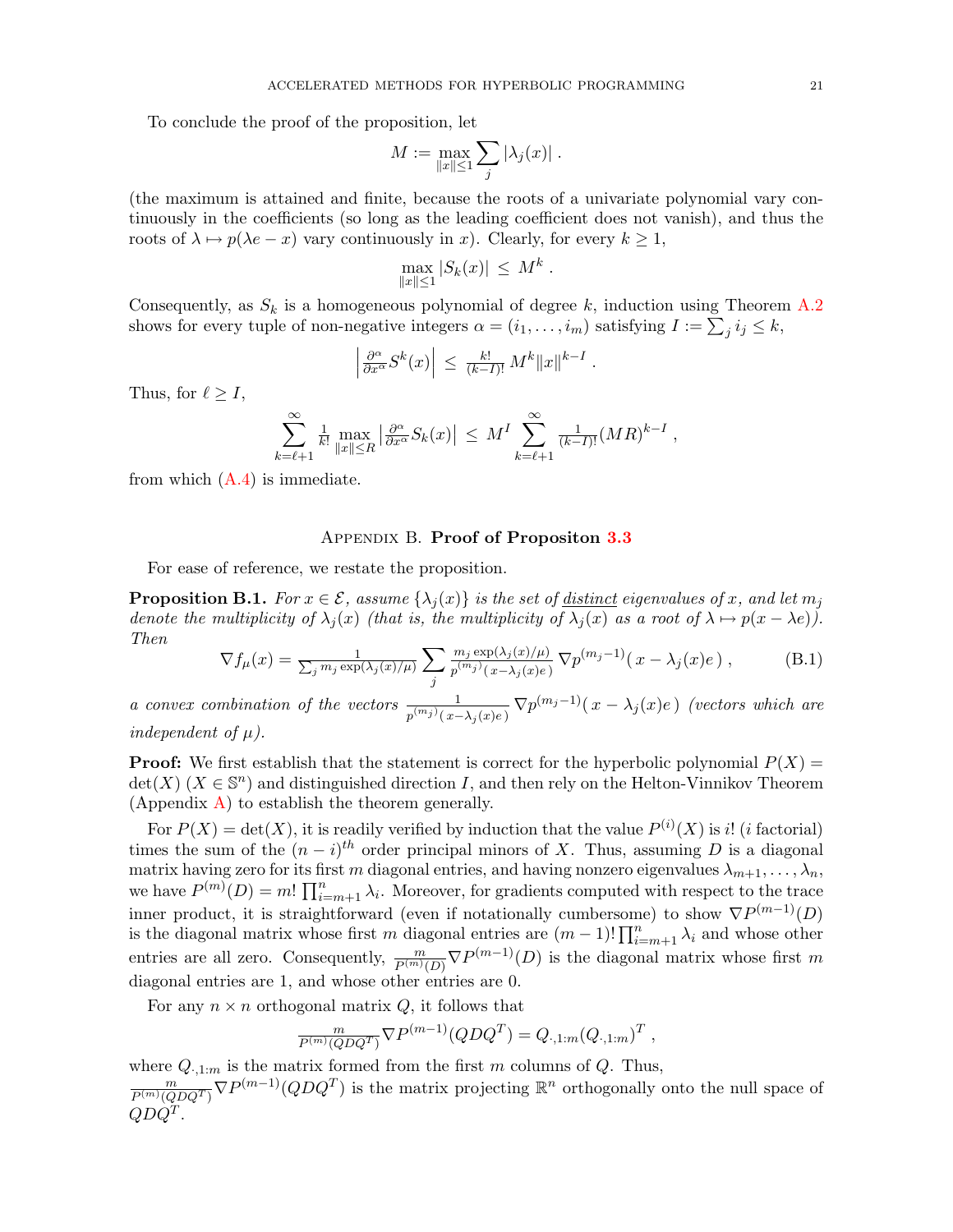Consequently, if for  $X \in \mathbb{S}^n$ ,  $\lambda_j(X)$  is an eigenvalue of multiplicity  $m_j$ , then the matrix  $m_j$  $\frac{m_j}{P^{(m_j)}(X-\lambda_j(X)I)}\nabla P^{(m_j-1)}(X-\lambda_j(X)I)$  projects  $\mathbb{R}^n$  orthogonally onto the eigenspace corresponding to  $\lambda_i(X)$ .

Since for the function  $F_{\mu}(X) = \mu \ln \sum_{j} \exp(\lambda_j(X)/\mu)$ , it already is known that

$$
\nabla F_{\mu}(X) = \frac{1}{\sum_{j} \exp(\lambda_j(X)/\mu)} Q \left[ \frac{\exp(\lambda_1(X)/\mu)}{\mu} \cdot \cdot \cdot \cdot \right] Q^T
$$

(where Q  $\bigcap \lambda_1(X)$ . . .  $\lambda_n(X)$ 1  $Q<sup>T</sup>$  is an eigendecomposition of X), the proposition immediately

follows for the special case of the hyperbolic polynomial  $P(X) = det(X)$  and distinguished direction I.

More generally, let K be a hyperbolicity cone in a Euclidean space  $\mathcal{E}$ , and assume p is a hyperbolic polynomial for K. Let n be the degree of p, and assume  $e \in \text{int}(\mathcal{K})$ , the distinguished direction for defining eigenvalues.

We now briefly argue that in proving the proposition, we may assume  $K$  is a regular cone, that is, contains no subspace other than  $\{\vec{0}\}\$  and has nonempty interior (the latter condition being satisfied simply because  $e \in \text{int}(\mathcal{K})$ , by assumption).

Let  $\mathcal L$  denote the lineality space of  $\mathcal K$ , the largest subspace contained in  $\mathcal K$ . Then for every  $e' \in e + \mathcal{L}$  (Minkowski sum), and for every  $x \in \mathcal{E}$ , the eigenvalues for x as defined by  $e'$  are the same as those defined by e. Moreover, for every  $x' \in x + \mathcal{L}$ , the eigenvalues of  $x'$  are the same as those of x. (For simple justification of these claims, see  $[27, §8]$  $[27, §8]$ .)

Since the eigenvalues defined by  $e' \in e + \mathcal{L}$  are the same as those defined by e, also the same are the values of the function  $f_{\mu}$  and polynomials  $p^{(i)}$ . Consequently, we may assume  $e \in \mathcal{L}^{\perp}$ (where orthogonality is with respect any fixed inner product).

Since the eigenvalues of  $x' \in x + \mathcal{L}$  are the same as those of x, and since this holds for all  $x \in \mathcal{E}$ , we have  $\nabla f_{\mu}(x') = \nabla f_{\mu}(x)$  and  $\nabla p^{(i)}(x') = \nabla p^{(i)}(x)$  for all  $x' \in x + \mathcal{L}$ , and we have that the gradients lie in  $\mathcal{L}^{\perp}$ .

In light of these observations, in proving the proposition we may restrict attention to  $x$  lying in the cone  $K \cap L^{\perp}$ , a regular cone in the Euclidean space  $\mathcal{E} \cap L^{\perp}$ , and which has hyperbolic polynomial  $p|_{\mathcal{E} \cap \mathcal{L}^{\perp}}$ . Thus, as claimed, we may assume K is a regular cone.

Although gradients depend on the particular inner product, the desired identity [\(B.1\)](#page-20-1) does not. This allows us to proceed with an inner product of our choosing. We choose the inner product  $\langle u, v \rangle_e := \langle u, H(e)v \rangle$ , where  $H(e)$  is the Hessian at e for the self-concordant logarithmic barrier function  $x \mapsto -\ln p(x)$ . (Regularity of K implies invertibility of  $H(e)$ , and thus guarantees  $\langle , \rangle_e$  is indeed an inner product – elementary proofs of these well-known facts can be found in  $[27, §8]$  $[27, §8]$ .)

Fix  $x \in \mathcal{E}$ , and let

$$
g_1 := \nabla f_\mu(x) , \quad g_2 := \frac{1}{\sum_j m_j \exp(\lambda_j(x)/\mu)} \sum_j \frac{m_j \exp(\lambda_j(x)/\mu)}{p^{(m_j)}(x-\lambda_j(x)e)} \nabla p^{(m_j-1)}(x-\lambda_j(x)e),
$$

where  $\{\lambda_i(x)\}\$ are the distinct eigenvalues of x, and where  $m_j$  is the multiplicity of  $\lambda_i(x)$ . Our goal is to show  $q_1 = q_2$ .

Consider a subspace  $\mathcal L$  whose dimension is at most 3, and which satisfies  $e, x \in \mathcal L \subseteq \mathcal E$ . Let  $T:\mathcal{L}\rightarrow\mathbb{R}$  be a linear transformation as in the Helton-Vinnikov Theorem:

<span id="page-21-0"></span>
$$
p(e) = I \quad \text{and} \quad p(y) = p(e) \det(T(y)) \text{ for all } y \in \mathcal{L} \,. \tag{B.2}
$$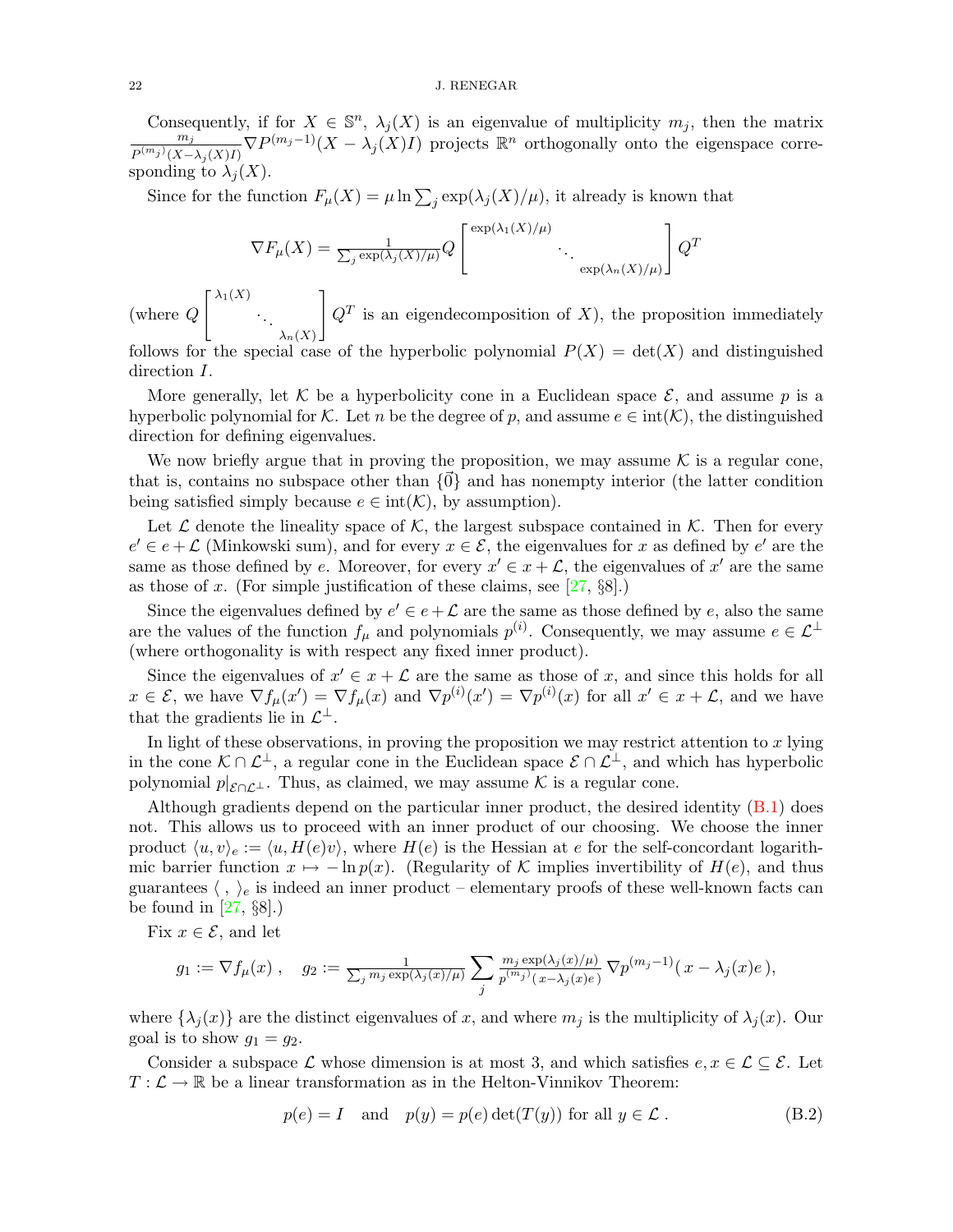From [\(B.2\)](#page-21-0) and the definition of  $\langle , \rangle_e$  follows

$$
\langle u, v \rangle_e = \text{trace}(T(u)T(v)) \text{ for all } u, v \in \mathcal{L},
$$

that is, T is an isometry between  $\mathcal L$  (endowed with the inner product  $\langle , \rangle_e$ ) and the subspace  $T(\mathcal{L})$  (endowed with the trace inner product). Consequently, if  $\mathcal{C}^1$  functions  $h: \mathcal{E} \to \mathbb{R}$  and  $H: \mathbb{S}^n \to \mathbb{R}$  satisfy  $h(y) = H(T(y))$  for all  $y \in \mathcal{L}$ , then for all  $y \in \mathcal{L}$ ,

<span id="page-22-1"></span>
$$
T(\text{proj}_{\mathcal{L}} \nabla h(y)) = \text{Proj}_{T(\mathcal{L})} \nabla H(T(y)), \qquad (B.3)
$$

where  $proj_{\mathcal{L}}$  (resp.,  $Proj_{T(\mathcal{L})})$  is the operator projecting  $\mathcal E$  orthogonally onto  $\mathcal L$  (resp., projecting  $\mathbb{S}^n$  orthogonally onto  $T(\mathcal{L})$ .

On the other hand, clear from  $(B.2)$  is that for every i,

<span id="page-22-3"></span>
$$
p^{(i)}(y) = p(e)P^{(i)}(T(y))
$$
 for all  $y \in \mathcal{L}$ . (B.4)

Also evident is

<span id="page-22-2"></span>
$$
f_{\mu}(y) = F_{\mu}(T(y)) \text{ for all } y \in \mathcal{L}.
$$
 (B.5)

Letting  $X := T(x)$  and  $G_1 := \nabla F_\mu(X)$ , from [\(B.3\)](#page-22-1) and [\(B.5\)](#page-22-2) follows

$$
T(\text{proj}_{\mathcal{L}}g_1) = \text{Proj}_{T(\mathcal{L})}G_1.
$$

Similarly, from  $(B.3)$  and  $(B.4)$  follows

$$
T(\text{proj}_{\mathcal{L}}g_2) = \text{Proj}_{T(\mathcal{L})}G_2 ,
$$

where

$$
G_2 := \frac{1}{\sum_j m_j \exp(\lambda_j(X)/\mu)} \sum_j \frac{m_j \exp(\lambda_j(X))/\mu)}{P^{(m_j)}(X-\lambda_j(X)I)} \nabla P^{(m_j-1)}(X-\lambda_j(X)I).
$$

However, we have already seen  $G_1 = G_2$ . Thus, for any 3-dimensional subspace  $\mathcal L$  containing  $e$  and  $x$ ,

<span id="page-22-4"></span>
$$
\text{proj}_{\mathcal{L}} g_1 = \text{proj}_{\mathcal{L}} g_2 . \tag{B.6}
$$

Letting  $\mathcal L$  be the subspace spanned by e, x and  $g_1$ , it follows from [\(B.6\)](#page-22-4) that  $g_1$  is the orthogonal projection of  $g_2$  onto the line  $\{tg_1 : t \in \mathbb{R}\}$ . Similarly, letting  $\mathcal L$  be the subspace spanned by e, x and  $g_2$ , we find  $g_2$  is the orthogonal projection of  $g_1$  onto the line  $\{tg_2 : t \in \mathbb{R}\}.$ We conclude  $g_1 = g_2$ .

### Appendix C. Proof of Theorem [4.1](#page-12-0)

<span id="page-22-0"></span>Theorem [4.1,](#page-12-0) due to Nesterov, is not quite to be found in [\[22\]](#page-27-2) although he develops all of the key ingredients. He assumes, for example, that the estimated value for the Lipschitz constant is a lower bound, but does not record the (easier) case that the estimated value is an upper bound.

Additionally, the development in [\[22\]](#page-27-2) is done in the context of general prox functions, whereas we need only the prox function  $x \mapsto \frac{1}{2} \|\cdot\|^2$ , as our problems have been recast to have only linear equations as constraints and hence nothing more than orthogonal projection of gradients onto a subspace is needed to ensure iterates remain feasible.

Because Theorem [4.1](#page-12-0) is not quite to be found in  $[22]$ , and because the development there can be streamlined in our setting, in this appendix we provide a proof of the theorem, relying solely on Nesterov's ideas.

Let  $\mathcal E$  be a Euclidean space, with inner product  $\langle , \rangle$  and associated norm  $\| \cdot \|$ . Let  $f : \mathcal E \to \mathbb R$ be a <u>convex</u> function with Lipschitz-continuous gradient. Let  $L_f$  be the Lipschitz constant (possibly unknown to the user). The goal is simply to minimize  $f$  with no constraints (linear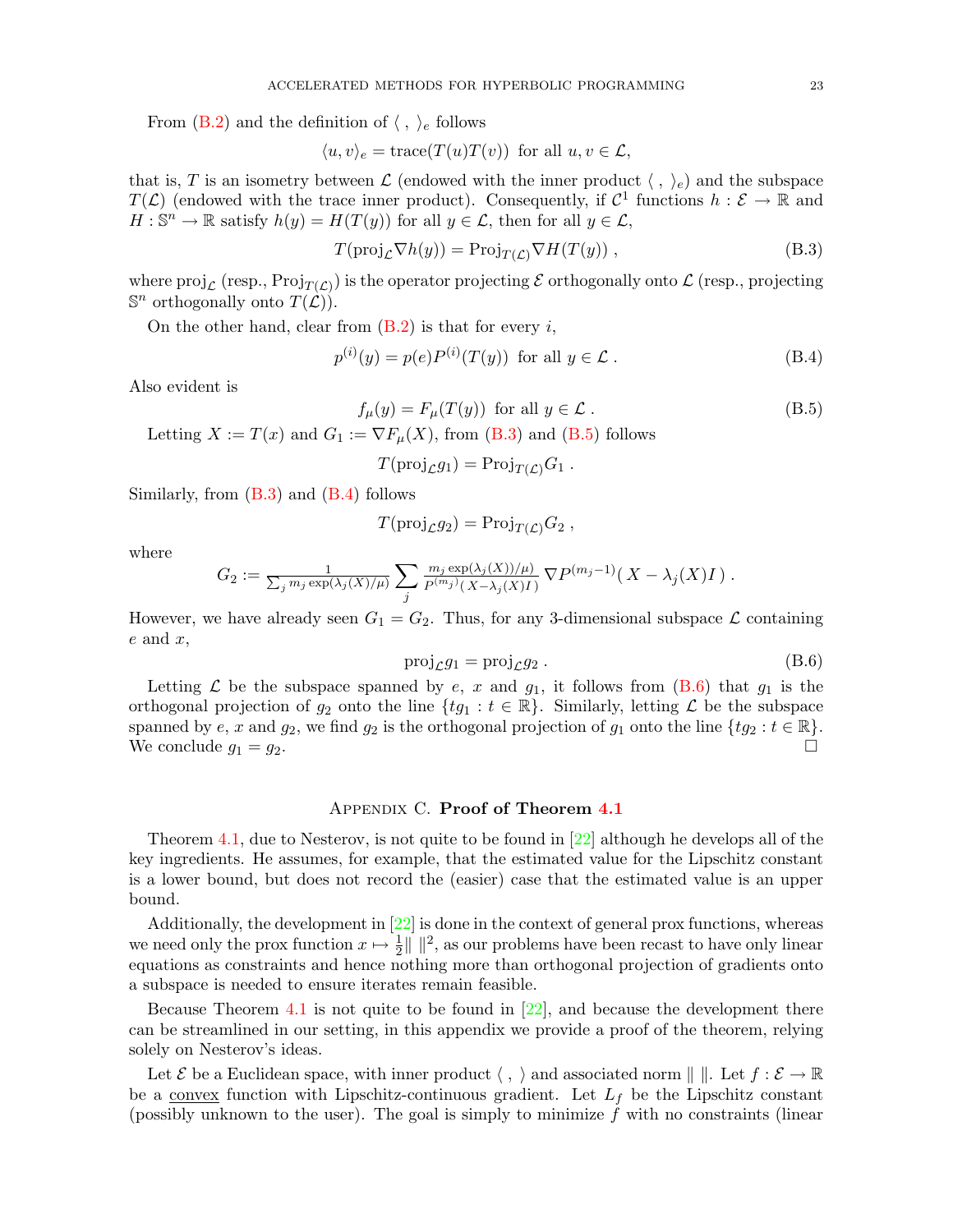equations are easily handled in the theory by taking projected gradient steps rather than gradient steps).

Following is the accelerated method  $[22, (4.9)]$  $[22, (4.9)]$ , streamlined for this simple setting.

# Accelerated Gradient Method

- (0) Input:  $x_0 \in \mathcal{E}$  and  $L' > 0$ , an estimate of  $L_f$ .
- Initialize:  $v = x_0$ ,  $L = L'$ ,  $A = 0$  and  $\dot{k} = 0$ . (1) Compute  $a = \frac{1+\sqrt{1+2AL}}{L}$  $\frac{1+2AL}{L}, y = \frac{A}{A+}$  $\frac{A}{A+a}x_k + \frac{a}{A+}$  $\frac{a}{A+a}v$  and  $x=y-\frac{1}{L}\nabla f(y)$ .
- (2) If  $\langle \nabla f(x), y x \rangle < \frac{1}{L}$  $\frac{1}{L} \|\nabla f(x)\|^2$  then let  $L \leftarrow 2L$  and return to Step 1.
- (3) Define  $x_{k+1} = x$  and let  $v \leftarrow v a \nabla f(x)$ ,  $L \leftarrow L/2$ ,  $A \leftarrow A + a$ ,
	- $k \leftarrow k + 1$ , and go to Step 1.

**Remark:** Whereas in Step 2 we have  $L \leftarrow 2L$ , Nesterov has  $L \leftarrow \gamma_u L$ , where  $\gamma_u > 1$  is user-chosen. Similarly, in Step 3 he has  $L \leftarrow L/\gamma_d$ . He assumes  $\gamma_d \geq \gamma_u$ .

<span id="page-23-1"></span>**Theorem C.1.** (Nesterov [\[22\]](#page-27-2)) Let  $k' := max\{0, \lceil log_2(L'/L_f) \rceil\}$ . Then

<span id="page-23-0"></span>
$$
k > k' \quad \Rightarrow \quad f(x_k) - f^* \le 2L_f \left( \frac{\|x_0 - x^*\|}{k - k'} \right)^2 \,. \tag{C.1}
$$

Moreover, for  $k > k'$ , the total number of gradients computed before  $x_k$  is determined does not exceed

<span id="page-23-2"></span>
$$
4(k - k') + 2|\log_2(L'/L_f|)| + 6.
$$
 (C.2)

In establishing the theorem, we rely on Nesterov's notation, as given in the following rendition of the algorithm.

(Notationally-embellished version of the accelerated method)

- (0) Input:  $x_0 \in \mathcal{E}$  and  $L' > 0$ , a guessed estimate of  $L_f$ . Initialize:  $v_0 = x_0$ ,  $L_0 = L'$ ,  $L = L_0$ ,  $A_0 = 0$ ,  $\dot{k} = 0$ .
- (1) Compute  $a = \frac{1 + \sqrt{1 + 2A_kL}}{L}$ ,  $y = \frac{A_k}{A_k + 1}$  $\frac{A_k}{A_k+a}x_k+\frac{a}{A_k-a}$  $\frac{a}{A_k+a}v_k$  and  $x=y-\frac{1}{L}\nabla f(y)$ .
- (2) If  $\langle \nabla f(x), y x \rangle < \frac{1}{L}$  $\frac{1}{L} \|\nabla f(x)\|^2$  then let  $L \leftarrow 2L$  and return to Step 1.
- (3) Define  $y_k = y$ ,  $M_k = L$ ,  $x_{k+1} = x$ ,  $v_{k+1} = v_k - a \nabla f(x)$ ,  $L_{k+1} = L/2$ ,  $a_{k+1} = a$ ,  $A_{k+1} = A_k + a$ , and let  $L \leftarrow L/2, k \leftarrow k+1$ , then go to Step 1.

Inductively define the convex functions  $\psi_k$  by  $\psi_0(x) := \frac{1}{2} ||x - x_0||^2$  and

$$
\psi_{k+1}(x) := \psi_k(x) + a_{k+1} \big( f(x_{k+1}) + \langle \nabla f(x_{k+1}), x - x_{k+1} \rangle \big) .
$$

It is easy to verify inductively that  $v_k$  is the minimizer of  $\psi_k$ .

Note that  $x \mapsto \frac{1}{A_{k+1}} \psi_{k+1}(x)$  can be thought of as an approximation to f, in that

$$
\frac{1}{A_{k+1}}\psi_{k+1}(x) = \frac{1}{2A_{k+1}}||x - x_0||^2 + \frac{1}{\sum_{j=1}^{k+1} a_j} \sum_{j=1}^{k+1} a_j (f(x_j) + \langle \nabla f(x_j), x - x_j \rangle),
$$

a quadratic function plus a convex combination of linear approximations to  $f$  (the weight  $1/A_{k+1}$  on the quadratic term, as will be seen, goes to zero as  $k \to \infty$ ).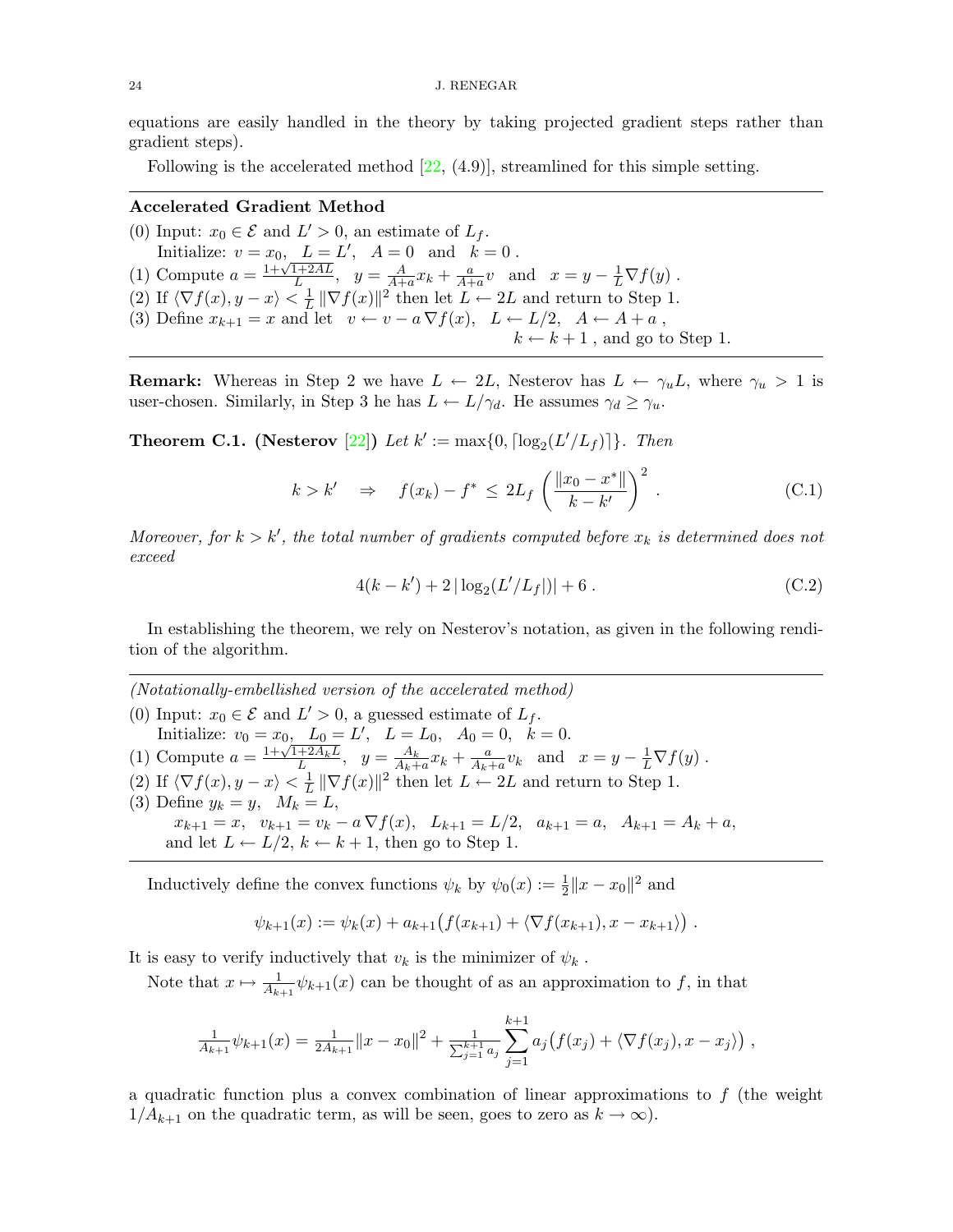The proof of the implication  $(C.1)$  is accomplished by inductively establishing the following inequalities and implication:

$$
\psi_k(x) \le A_k f(x) + \frac{1}{2} ||x - x_0||^2
$$
 for all  $x \in \mathcal{E}$ , (C.3)

<span id="page-24-2"></span><span id="page-24-1"></span><span id="page-24-0"></span>
$$
A_k f(x_k) \le \psi_k^*,\tag{C.4}
$$

$$
k > k' \quad \Rightarrow \quad A_k \ge \frac{1}{4}(k - k')^2 / L_f \tag{C.5}
$$

where  $\psi_k^*$  is the optimal value of  $\psi_k$ , and where k' as in the theorem, that is,  $k' = \max\{0, \lceil \log_2(L'/L_f) \rceil\}.$ Clearly, [\(C.3\)](#page-24-0) and [\(C.4\)](#page-24-1) imply  $A_k f(x_k) \leq A_k f^* + \frac{1}{2}$  $\frac{1}{2}||x^* - x_0||^2$ , which combined with [\(C.5\)](#page-24-2) gives  $(C.1)$ .

**Proposition C.2.** Both  $(C.3)$  and  $(C.4)$  are valid.

**Proof:** To establish  $(C.3)$ , first note the inequality trivially holds for  $k = 0$ . Assuming the inequality holds for  $k$ , we have for all  $x$ ,

$$
\psi_{k+1}(x) = \psi_k(x) + a_{k+1}(f(x_{k+1}) + \langle \nabla f(x_{k+1}, x - x_{k+1}) \rangle)
$$
  
\n
$$
\leq \psi_k(x) + a_{k+1}f(x) \quad \text{(convexity)}
$$
  
\n
$$
\leq (A_k + a_{k+1})f(x) + \frac{1}{2}||x - x_0||^2
$$
  
\n
$$
= A_{k+1}f(x) + \frac{1}{2}||x - x_0||^2.
$$

Now we establish the inequality  $(C.4)$ , which trivially holds as equality when  $k = 0$ . Assume the inequality holds for  $k$ . To ease notation, remove the subscript " $k$ " and use " $+$ " in place of " $k+1$ ." (Thus, for example,  $\psi_k$  becomes  $\psi$ , and  $\psi_{k+1}$  becomes  $\psi_+$ ).

Since  $v_+$  minimizes  $\psi_+$ ,

<span id="page-24-3"></span>
$$
\psi_{+}^{*} = \psi(v_{+}) + a_{+}(f(x_{+}) + \langle \nabla f(x_{+}), v_{+} - x_{+} \rangle) . \tag{C.6}
$$

However, since  $\psi$  is the sum of a linear function and the quadratic  $x \mapsto \frac{1}{2} ||x - x_0||^2$ , and since  $v$  minimizes  $\psi$ ,

$$
\psi(v_+) = \psi^* + \frac{1}{2} \|v_+ - v\|^2
$$
  
\n
$$
\geq Af(x) + \frac{1}{2} \|v_+ - v\|^2 \quad \text{(inductive hypothesis)}
$$
  
\n
$$
\geq A(f(x_+) + \langle \nabla f(x_+), x - x_+ \rangle) + \frac{1}{2} \|v_+ - v\|^2 \quad \text{(convexity)},
$$

and hence  $(C.6)$  implies (using  $A + a_+ = A_+$ )

$$
\psi_{+}^{*} \ge A_{+} f(x_{+}) + \frac{1}{2} \|v_{+} - v\|^{2}
$$
  
+  $\langle \nabla f(x_{+}), A(x - x_{+}) + a_{+}(v_{+} - x_{+}) \rangle$   
=  $A_{+} f(x_{+})$   
+  $A_{+} \langle \nabla f(x_{+}), y - x_{+} \rangle \rangle - \frac{1}{2} a_{+}^{2} \| \nabla f(x_{+}) \|^{2}$   
 $\ge A_{+} f(x_{+}),$ 

where the equality is obtained by substituting  $v_+ = v - a_+\nabla f(x_+)$  and then

$$
A(x-x_{+}) + a_{+}(v-x_{+}) = Ax + a_{+}v - A_{+}x_{+} = A_{+}(y-x_{+}),
$$

and where the final inequality comes from the condition in Step 2 allowing passage to Step 3:

$$
\langle \nabla f(x_+), y - x_+ \rangle \geq \frac{1}{M_+} \|\nabla f(x_+)\|^2 = \frac{a_+^2}{2A_+} \|\nabla f(x_+)\|^2.
$$

The proof is complete.  $\Box$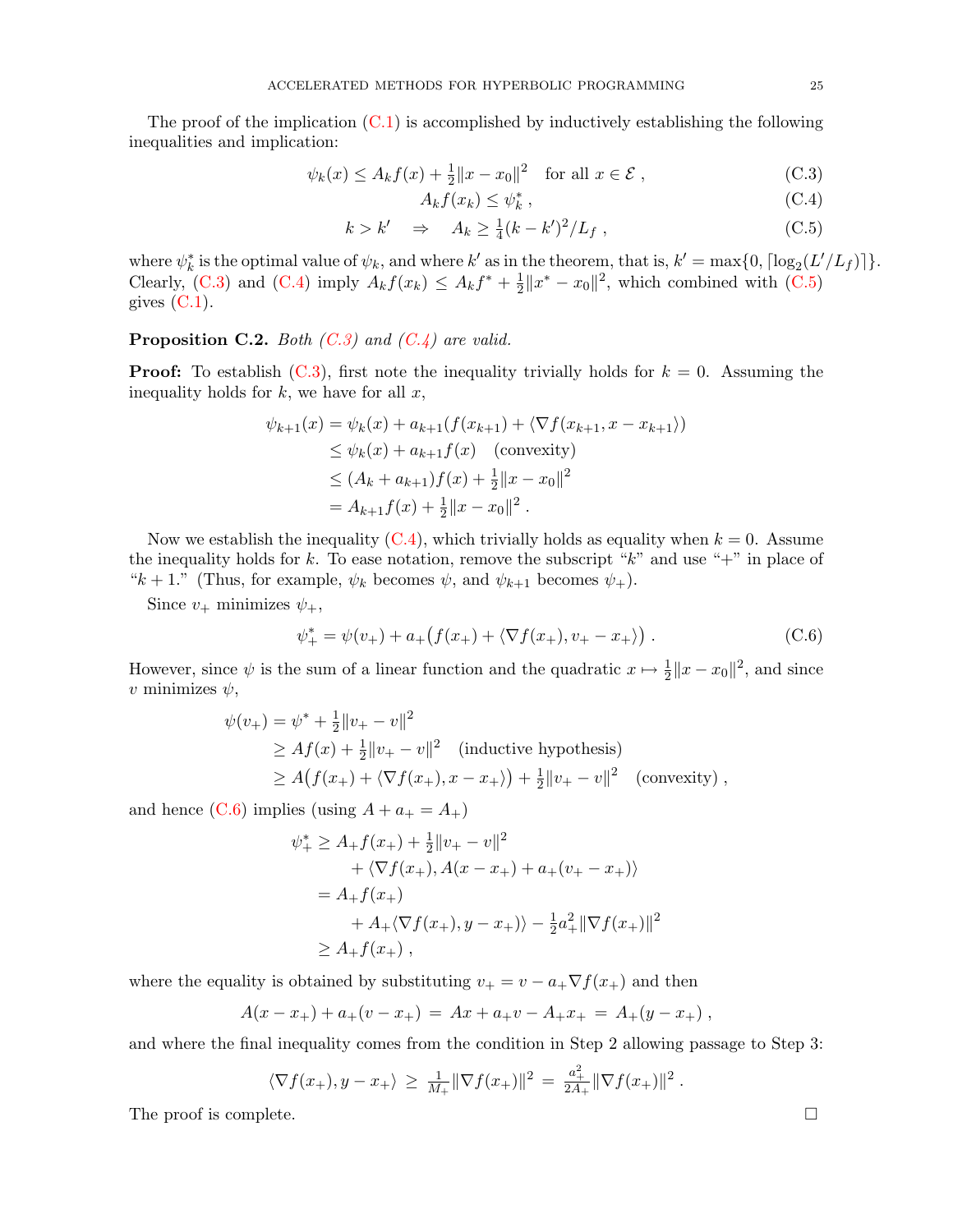To establish the implication  $(C.1)$ , it remains to establish  $(C.5)$ . This is done using  $[22]$ , Lemma 5, which shows that if  $L \geq L_f$ , then the algorithm moves immediately from Step 2 to Step 3. Here is a proof of the lemma in our simple setting.

<span id="page-25-0"></span>**Lemma C.3.** Let  $L > 0$ ,  $y \in \mathcal{E}$  and  $x = y - \frac{1}{L} \nabla f(y)$ . Then

$$
L \ge L_f \quad \Rightarrow \quad \langle \nabla f(x), y - x \rangle \ge \frac{1}{L} \|\nabla f(x)\|^2.
$$

**Proof:** The proof makes use of the fact that for all  $x, y \in \mathcal{E}$  and  $L \geq L_f$ ,

$$
\langle \nabla f(y) - \nabla f(x), y - x \rangle \ge \frac{1}{L} \|\nabla f(x) - \nabla f(y)\|^2
$$

(see Theorem 2.1.5 in Nesterov's introductory book [\[19\]](#page-26-16)). Substituting  $y - x = \frac{1}{L}\nabla f(y)$ , multiplying both sides by  $L$  and then rearranging, we have

$$
\langle \nabla f(x), \nabla f(y) \rangle \geq ||\nabla f(x)||^2.
$$

Substituting  $\nabla f(y) = L(y - x)$  completes the proof.

Recall  $k' := \max\{0, \lceil \log_2(L'/L_f) \rceil\} = \max\{0, \lceil \log_2(L_0/L_f) \rceil\}.$ 

<span id="page-25-1"></span>**Lemma C.4.** The first index k satisfying  $L_k \leq L_f$  is  $k = k'$ . Moreover, for all  $k > k'$ , both  $L_k \leq L_f$  and  $M_k \leq 2L_f$ .

**Proof:** Lemma [C.3](#page-25-0) implies that for  $L_k \geq L_f$ , the algorithm goes immediately from Step 2 to Step 3, that is, L is not replaced by 2L but instead  $L_{k+1}$  is defined as  $L_k/2$ . It follows that  $k'$ is the first index k for which  $L_k \leq L_f$ .

Similar simple (inductive) arguments using Lemma [C.3](#page-25-0) complete the proof.  $\Box$ 

Now we can establish  $(C.5)$ , and thus complete the proof of the implication  $(C.1)$  in Theorem [C.1.](#page-23-1)

**Lemma C.5.** The implication  $(C.5)$  holds, that is,

$$
k > k' \quad \Rightarrow \quad A_k \geq \frac{(k - k')^2}{4L_f} \; .
$$

**Proof:** In the proof of [\[22,](#page-27-2) Lemma 8], Nesterov easily shows that regardless of the initial value  $L_0$ ,

$$
1 \le 2M_k \left( A_{k+1}^{1/2} - A_k^{1/2} \right)^2
$$

.

Since  $M_k \leq 2L_f$  whenever  $k > k'$  (Lemma [C.4\)](#page-25-1), and since  $A_{k+1} > A_k$ , we thus have

$$
k > k' \quad \Rightarrow \quad A_{k+1}^{1/2} \ge A_k^{1/2} + \frac{1}{2\sqrt{L_f}} \; ,
$$

from which the lemma follows by induction.

To complete the proof of Theorem [C.1,](#page-23-1) it remains to prove the bound  $(C.2)$  on the number of gradient evaluations. Following Nesterov's choice of notation, let  $N_k$  denote the total number of gradients computed before  $x_{k+1}$  becomes defined. The following lemma establishes the desired bound.

### Lemma C.6.

 $k \ge k' \Rightarrow N_k < 4(k - k') + 2 |\log_2(L_0/L_f)| + 6$ 

**Proof:** For the case  $L_0 \leq L_f$ , the proof of [\[22,](#page-27-2) Lemma 6] establishes a slightly stronger result (choose  $\gamma_u = \gamma_d = 2$  as the parameter values there). Thus, it remains to establish the lemma when  $L_0 > L_f$ .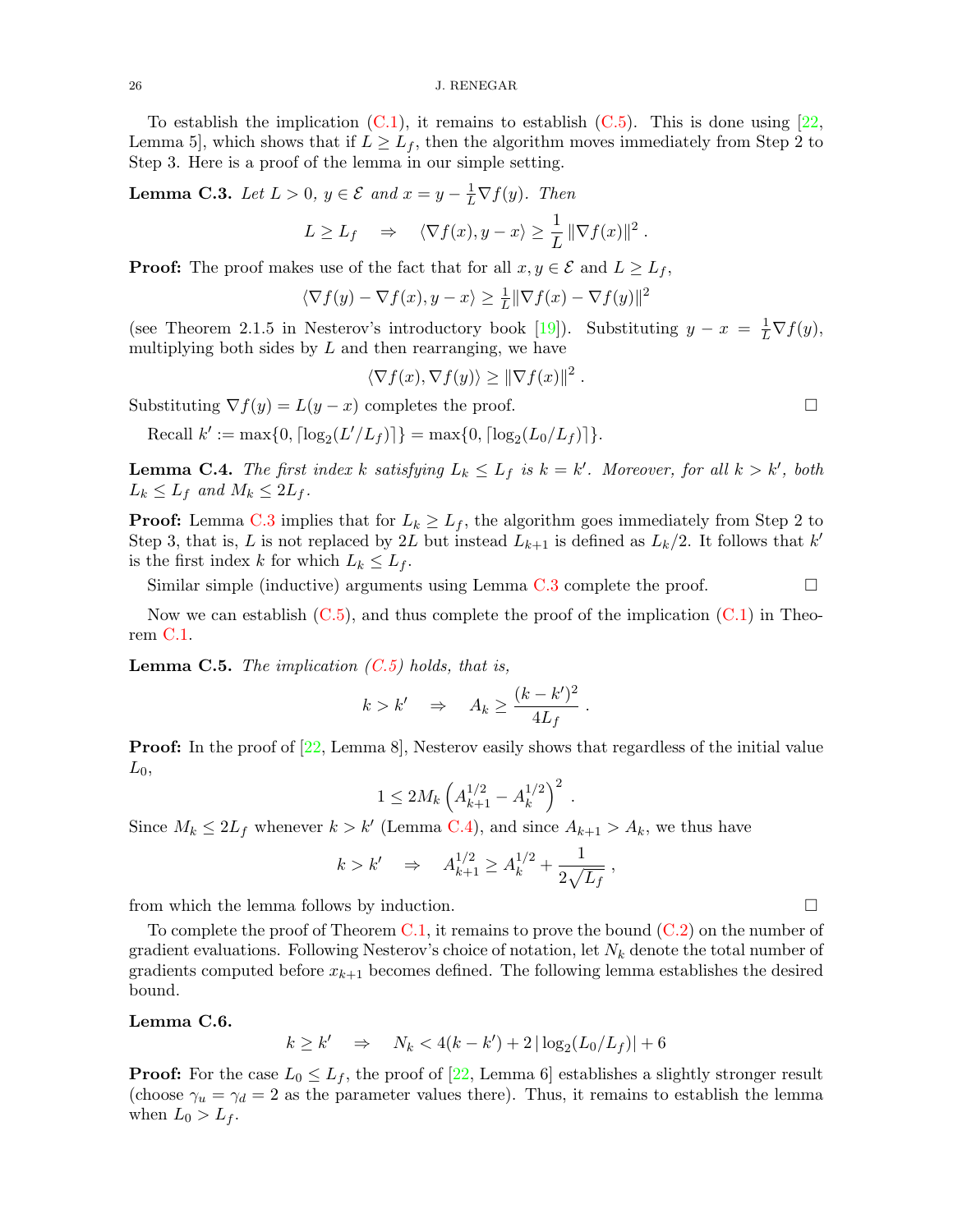In the proof of [\[22,](#page-27-2) Lemma 6], Nesterov shows for any initial value  $L_0 > 0$ ,

<span id="page-26-20"></span>
$$
N_k \le 4(k+1) + 2\log_2(L_{k+1}/L_0) \tag{C.7}
$$

Assume  $L_0 > L_f$ . Since k' is the first index k for which  $L_k \leq L_f$  (Lemma [C.4\)](#page-25-1), we know for  $k < k'$  that  $L_{k+1} = \frac{1}{2}$  $\frac{1}{2}L_k$ , and hence,

<span id="page-26-19"></span>
$$
\frac{1}{2}L_f < L_{k'} = \left(\frac{1}{2}\right)^{k'} L_0 \le L_f \tag{C.8}
$$

Since  $L_k/L_{k'}$  is a power of 2 for all k, and since  $L_k \le L_f$  for all  $k > k'$  (Lemma [C.4\)](#page-25-1), it follows from [\(C.8\)](#page-26-19) that

<span id="page-26-21"></span>
$$
k \ge k' \quad \Rightarrow \quad L_k \le L_{k'} \,. \tag{C.9}
$$

From  $(C.7)$ ,  $(C.8)$  and  $(C.9)$  we find

$$
k \ge k' \Rightarrow N_k \le 4(k+1) + 2\log_2(L_{k+1}/L_{k'}) + 2\log_2(L_{k'}/L_0)
$$
  
\n
$$
\le 4(k+1) + 0 - 2k'
$$
  
\n
$$
= 4(k - k' + 1) + 2k'
$$
  
\n
$$
= 4(k - k' + 1) + 2\lceil \log_2(L_0/L_f) \rceil,
$$

completing the proof.  $\Box$ 

#### **REFERENCES**

- <span id="page-26-10"></span>[1] Heinz H Bauschke, Osman Guler, Adrian S Lewis, and Hristo S Sendov. Hyperbolic polynomials and convex analysis. Canadian Journal of Mathematics, 53(3):470–488, 2001.
- <span id="page-26-1"></span>[2] Amir Beck and Marc Teboulle. Smoothing and first order methods: A unified framework. SIAM Journal on Optimization, 22(2):557–580, 2012.
- <span id="page-26-2"></span>[3] Stephen Becker, Jérôme Bobin, and Emmanuel J Candès. Nesta: a fast and accurate first-order method for sparse recovery. SIAM Journal on Imaging Sciences, 4(1):1–39, 2011.
- <span id="page-26-3"></span>[4] Stephen R Becker, Emmanuel J Candès, and Michael C Grant. Templates for convex cone problems with applications to sparse signal recovery. Mathematical Programming Computation, 3(3):165–218, 2011.
- <span id="page-26-17"></span>[5] Grigoriy Blekherman. There are significantly more nonegative polynomials than sums of squares. Israel Journal of Mathematics, 153(1):355–380, 2006.
- <span id="page-26-4"></span>[6] Simon Foucart and Holger Rauhut. A mathematical introduction to compressive sensing. Springer, 2013.
- <span id="page-26-7"></span>[7] Robert M Freund and Haihao Lu. New computational guarantees for solving convex optimization problems with first order methods, via a function growth condition measure.  $arXiv$  preprint  $arXiv:1511.02974$ , 2015.
- <span id="page-26-8"></span>[8] Lars Garding. An inequality for hyperbolic polynomials. Journal of Mathematics and Mechanics, 8(6):957– 965, 1959.
- <span id="page-26-9"></span>[9] Osman Güler. Hyperbolic polynomials and interior point methods for convex programming. Mathematics of Operations Research, 22(2):350–377, 1997.
- <span id="page-26-15"></span>[10] Christoph Hanselka. Definite determinantal representations of ternary hyperbolic forms. arXiv preprint arXiv:1411.1661, 2014.
- <span id="page-26-13"></span>[11] J William Helton and Victor Vinnikov. Linear matrix inequality representation of sets. Communications on Pure and Applied Mathematics, 60(5):654–674, 2007.
- <span id="page-26-18"></span>[12] Oliver Dimon Kellogg. On bounded polynomials in several variables. Mathematische Zeitschrift, 27(1):55– 64, 1928.
- <span id="page-26-11"></span>[13] Guanghui Lan. Bundle-level type methods uniformly optimal for smooth and nonsmooth convex optimization. Mathematical Programming, 149(1-2):1–45, 2015.
- <span id="page-26-6"></span>[14] Guanghui Lan, Zhaosong Lu, and Renato DC Monteiro. Primal-dual first-order methods with  $O(1/\epsilon)$ iteration-complexity for cone programming. Mathematical Programming, 126(1):1–29, 2011.
- <span id="page-26-14"></span>[15] Adrian Lewis, Pablo Parrilo, and Motakuri Ramana. The Lax conjecture is true. Proceedings of the American Mathematical Society, 133(9):2495–2499, 2005.
- <span id="page-26-5"></span>[16] Zhaosong Lu, Arkadi Nemirovski, and Renato DC Monteiro. Large-scale semidefinite programming via a saddle point mirror-prox algorithm. Mathematical Programming, 109(2-3):211–237, 2007.
- <span id="page-26-0"></span>[17] Arkadi Nemirovski and David Yudin. Problem complexity and method efficiency in optimization. 1983.
- <span id="page-26-12"></span>[18] Yu Nesterov. Universal gradient methods for convex optimization problems. Mathematical Programming, pages 1–24, 2014.
- <span id="page-26-16"></span>[19] Yurii Nesterov. Introductory Lectures on Convex Optimization: A Basic Course. Springer, 2004.